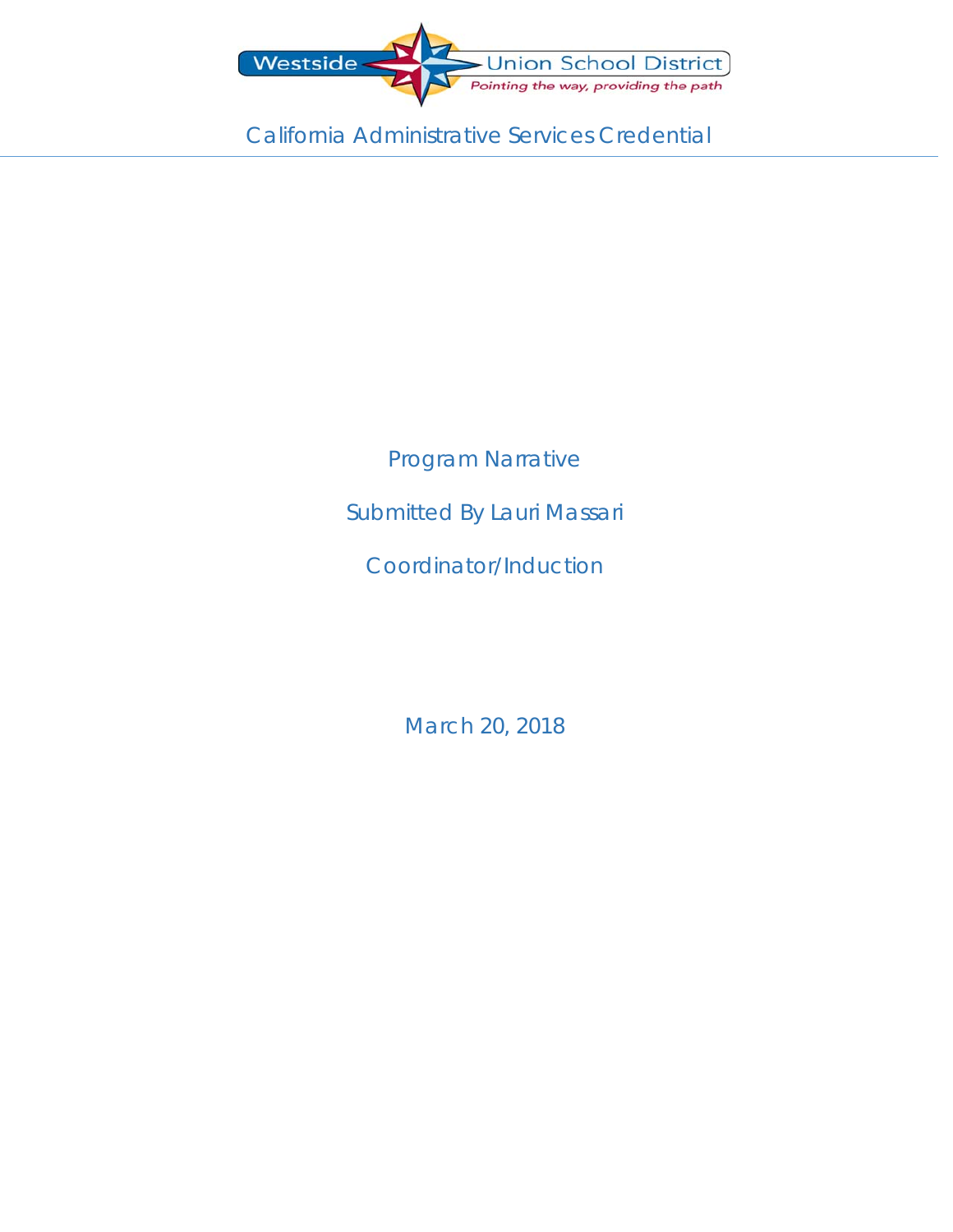

## Contents by Section

- 1. Mission Statement
- 2. Program Standards
- 3. Common Standards
- 4. Preconditions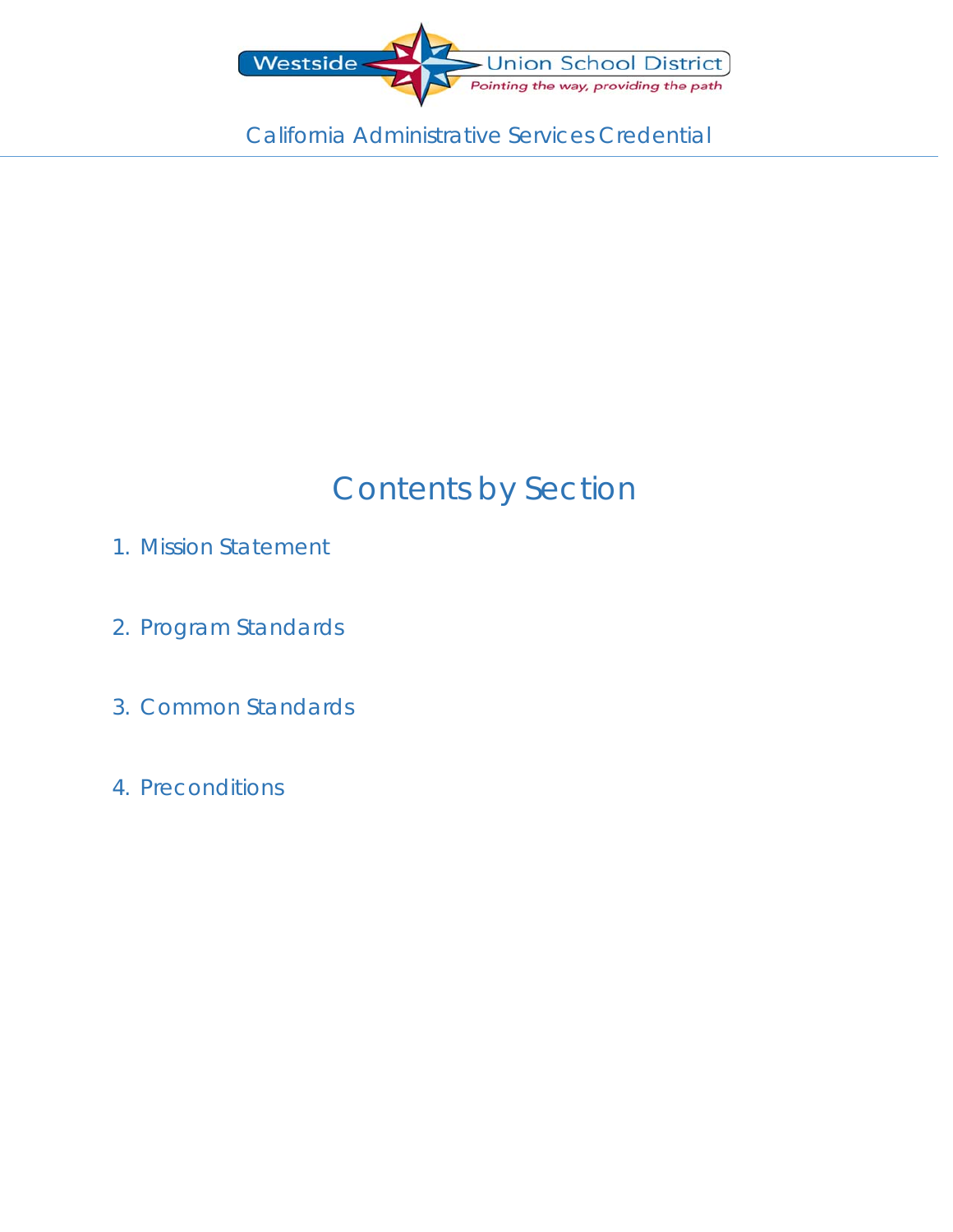

### Mission and Vision Statement

### Westside Union School District Mission and Vision Statement

Recognizing the exceptionalism of every child the mission of Westside Union School District is to educate all students to universally high levels of academic competence. We are committed to comprehensive systems of instructional delivery that include research-based best practices to assure this outcome by "pointing the way, providing the path" to success.

Our vision is to graduate students who have acquired the knowledge, skills and attitudes necessary to achieve significant career, educational, civic and personal goals, which will enrich our society as positive role models and responsible citizens.

### Clear Administrative Credential Program Goals

- To support new administrators as they grow in their leadership performance within the context of their leadership role.
- To provide a high level of support from knowledgeable coaches who understand the culture and climate of Westside Union School District.
- To facilitate a collaborative culture of self-reflective leaders who collect and analyze data for the purpose of improving academic performance and social and emotional well‐being of all Westside union School District Students.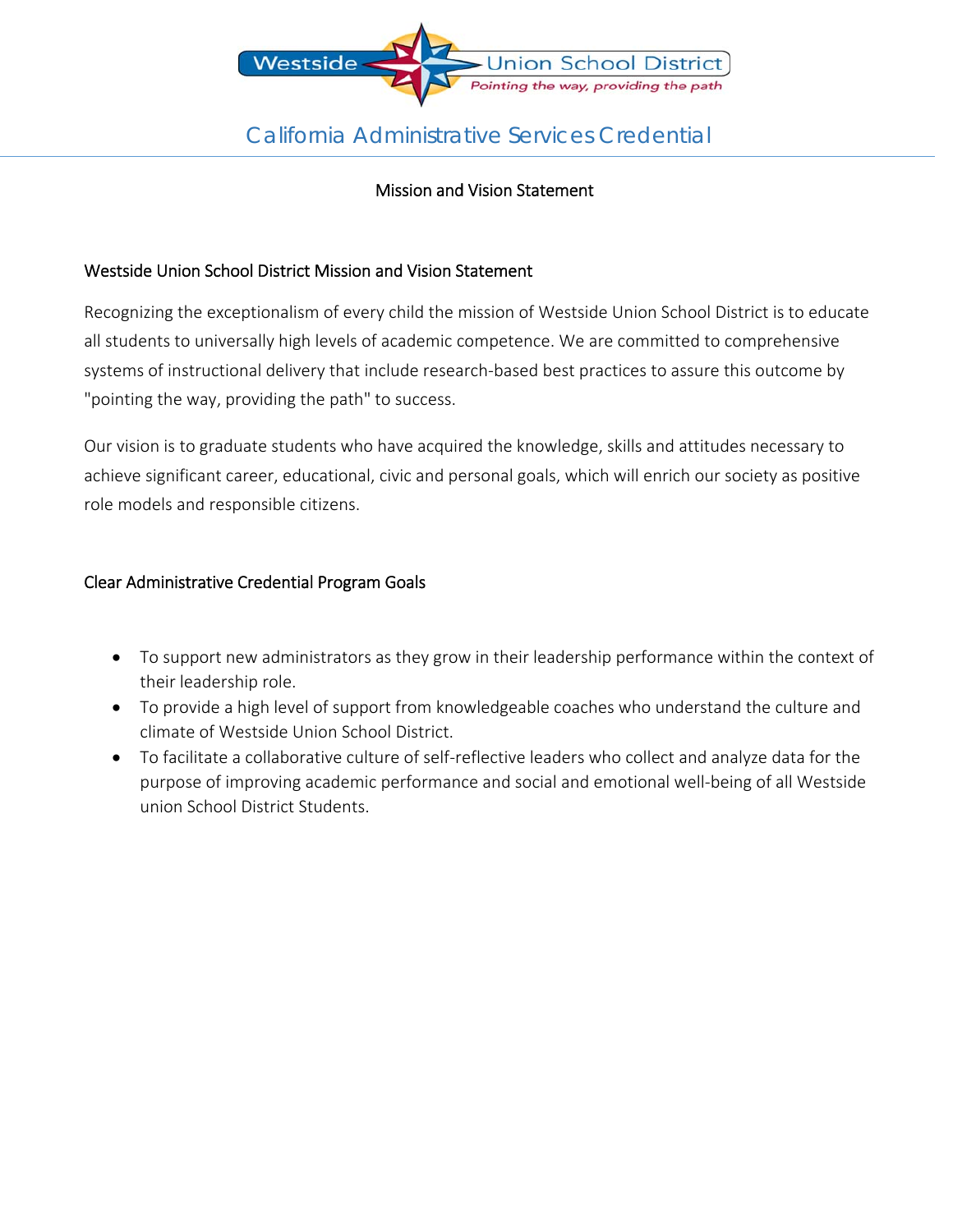

# Program Standards

March 20, 2018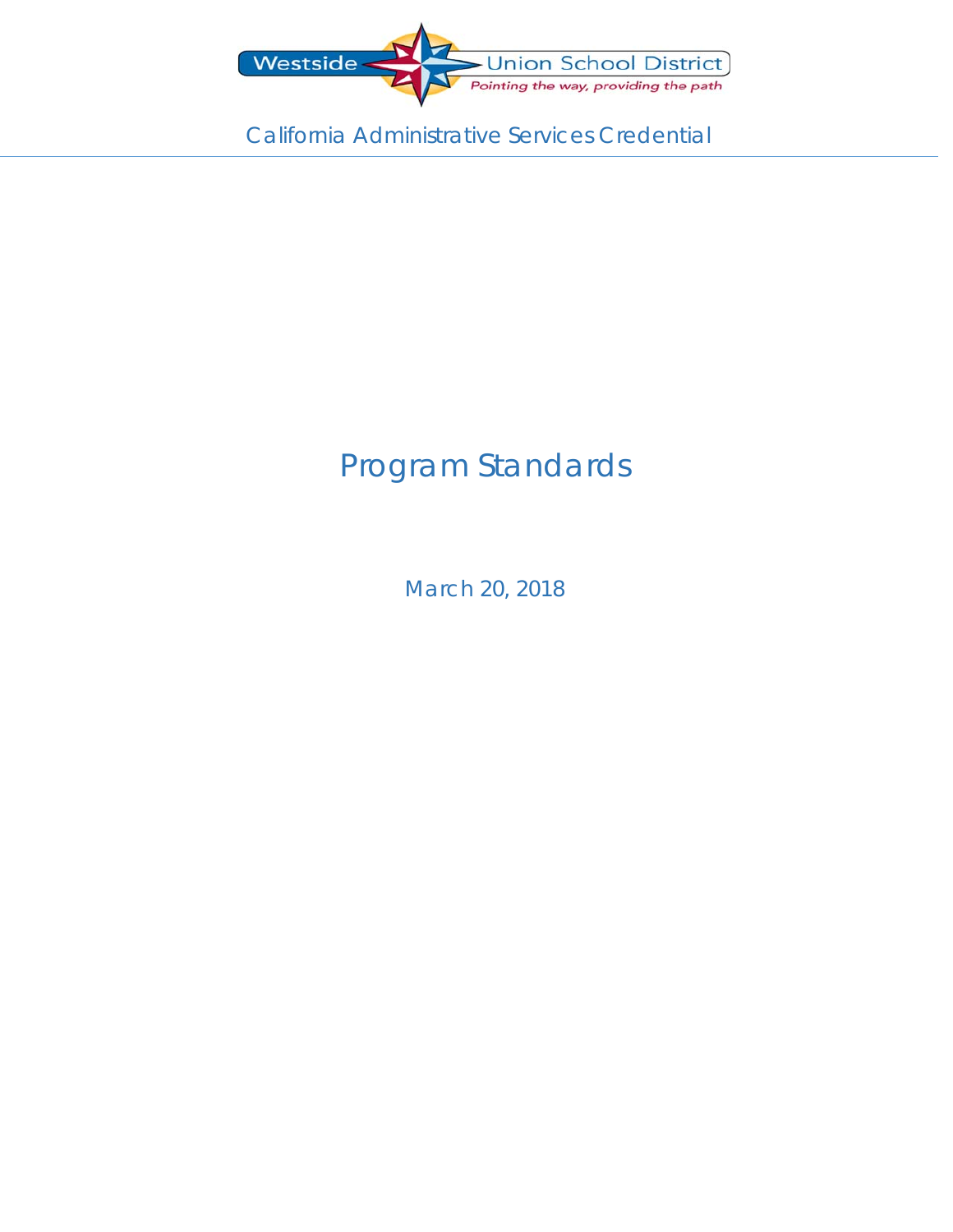## **Program Standard One**

| <b>Standard Element:</b>                                                                                                                                                                                                                                                                                                                                                                                                                                                                                                                                    | Narrative:                                                                                                                                                                                                                                                                                                                                                                                                                                                                                                                                                                                                                                                                                                                                                                                                                                                                                                                                                                                                                                                                                                                                                                                                                                                                                                                                                                                                                                                                                                                                                                                                                                                                                                                                                                                                                     | <b>Proposed Evidence:</b>                                                                                                                                                                                                                                                                       |
|-------------------------------------------------------------------------------------------------------------------------------------------------------------------------------------------------------------------------------------------------------------------------------------------------------------------------------------------------------------------------------------------------------------------------------------------------------------------------------------------------------------------------------------------------------------|--------------------------------------------------------------------------------------------------------------------------------------------------------------------------------------------------------------------------------------------------------------------------------------------------------------------------------------------------------------------------------------------------------------------------------------------------------------------------------------------------------------------------------------------------------------------------------------------------------------------------------------------------------------------------------------------------------------------------------------------------------------------------------------------------------------------------------------------------------------------------------------------------------------------------------------------------------------------------------------------------------------------------------------------------------------------------------------------------------------------------------------------------------------------------------------------------------------------------------------------------------------------------------------------------------------------------------------------------------------------------------------------------------------------------------------------------------------------------------------------------------------------------------------------------------------------------------------------------------------------------------------------------------------------------------------------------------------------------------------------------------------------------------------------------------------------------------|-------------------------------------------------------------------------------------------------------------------------------------------------------------------------------------------------------------------------------------------------------------------------------------------------|
| Induction is the support and<br>guidance provided to novice<br>educators in the early stages of<br>their careers. California's<br>Administrator Induction is an<br>individualized, job-embedded,<br>two-year program, with<br>enrollment in a program expected<br>upon placement in an<br>administrative position, but no<br>later than one year from activation<br>of the preliminary credential.•<br>Standard 4 further clarifies this<br>timeline to be 120 days for<br>candidate enrollment, followed by<br>30 days in which coaching must<br>commence. | The Westside Union School District values the opportunity to support and mentor new<br>district administrators in a context embedded environment that prepares them for 21st<br>Century School settings and allows them to grow individually, based on their specific<br>needs and interests. The WUSD Program is purposeful and logically sequenced and<br>includes relevant job-embedded professional development to prepare new<br>administrators with the knowledge and skill necessary to meet the California<br>Professional Standards for Education Leaders (CPSELs). Further, the district takes<br>pride in focusing on the development of each administrator in the particular job<br>placement they are assigned, to enrich their knowledge of the context, culture, and<br>goals, as aligned to district and state priorities.<br>The district is committed to providing two years of coaching for each candidate, with<br>the initial date of service to begin upon placement in an administrative position, but<br>no later than one year from the activation of the preliminary credential. The district<br>will provide trained administrator coaches who are committed to walking along side<br>each new administrator to facilitate growth as they work through the complex and<br>critical issues of public schooling. The coach's guidance and support will feature<br>individualized, on-the-job facilitation with current real-life experiences facilitating<br>the development of an Individual Leadership Plan (ILP) to guide the candidate's<br>questions about their practice. The CPSELs will be foundational for use with the<br>candidate as they self-assess using the Descriptions of Practice (DOP): Moving<br>Leadership Standards into Everyday Work, as a tool to measure candidate growth. | California Professional<br><b>Standards for Education</b><br>Leaders<br>(CPSEL <sub>s</sub> )<br><b>Descriptions of Practice</b><br>(DOP): Moving<br>Leadership Standards<br>into Everyday Work<br><b>Coach Resumes</b><br>Coaching<br>Training Schedule<br>Individual Leadership<br>Plan (ILP) |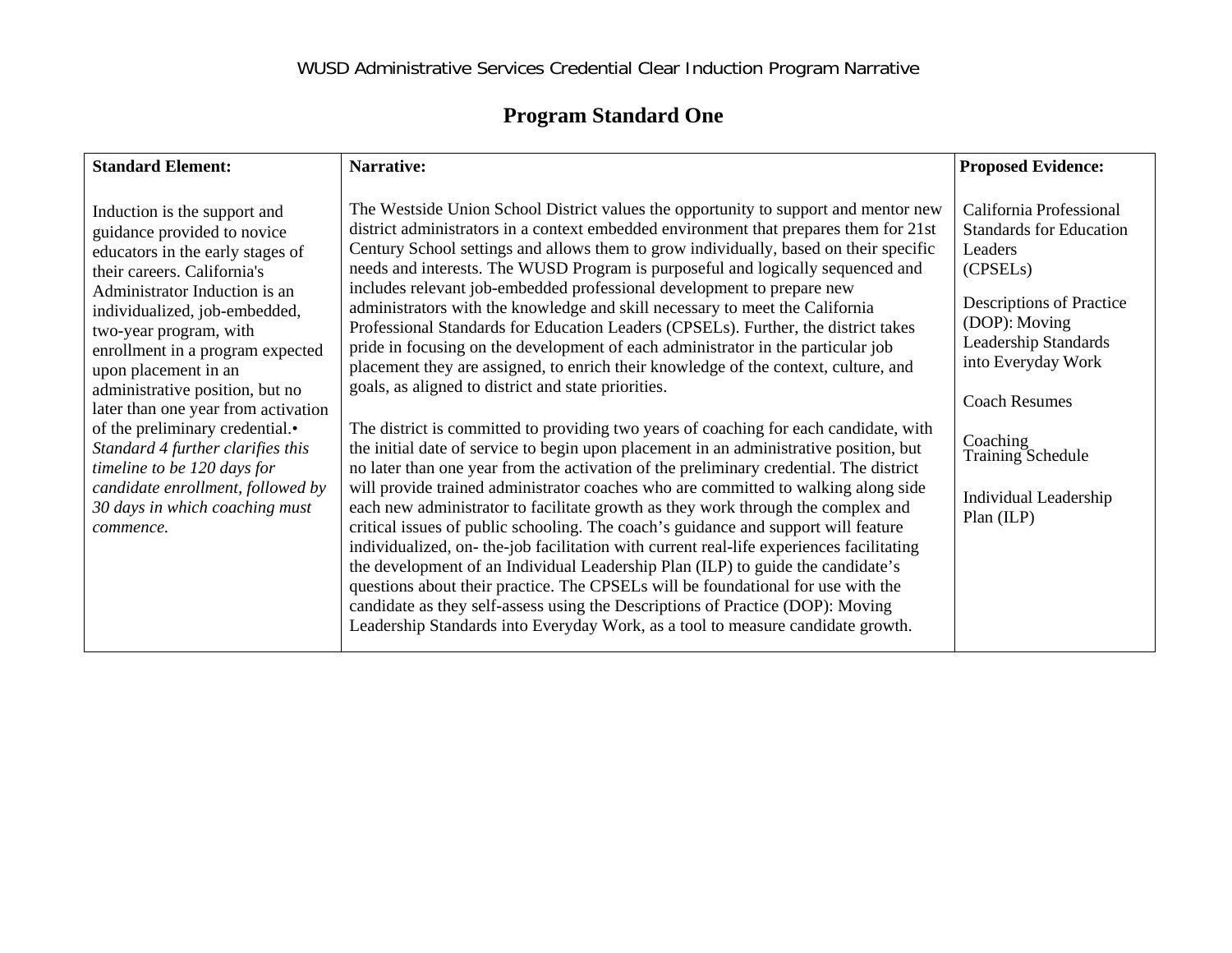| The design of the program is     | Each candidate in the WUSD Administrative Services Credential Clear                                                                                                              | <b>CPSELS</b>                |
|----------------------------------|----------------------------------------------------------------------------------------------------------------------------------------------------------------------------------|------------------------------|
| based on a sound rationale       | Induction Program is immersed in a well-designed experience that provides a qualified                                                                                            |                              |
| informed by theory and research, | coach throughout the two years of induction and focuses on formative assessment and                                                                                              | ILP                          |
| is primarily coaching-based, and | current theory and research regarding effective leadership qualities, as they relate to                                                                                          |                              |
| includes personalized learning.  | the CPSELs. The design of the program is built on an ILP that leads candidates into                                                                                              | PERA Cycle                   |
|                                  | self-reflection through self-assessment using the CPSELs. According to Sager (2000),<br>relevance is guaranteed when the focus of the self-reflection and subsequent research is |                              |
|                                  | developed by the administrator, who then utilizes the findings to enhance their own                                                                                              | <b>Coach Application</b>     |
|                                  | professional practice.                                                                                                                                                           |                              |
|                                  |                                                                                                                                                                                  | <b>Induction Program</b>     |
|                                  | Through the candidates' investigation about their self-identified areas for growth, they                                                                                         | Calendar                     |
|                                  | work with their coach, to develop their ILP. The plan incorporates the specific                                                                                                  |                              |
|                                  | standards the candidate wishes to focus on, as well as professional development that                                                                                             | <b>Coach Resume</b>          |
|                                  | will assist the candidate to attain their growth goals. Questions about their practice                                                                                           |                              |
|                                  | lead to the Inquiry process which embeds the Plan, Execute, Reflect, Apply (PERA)                                                                                                | <b>DOP</b>                   |
|                                  | Cycle of Formative Assessment through meaningful collaborations between coach and                                                                                                |                              |
|                                  | candidate.                                                                                                                                                                       | <b>Collaborative Summary</b> |
|                                  |                                                                                                                                                                                  |                              |
|                                  | Each candidate is assigned a well-matched coach with extensive training in                                                                                                       |                              |
|                                  | mentoring and coaching, as well as public school administrative experience, that will                                                                                            |                              |
|                                  | facilitate the candidate's inquiry process, growth through formative assessment and                                                                                              |                              |
|                                  | acquisition of skills, based on the CPSELs.                                                                                                                                      |                              |
|                                  |                                                                                                                                                                                  |                              |
|                                  | As the candidate and coach work through formative assessment, they engage in rich                                                                                                |                              |
|                                  | conversations about practice, professional development, observation feedback and                                                                                                 |                              |
|                                  | growth using the CPSELs. As candidates are supported to become "reflective"<br>practitioners" they gain knowledge about their ability to identify and clarify their own          |                              |
|                                  | professional goals. By using the Descriptions of Practice Self-Assessment of                                                                                                     |                              |
|                                  | Leadership Skills Document, based on the CPSELs, throughout the two year program,                                                                                                |                              |
|                                  | they continually monitor their own growth. Collaborations between coach and                                                                                                      |                              |
|                                  | candidate are documented on the Collaborative Summary document and are included                                                                                                  |                              |
|                                  | in the electronic portfolio.                                                                                                                                                     |                              |
|                                  |                                                                                                                                                                                  |                              |
|                                  |                                                                                                                                                                                  |                              |
|                                  |                                                                                                                                                                                  |                              |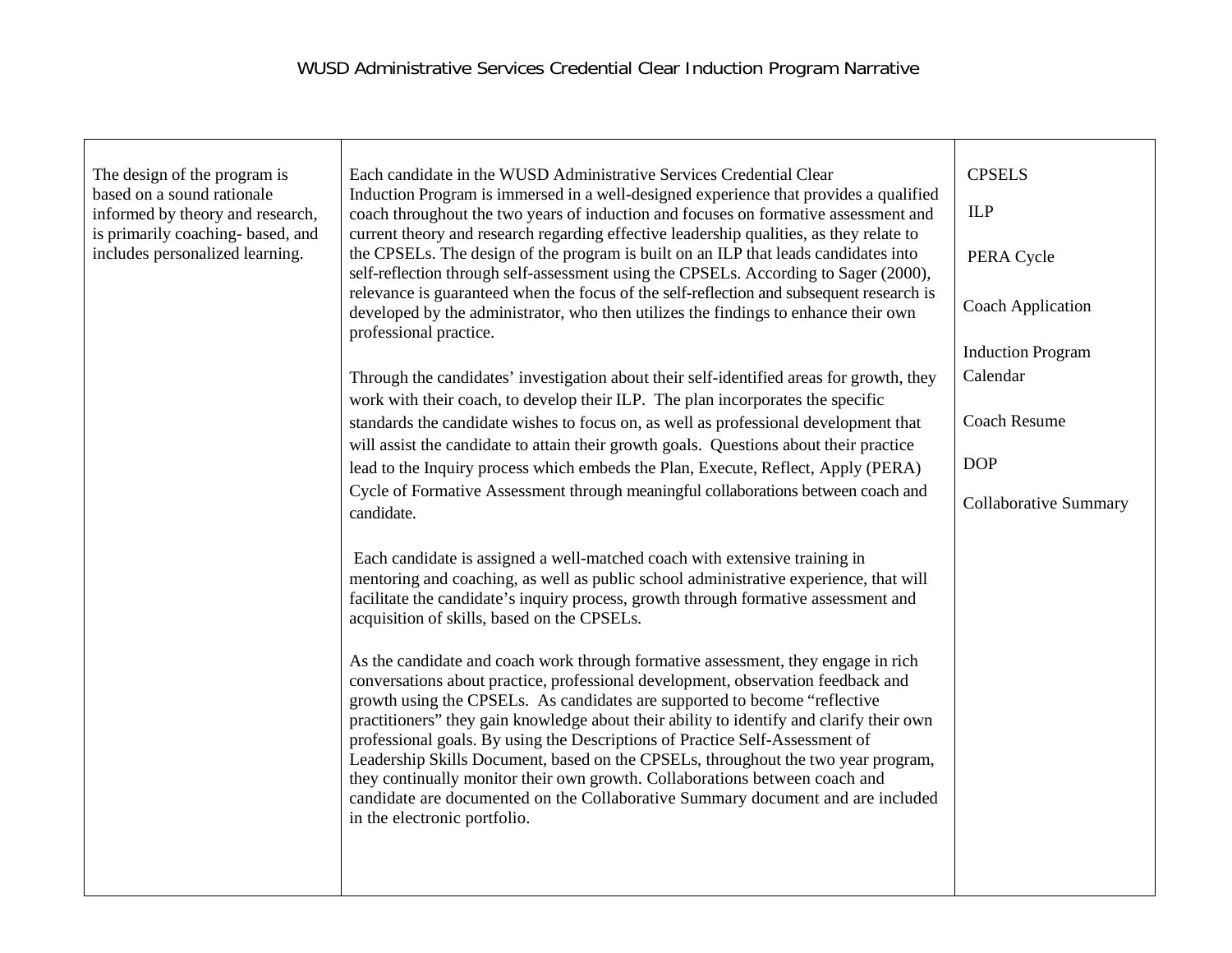| Professional learning may be<br>offered through formal and<br>informal partnerships,<br>complements and integrates<br>school and/or district goals, and<br>employs competency indicators<br>that support a recommendation for<br>the clear credential. | Westside Union School District Administrative Services Credential Clear<br>Induction Program's professional learning will take place in the following ways:<br>The development of an Individual Leadership Plan, based on the candidates'<br>specific needs, job placement and former experiences.                                                                                                                                                       | <b>ILP</b><br><b>DOP - CPSELs</b><br><b>Coach Resumes</b> |
|--------------------------------------------------------------------------------------------------------------------------------------------------------------------------------------------------------------------------------------------------------|----------------------------------------------------------------------------------------------------------------------------------------------------------------------------------------------------------------------------------------------------------------------------------------------------------------------------------------------------------------------------------------------------------------------------------------------------------|-----------------------------------------------------------|
|                                                                                                                                                                                                                                                        | Individual intensive coaching from a well-qualified, certified coach that<br>focuses on the candidate's job responsibilities and challenges as they relate<br>to school and district goals.                                                                                                                                                                                                                                                              | Induction Calendar of<br>Events                           |
|                                                                                                                                                                                                                                                        | Self-evaluation of the candidate using the CPSELs and marking the<br>3.<br>Descriptions of Practice (DOP) to include evidence of initial and continued<br>growth which is documented in the Individual Leadership Plan.                                                                                                                                                                                                                                  | <b>Professional Development</b><br>Menu of Options        |
|                                                                                                                                                                                                                                                        | Professional Development meetings on self-selected and required topics that<br>4.<br>focus on current issues and trends in education that impact federal, state and<br>local policies and that highlight Westside Union School District's LCAP<br>Document. Other seminars/conferences can be included that are job specific<br>and support the interest, development and skill building of the candidate, based<br>on their Individual Leadership Plan. |                                                           |
|                                                                                                                                                                                                                                                        | The WUSD Professional Development Menu of Options will be provided to<br>5.<br>the candidate during the Individual Leadership Plan meeting with the coach<br>and will also be available at the initial Introduction to Induction meeting for<br>review and selection of relevant professional development.                                                                                                                                               |                                                           |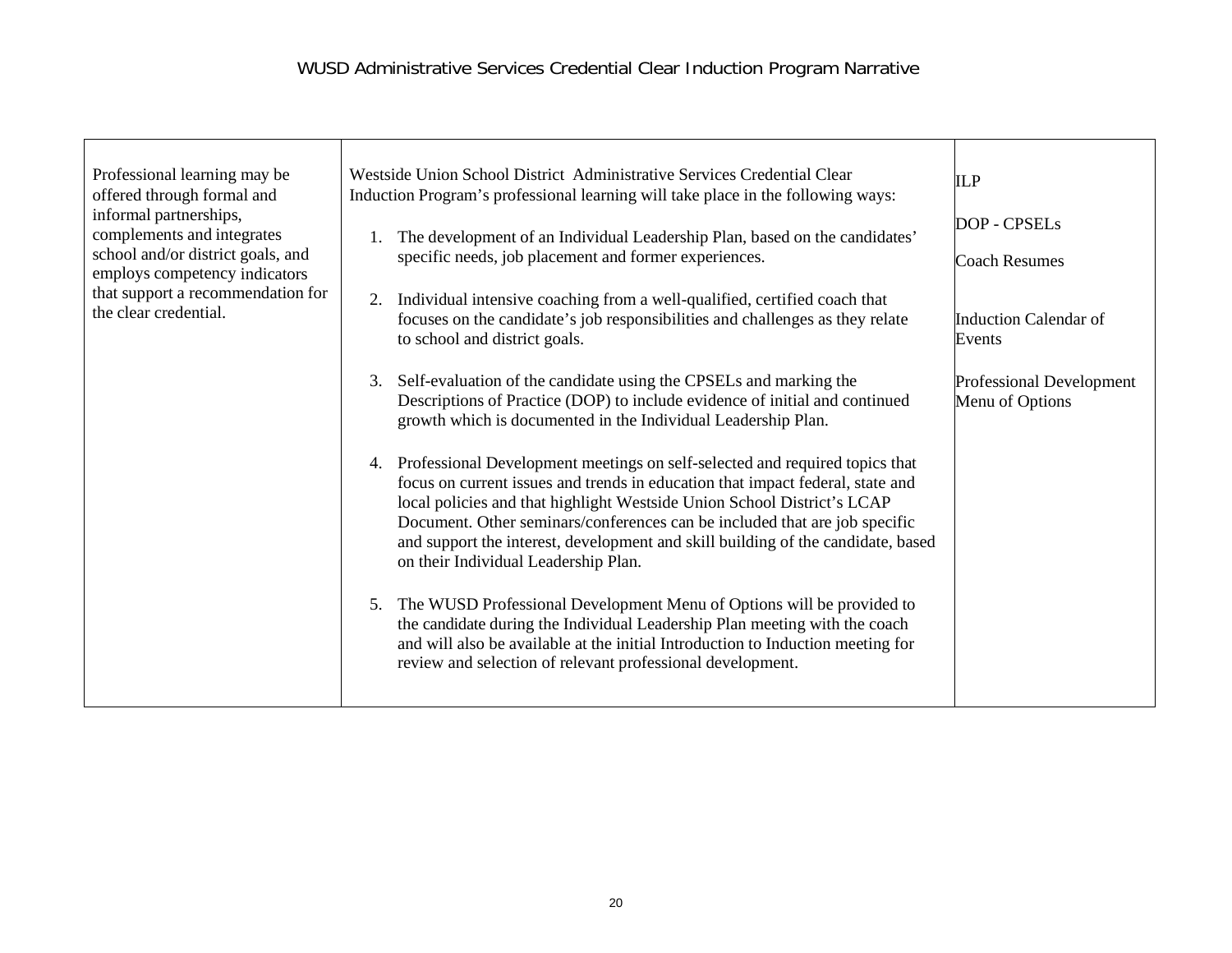| The program design provides       | The program design incorporates many opportunities to monitor candidate growth and      | Individual Induction            |
|-----------------------------------|-----------------------------------------------------------------------------------------|---------------------------------|
| multiple opportunities for        | competence from the initial Individual Leadership Plan and self-assessment using the    | $Plan$ (ILP)                    |
| candidates to demonstrate growth  | California Professional Standards for Education Leaders (CPSELs) to the frequent        |                                 |
| and competence in the California  | review and reflection on each of the standards. These foundational standards explicate  | <b>Descriptions of Practice</b> |
| Professional Standards for        | the knowledge and skill necessary for new administrators to move forward and sustain    | (DOP)                           |
| <b>Education Leaders (CPSELS)</b> | effective practice in their current job placement. As such, the program builds in three | <b>Progress Monitoring</b>      |
| outlined in Standard Five.        | formal dates to review and complete a Progress Monitoring Document for the purpose      | Document                        |
|                                   | of having the candidate and coach review the CPSELs to determine growth, as well        |                                 |
|                                   | and to adjust professional development opportunities, based on candidate need.          |                                 |
|                                   |                                                                                         |                                 |

| The design of the program<br>allows for enrollment within<br>one year of starting an initial<br>administrative position. | All candidates entering the WUSD Administrative Services Credential Clear<br>Induction Program are first determined eligible by Human Resources through the<br>hiring process as a new administrator, and after a review of their credential status.<br>Once they are determined eligible, candidates will be supplied with a copy of The<br>Journey of the Administrative Candidate, which outlines their two years in Induction.<br>At that time, their name will be forwarded to the Program Coordinator for the<br>enrollment into the WUSD Administrative Services Credential Clear Induction<br>Program within the first 30 days of hire, but not later than the first year of hire. Well-<br>matched and experienced coaches are assigned as soon as the candidate is determined<br>eligible. | Notification of Eligibility<br>and Responsibility to Enter<br>Journey of the<br>Administrative<br>Candidate |
|--------------------------------------------------------------------------------------------------------------------------|------------------------------------------------------------------------------------------------------------------------------------------------------------------------------------------------------------------------------------------------------------------------------------------------------------------------------------------------------------------------------------------------------------------------------------------------------------------------------------------------------------------------------------------------------------------------------------------------------------------------------------------------------------------------------------------------------------------------------------------------------------------------------------------------------|-------------------------------------------------------------------------------------------------------------|
|--------------------------------------------------------------------------------------------------------------------------|------------------------------------------------------------------------------------------------------------------------------------------------------------------------------------------------------------------------------------------------------------------------------------------------------------------------------------------------------------------------------------------------------------------------------------------------------------------------------------------------------------------------------------------------------------------------------------------------------------------------------------------------------------------------------------------------------------------------------------------------------------------------------------------------------|-------------------------------------------------------------------------------------------------------------|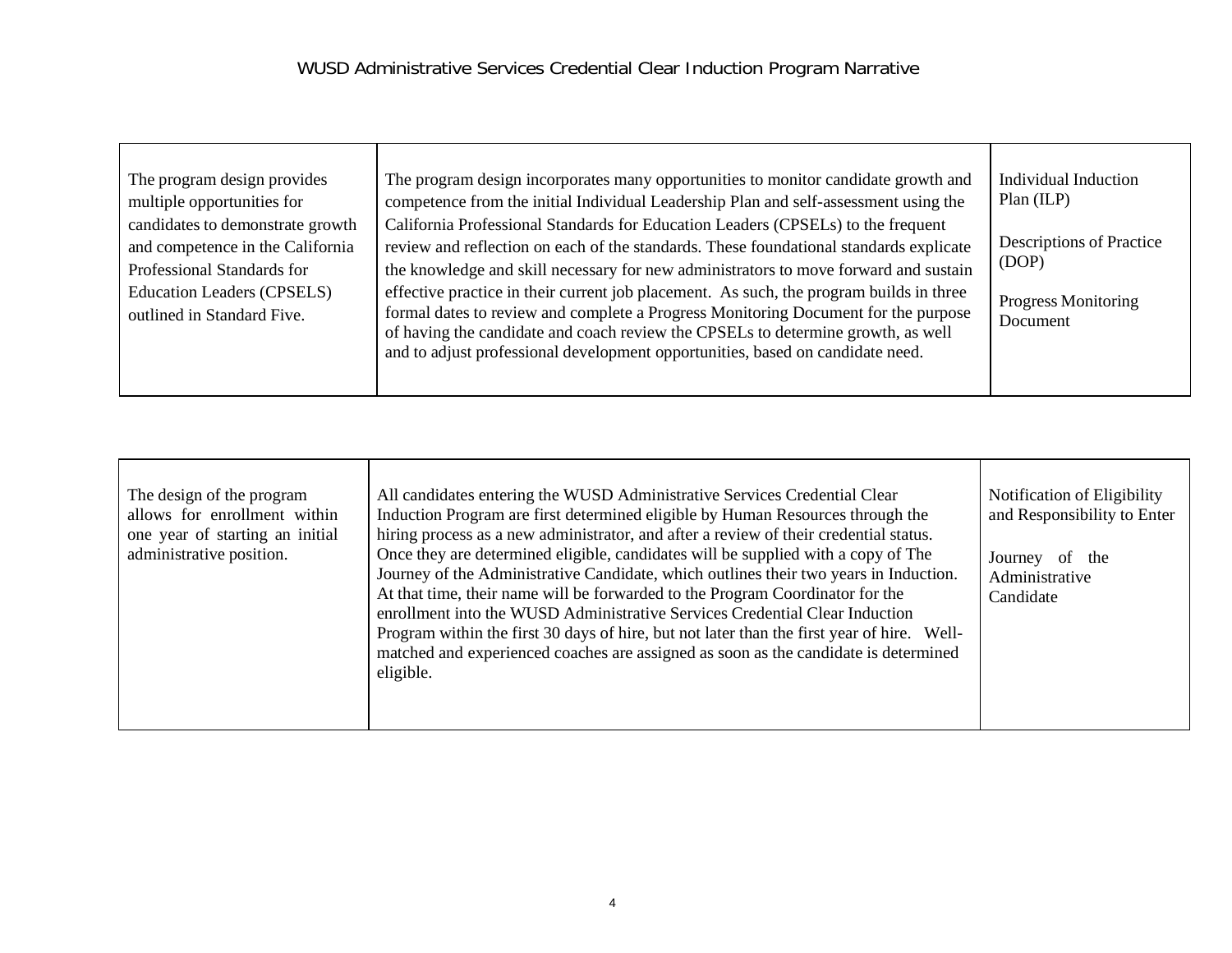| Upon program completion, the<br>Induction program sponsor certifies<br>a candidate's ability to demonstrate<br>the administrative and operational<br>knowledge, skills and dispositions<br>needed to effectively lead,<br>manage, and improve educational<br>organizations. | All WUSD candidates completing the Administrative Services Credential Clear<br>Induction Program will demonstrate competence in the following ways:<br>Submission of an Electronic Portfolio to verify completion of all<br>program requirements including:<br>Initial: Professional Experience and Work Context, CPSEL Self-Assessment<br>and Reflection<br><b>Formative:</b> Collaborative Summaries, Professional Development Reflections<br>and CPSEL Self-Assessment and Reflection<br><b>Summative:</b> CPSEL Self-Assessment and Reflection, Portfolio Exit Interview<br>or Presentation<br>Observations and sign-off by the Administrative coach, based on the<br>candidates' growth from the examination of the Individual Leadership Plan<br>and the CPSELs. | e-portfolio |
|-----------------------------------------------------------------------------------------------------------------------------------------------------------------------------------------------------------------------------------------------------------------------------|------------------------------------------------------------------------------------------------------------------------------------------------------------------------------------------------------------------------------------------------------------------------------------------------------------------------------------------------------------------------------------------------------------------------------------------------------------------------------------------------------------------------------------------------------------------------------------------------------------------------------------------------------------------------------------------------------------------------------------------------------------------------|-------------|
|                                                                                                                                                                                                                                                                             | 3. Recommendation and sign- off from the Program Coordinator of<br>Induction to verify all components of the program have been<br>completed.                                                                                                                                                                                                                                                                                                                                                                                                                                                                                                                                                                                                                           |             |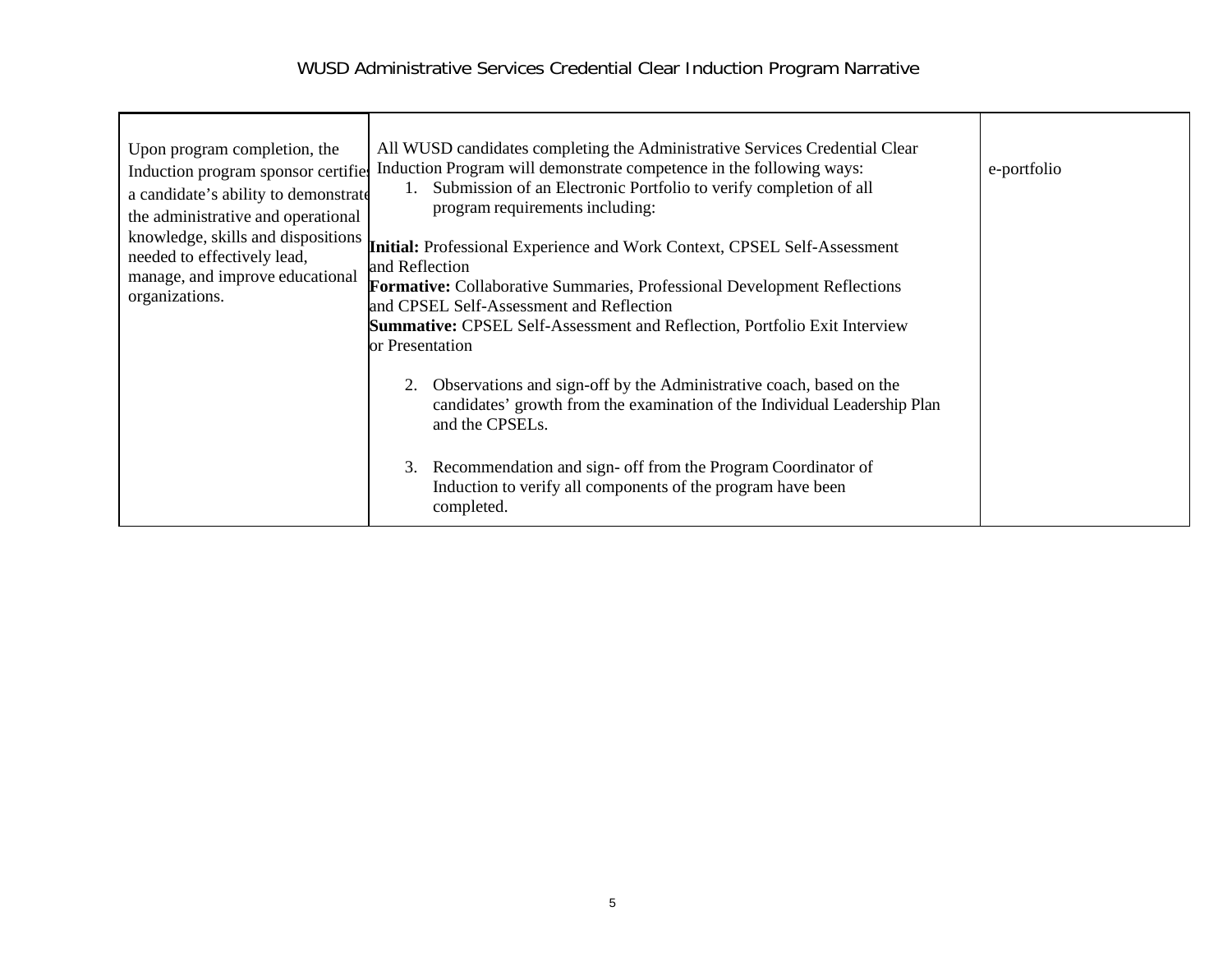| Assessment of candidate             |                                                                                      |                            |
|-------------------------------------|--------------------------------------------------------------------------------------|----------------------------|
| competence is grounded in the       | All WUSD candidates completing the Administrative Services Credential Clear          | <b>DOP</b>                 |
| proficiencies expressed in Standard | Induction Program will demonstrate competence of Standard Five (CPSELS)              |                            |
| 5 (CPSELS) of the Administrative    | Proficiencies in the following ways:                                                 | e-portfolio                |
| Services Credential Clear           | Observations and sign off by the Administrative Coach                                |                            |
| <b>Induction Program Standards.</b> | Completion of all WUSD Induction Completion Requirements uploaded into               | <b>Program Completion</b>  |
|                                     | the Electronic Portfolio with evidence established from the Standards and            | Rubric                     |
|                                     | Indicators of the CPSEL Document.                                                    |                            |
|                                     | 3. Formal review of the e-portfolio by the Program Coordinator                       | <b>Progress Monitoring</b> |
|                                     | and Exit Interview Committee using the Program Completion Rubric.                    | Document                   |
|                                     | Portfolio reviews will take place twice a year to ensure timely feedback to each     |                            |
|                                     | candidate in regards to their completion progress. A Progress Monitoring Document is |                            |
|                                     | used to record completion of all requirements.                                       |                            |
|                                     | At the end of two years, only those candidates who have demonstrated competence,     |                            |
|                                     | per the Program Completion Rubric, will be recommended for their Professional Clear  |                            |
|                                     | Credential by the Program Coordinator.                                               |                            |
|                                     |                                                                                      |                            |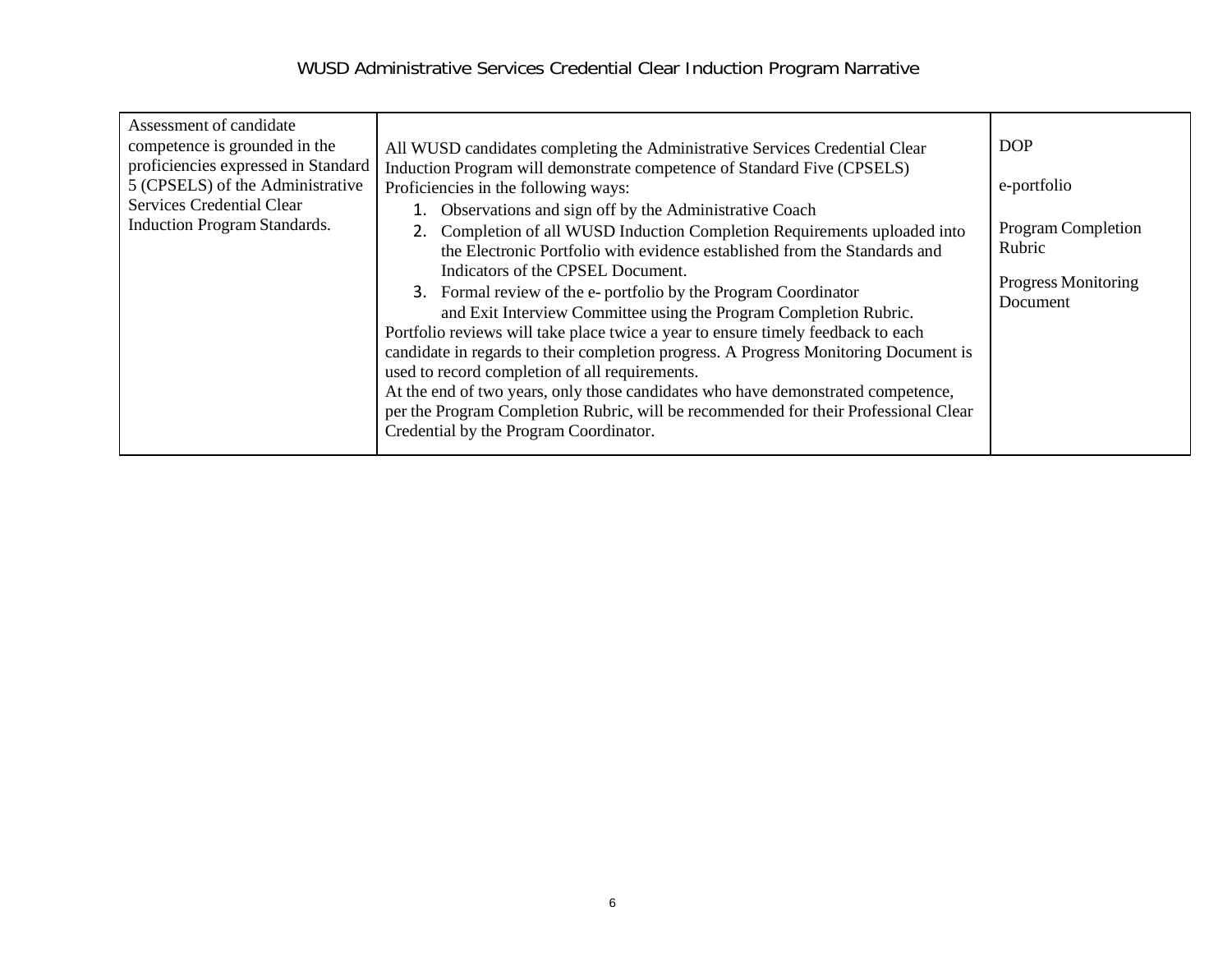| The induction program<br>formally collaborates with<br>education organizations through<br>partnership agreements to<br>establish a professional education<br>community structure that<br>facilitates and supports induction<br>activities. | Westside Union School District Administrative Services Credential<br>Clear Induction Program topics are addressed during Steering Committee meetings to<br>collaborate around cutting edge issues in leadership for program development.<br>Steering Committee agenda items include the examination of program data for the<br>purposes of improvement. The Steering Committee is comprised of many<br>stakeholders, including members from all relevant divisions at the district office, site<br>principals, Institutions of Higher Education (IHEs), Induction coaches and candidates.<br>Feedback from these constituents is highly prized and informs the work of the<br>program to insure relevance to the candidates and best practices in leadership. | <b>Steering Committee</b><br>Member<br><b>Steering Committee</b><br><b>Minutes</b><br><b>Steering Committee</b><br>Surveys                                                                                                   |
|--------------------------------------------------------------------------------------------------------------------------------------------------------------------------------------------------------------------------------------------|---------------------------------------------------------------------------------------------------------------------------------------------------------------------------------------------------------------------------------------------------------------------------------------------------------------------------------------------------------------------------------------------------------------------------------------------------------------------------------------------------------------------------------------------------------------------------------------------------------------------------------------------------------------------------------------------------------------------------------------------------------------|------------------------------------------------------------------------------------------------------------------------------------------------------------------------------------------------------------------------------|
| Each partner's contributions to<br>the design and implementation of<br>candidate preparation and<br>certification are outlined through<br>mutual contract/agreement.                                                                       | Partner Districts in Cluster Six and other Induction Partners from other Clusters meet<br>yearly with WUSD personnel for the purpose of sharing best practices, articulating<br>standards and engaging in technical writing so that each program collaborating<br>together can verify their understanding of what highly effective programs look like.<br>Further, we are able to view the implementation of such programs and how the<br>quality and relevance affects candidates in their leadership journey.                                                                                                                                                                                                                                               | <b>Technical Assistance</b><br>Webinar                                                                                                                                                                                       |
| Induction programs maintain<br>communication on a regular basis<br>with their partners to ensure that<br>each candidate builds a coherent<br>individualized learning program.                                                              | The Administrative Services Credential Clear Induction Program meets a<br>minimum of three times yearly at Steering Committee meetings to discuss candidate<br>growth and examine the Individual Leadership Plan to collect data on the requested<br>professional development for each candidate. This information is examined to ensure<br>the program uses candidate feedback for the purpose of building the essential<br>offerings that meet candidate needs. Based on feedback with District Partners,<br>changes are made for the purpose of program improvement.                                                                                                                                                                                       | <b>Steering Committee</b><br><b>Meeting Agendas</b><br><b>Steering Committee</b><br><b>Meeting Minutes</b><br><b>ILP</b><br>Professional<br>Development Menu of<br>Options<br><b>Professional Development</b><br>Evaluations |

### **Program Standard Two**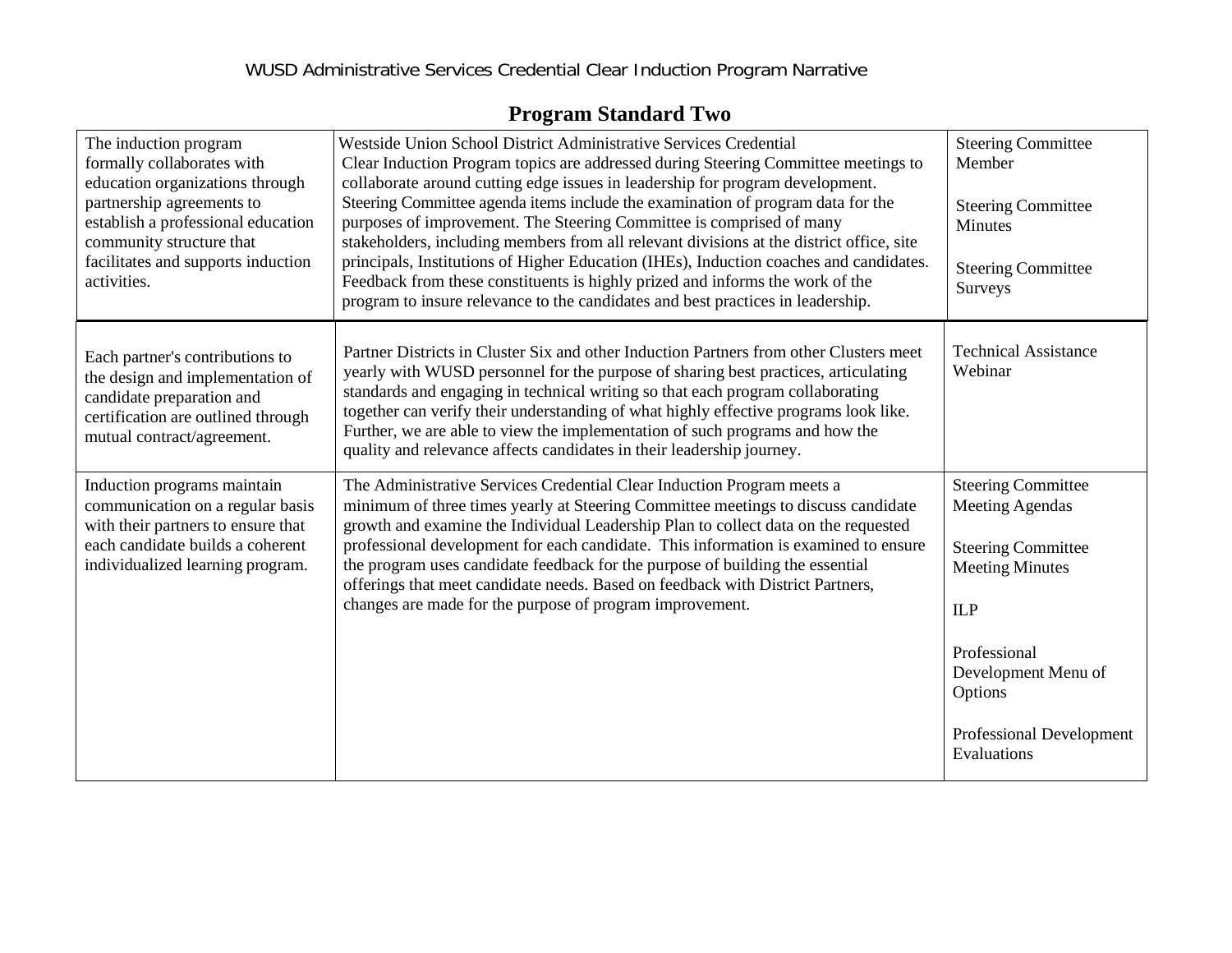| <b>Standard Element:</b>                                                      | Narrative:                                                                                                                                                                                                                                                                                                                                                                                                                                                                                                                                                                                                                                                                                                                                                                                                                                                                                                  | <b>Proposed Evidence:</b>                      |
|-------------------------------------------------------------------------------|-------------------------------------------------------------------------------------------------------------------------------------------------------------------------------------------------------------------------------------------------------------------------------------------------------------------------------------------------------------------------------------------------------------------------------------------------------------------------------------------------------------------------------------------------------------------------------------------------------------------------------------------------------------------------------------------------------------------------------------------------------------------------------------------------------------------------------------------------------------------------------------------------------------|------------------------------------------------|
| The induction program<br>identifies the individual<br>responsible for program | A full time Coordinator who oversees all of the Clear Credential Programs in the<br>District and works under the direction of the Assistant Superintendent of Educational<br>Services. Through the Program Coordinator's leadership, the Steering Committee has                                                                                                                                                                                                                                                                                                                                                                                                                                                                                                                                                                                                                                             | <b>District Organizational</b><br>Chart        |
| coordination, key personnel<br>involved in program<br>implementation, and the | been developed to include representatives from all relevant Divisions in the District<br>including Human Resources, Business Services, and Educational Services, which is                                                                                                                                                                                                                                                                                                                                                                                                                                                                                                                                                                                                                                                                                                                                   | <b>Steering Committee</b><br>Members           |
| reporting relationships<br>between the identified<br>personnel.               | comprised of Curriculum and Instruction, Instructional Support and Special Education.<br>Each Division provides input to candidates in the program, through professional<br>development Offerings in order to develop knowledge of the responsibilities of each                                                                                                                                                                                                                                                                                                                                                                                                                                                                                                                                                                                                                                             | <b>Induction Coordinator's</b><br>Resume       |
|                                                                               | division and how district level divisions support the school sites and principals.<br>The Administrative Services Credential Clear Induction Program Coordinator has the<br>full support of the district to design, implement and assess a relevant job-embedded<br>program that maximizes candidate growth through the one- on-one mentoring by<br>Administrative Coaches who have been trained in Cognitive Coaching. The Program<br>Coordinator uses survey feedback to determine the effectiveness of coaches, and<br>provides feedback, if needed to coaches who need additional training.                                                                                                                                                                                                                                                                                                             | Professional<br>Development Menu of<br>Options |
|                                                                               | The Program Coordinator's roles and responsibilities include:<br>Selection and training of coaches<br>Coordinator of coaches' seminars and schedules<br>Creating all documents for the program<br>Overseeing ILP Meetings and professional development offerings<br>Establishment and maintenance of the budget<br>Scheduling of meetings, seminars, and workshops<br>Facilitating the Advisory Committee meetings<br>Fostering communication with all program stakeholders<br>Attending state sponsored Induction meeting<br>Development and implementation of all aspects of the program<br>Monitoring of candidate success and completion<br>Articulation with the credential analysts for eligibility of candidates and<br>credential recommendation<br>Collecting and analyzing data for the purpose of program improvement<br>Completing all CCTC requirements for the Seven Year Accreditation Cycle |                                                |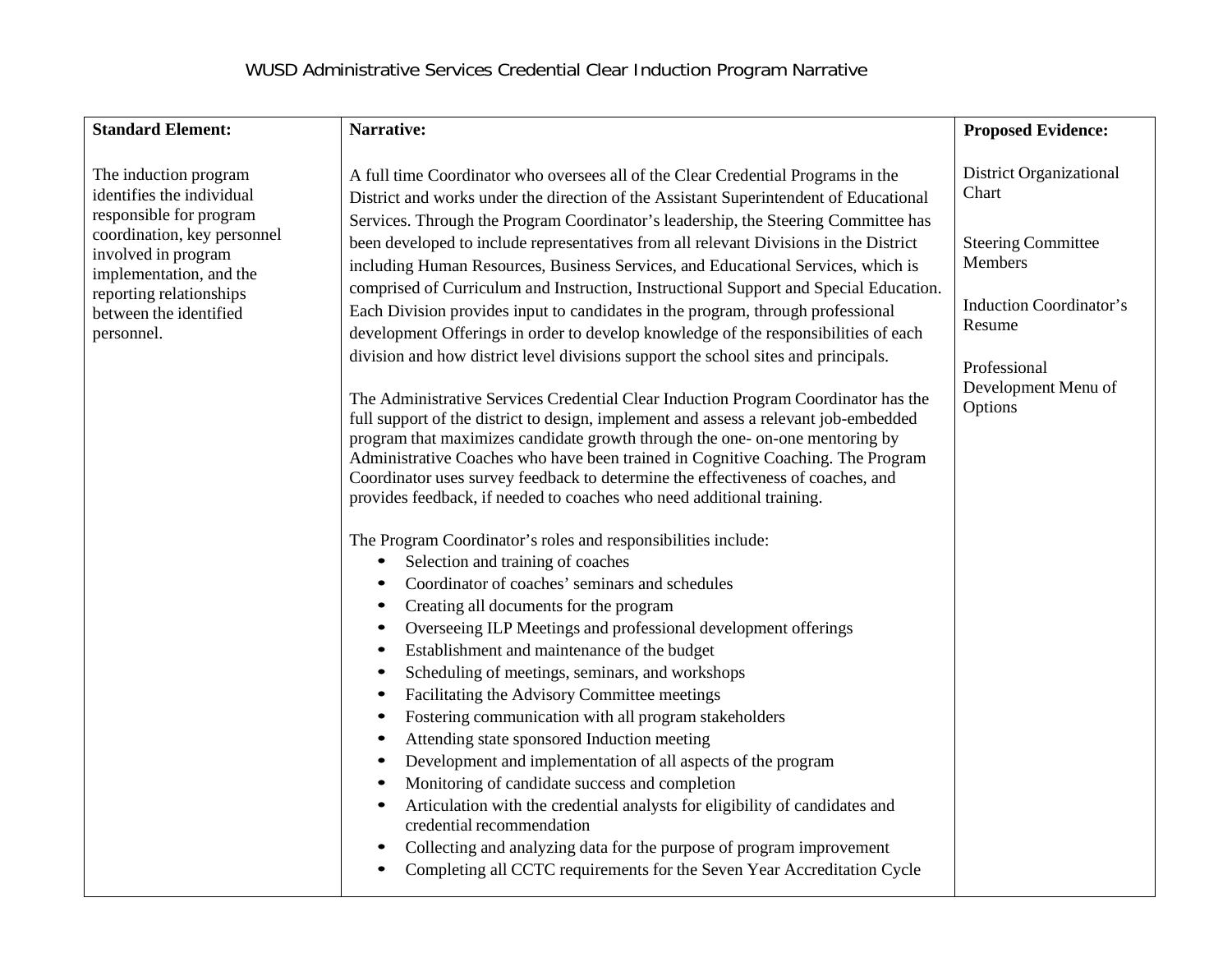┯

┯

 $\Gamma$ 

| Program coordination includes<br>admission, advisement, participant<br>support and assessment, coach<br>preparation, and program<br>evaluation. | Admission and Advisement: Candidate eligibility is determined in Human<br>Resources by the Credential Analysts as soon as they are appointed to their<br>administrative position in the district.<br>The Credential Analysts provide initial advisement by giving each candidate an<br>overview of the two year program, "The Journey of the Administrative Candidate."<br>They also provide information concerning the Administrative Services Credential Clear<br>Induction Program "Induction Orientation," a meeting that is held by the Program<br>Coordinator during the first month of the determination of eligibility by HR.                                                                                                                                                                                         | Notification of Eligibility<br>and Responsibility to Enter<br>Journey of the<br>Administrative<br>Candidate<br>Induction<br>Orientation |
|-------------------------------------------------------------------------------------------------------------------------------------------------|-------------------------------------------------------------------------------------------------------------------------------------------------------------------------------------------------------------------------------------------------------------------------------------------------------------------------------------------------------------------------------------------------------------------------------------------------------------------------------------------------------------------------------------------------------------------------------------------------------------------------------------------------------------------------------------------------------------------------------------------------------------------------------------------------------------------------------|-----------------------------------------------------------------------------------------------------------------------------------------|
|                                                                                                                                                 | Participant Support and Assessment: During Introduction to Induction, the<br>candidates meet their coaches for the first time and are given an overview of the<br>program, including a calendar of collaboration meetings. Candidate support and<br>formative assessment are explained and candidate growth expectations, through the                                                                                                                                                                                                                                                                                                                                                                                                                                                                                         | DOP/CPSELs                                                                                                                              |
|                                                                                                                                                 | use of the CPSEL Descriptions of Practice, are outlined during the meeting. All<br>responsibilities of the candidate, in regards to program completion, including their<br>responsibility to collect evidence of their practice.<br>Assessment of candidate progress through the program occurs during scheduled                                                                                                                                                                                                                                                                                                                                                                                                                                                                                                              | Candidate<br>Memorandum of<br>Understanding                                                                                             |
|                                                                                                                                                 | progress checks twice each year during an Electronic Portfolio Review (e-portfolio)<br>and a face-to-face conference. A Progress Monitoring Document is reviewed and                                                                                                                                                                                                                                                                                                                                                                                                                                                                                                                                                                                                                                                          | Electronic Portfolio                                                                                                                    |
|                                                                                                                                                 | initialed that specifies requirements still needed for completion. The Induction<br>Program also uses the district portal (e- portfolio) to record all candidate completion<br>requirements, including completion of professional development and self-selected                                                                                                                                                                                                                                                                                                                                                                                                                                                                                                                                                               | <b>Progress Monitoring</b><br>Document                                                                                                  |
|                                                                                                                                                 | Inquiries. Coach contact logs and observation notes are also uploaded onto the portal<br>to track candidate progress (e-portfolio)                                                                                                                                                                                                                                                                                                                                                                                                                                                                                                                                                                                                                                                                                            | <b>Candidate Professional</b><br>Development Log                                                                                        |
|                                                                                                                                                 | Coach Preparation: Coaches play an important role in the Induction of new<br>administrators in WUSD. Through their guidance, they are able to provide procedural<br>facilitation for each new candidates to reach their full potential. Coaches are                                                                                                                                                                                                                                                                                                                                                                                                                                                                                                                                                                           | <b>Collaborative Summary</b>                                                                                                            |
|                                                                                                                                                 | predominately current or retired administrators from the WUSD district and receive<br>training in ACSA's Leadership Coaching, developed in research based theories of best<br>practices in andragogy. ACSA's Leadership Coaching Training provides strategies for<br>building effective communication skills which are intended to enhance and clarify the<br>candidates' thinking. Elements of training include trust building, developing<br>rapport, building paraphrasing techniques that demonstrate active listening,<br>appreciative inquiry, and the development of strategies to address the many and varied<br>challenges of a new administrator. The training is effective in providing the coach with<br>a toolbox of techniques to support the candidate in their work within the Individual<br>Leadership Plan. | <b>ACSA Leadership Coach</b><br><b>Training Calendar</b>                                                                                |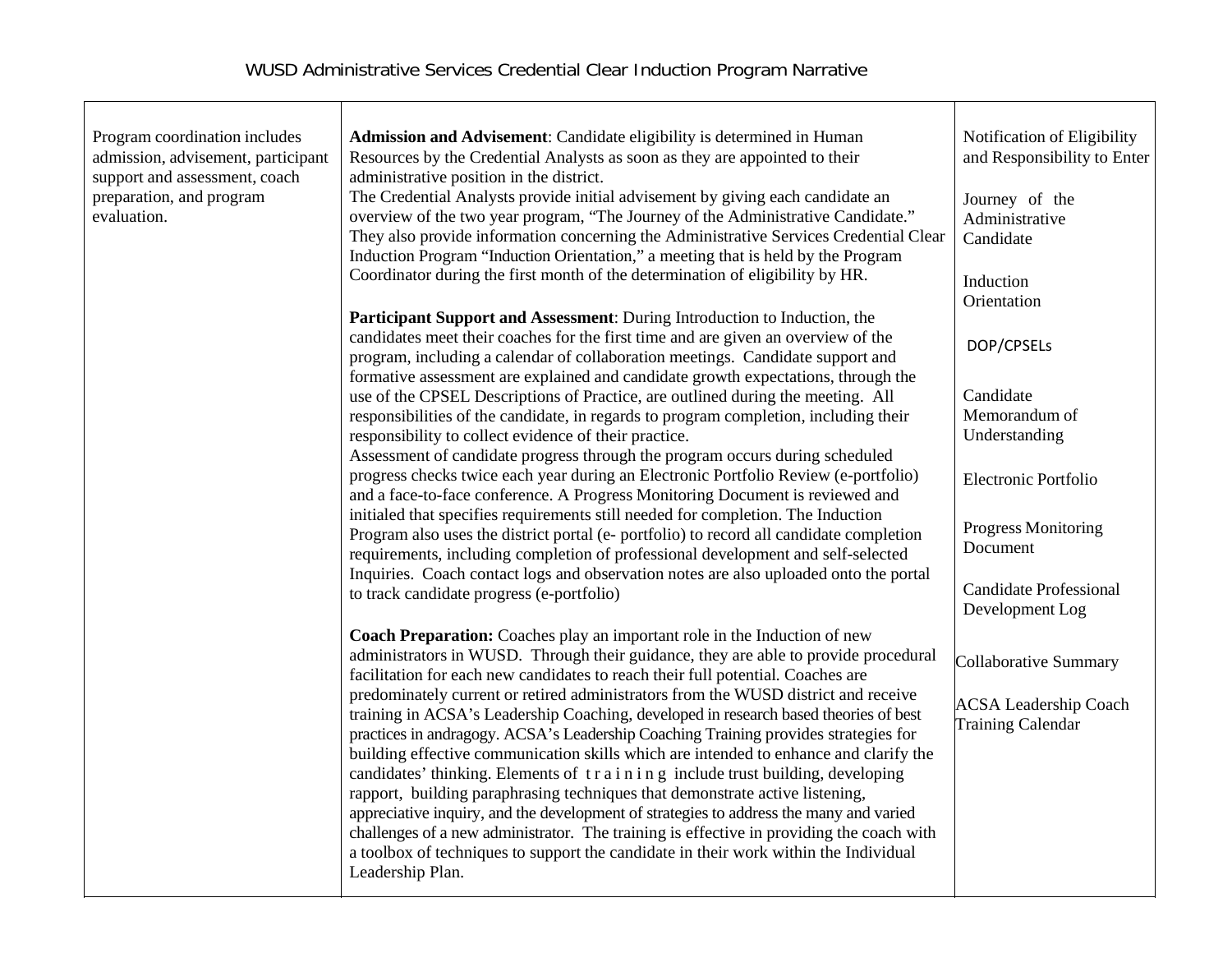|                                                                                                                                                                                                                                                              | <b>Program Evaluation:</b> The program collects data on a regular basis to ensure all<br>accreditation requirements are met. The ongoing evaluation ensures that the program is<br>effective and meeting the needs of all candidates. Data is collected in various ways:                                                                                                                                                                                                                                                                                                                                                                                                                                                                                                                                                                                                                                                                                                                                                                                                                                                                                                                                                                                                                                                                                                                                                                 | <b>Seminar Evaluations</b><br>Candidate's                                                                                                                                       |
|--------------------------------------------------------------------------------------------------------------------------------------------------------------------------------------------------------------------------------------------------------------|------------------------------------------------------------------------------------------------------------------------------------------------------------------------------------------------------------------------------------------------------------------------------------------------------------------------------------------------------------------------------------------------------------------------------------------------------------------------------------------------------------------------------------------------------------------------------------------------------------------------------------------------------------------------------------------------------------------------------------------------------------------------------------------------------------------------------------------------------------------------------------------------------------------------------------------------------------------------------------------------------------------------------------------------------------------------------------------------------------------------------------------------------------------------------------------------------------------------------------------------------------------------------------------------------------------------------------------------------------------------------------------------------------------------------------------|---------------------------------------------------------------------------------------------------------------------------------------------------------------------------------|
|                                                                                                                                                                                                                                                              | Evaluations at the end of each collaboration and PD seminar<br>$\bullet$                                                                                                                                                                                                                                                                                                                                                                                                                                                                                                                                                                                                                                                                                                                                                                                                                                                                                                                                                                                                                                                                                                                                                                                                                                                                                                                                                                 | Assessment of the Coach                                                                                                                                                         |
|                                                                                                                                                                                                                                                              | Candidate feedback surveys (midyear and end of the year)<br>Candidate self-assessments using the CPSEL (three times during<br>Induction)                                                                                                                                                                                                                                                                                                                                                                                                                                                                                                                                                                                                                                                                                                                                                                                                                                                                                                                                                                                                                                                                                                                                                                                                                                                                                                 | Progress Monitoring<br>Document                                                                                                                                                 |
|                                                                                                                                                                                                                                                              | Self-assessments and surveys from the coaches<br>Surveys from the Steering Committee<br>Candidate Interviews during Progress Monitoring                                                                                                                                                                                                                                                                                                                                                                                                                                                                                                                                                                                                                                                                                                                                                                                                                                                                                                                                                                                                                                                                                                                                                                                                                                                                                                  | Program Completion<br>Rubric                                                                                                                                                    |
|                                                                                                                                                                                                                                                              | Program Completion Rubric<br>E-portfolio review                                                                                                                                                                                                                                                                                                                                                                                                                                                                                                                                                                                                                                                                                                                                                                                                                                                                                                                                                                                                                                                                                                                                                                                                                                                                                                                                                                                          | Survey: Candidate<br>Midyear Program                                                                                                                                            |
|                                                                                                                                                                                                                                                              | Collected data are analyzed to determine areas for program improvement.                                                                                                                                                                                                                                                                                                                                                                                                                                                                                                                                                                                                                                                                                                                                                                                                                                                                                                                                                                                                                                                                                                                                                                                                                                                                                                                                                                  |                                                                                                                                                                                 |
| The induction program<br>individualizes professional learning<br>opportunities for each candidate<br>and includes program, employer,<br>partner and high quality<br>professional learning approved by<br>the provider, in support of<br>Standard 5 outcomes. | All candidates who enter the WUSD Administrative Services Credential Clear<br>Induction Program begin with an Induction Orientation Seminar that explicates the<br>requirements of the program. Candidates complete an initial self-assessment on the<br>CPSELs, Standard 5, using the DOP. Candidates review the initial self-assessment for<br>development of the ILP. Areas of growth are identified and the candidate's learning<br>goal is determined in collaboration with the coach.<br>Professional Development Providers complete an application that includes a section of<br>their qualifications, and a self-assessment on their perceived effectiveness. They<br>present the workshop content in advance and also include an agenda of the offerings.<br>Only high quality PD providers are selected to present to WUSD candidates. PD<br>provider applications are reviewed by the program coordinator and approved by the<br>District Superintendent.<br>Professional development includes numerous speakers through leadership seminars, in-<br>house experts from the district office and conferences. Monthly collaboration meetings<br>with cohort members and their coaches focus on high profile issues, trends in<br>education, and specific topics relating to each of the CPSEL's. These topics have<br>been identified by the Steering Committee and placed on the Professional Development<br>Menu of Options. | <b>Induction Orientation</b><br>Agenda<br><b>DOP</b><br>Professional<br>Development Menu of<br>Options<br><b>ILP</b><br><b>Professional Development</b><br>Provider Application |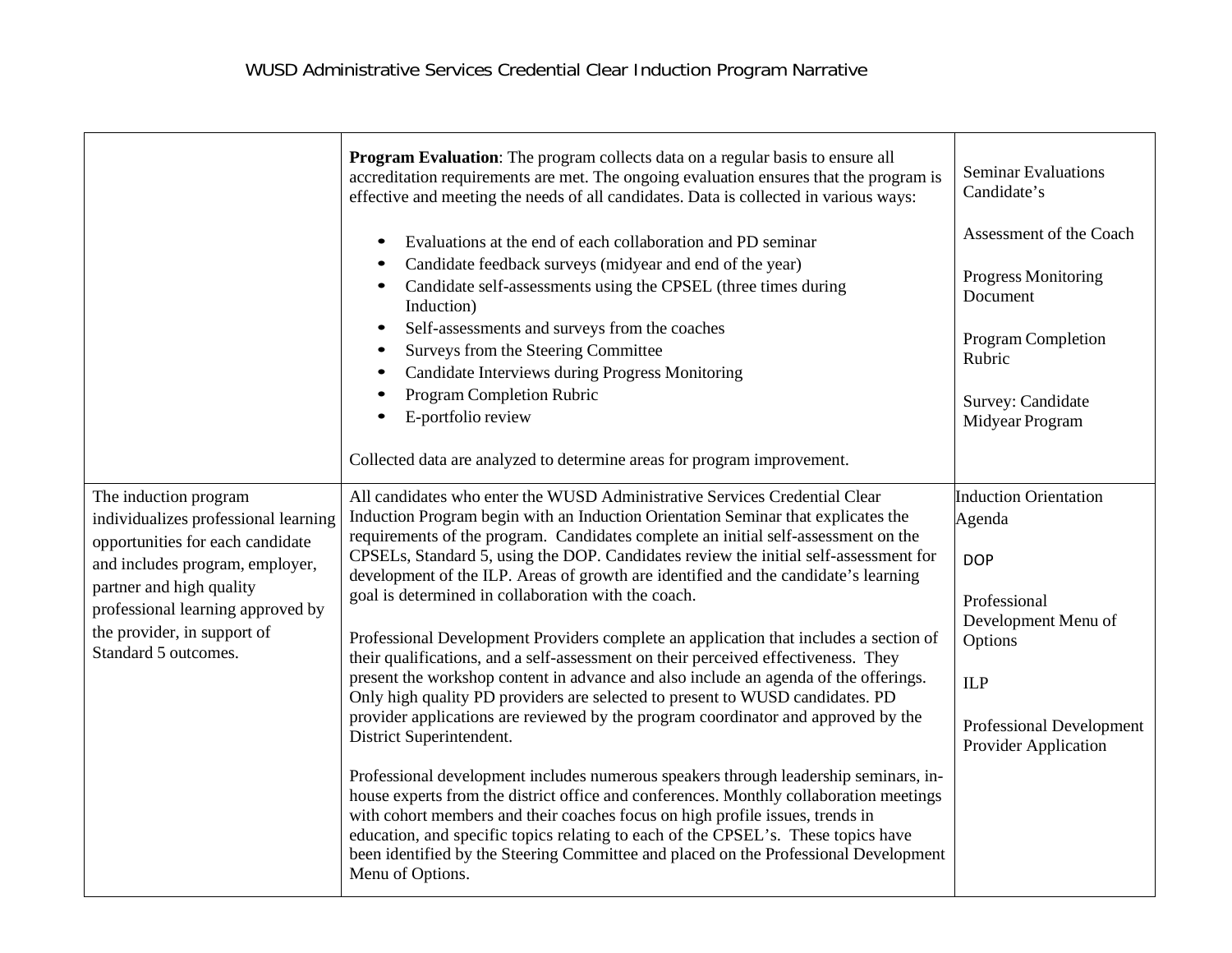| The program regularly assesses<br>the quality of their professional<br>learning offerings using criteria<br>that includes participant feedback<br>and direct observation of<br>offerings. | All professional development offerings are evaluated by the candidates<br>at the completion of each training. Candidates are able to provide feedback that<br>indicates the relevance of the offering and whether they would recommend it for the<br>future. Their feedback informs the Program Coordinator in terms of the presenter<br>effectiveness and the topic of relevance. | Professional Development<br>Evaluations |
|-------------------------------------------------------------------------------------------------------------------------------------------------------------------------------------------|------------------------------------------------------------------------------------------------------------------------------------------------------------------------------------------------------------------------------------------------------------------------------------------------------------------------------------------------------------------------------------|-----------------------------------------|
| The program leaders provide                                                                                                                                                               | All Professional Development Providers receive copies of the Professional                                                                                                                                                                                                                                                                                                          | Professional                            |
| formative feedback to professional                                                                                                                                                        | Development Evaluations at the conclusion of each seminar. Discussions about how to                                                                                                                                                                                                                                                                                                | <b>Development Evaluations</b>          |
| learning providers on their work.                                                                                                                                                         | improve the offerings take place between coordinator and provider to ensure a                                                                                                                                                                                                                                                                                                      |                                         |
|                                                                                                                                                                                           | continuous cycle of program improvement.                                                                                                                                                                                                                                                                                                                                           |                                         |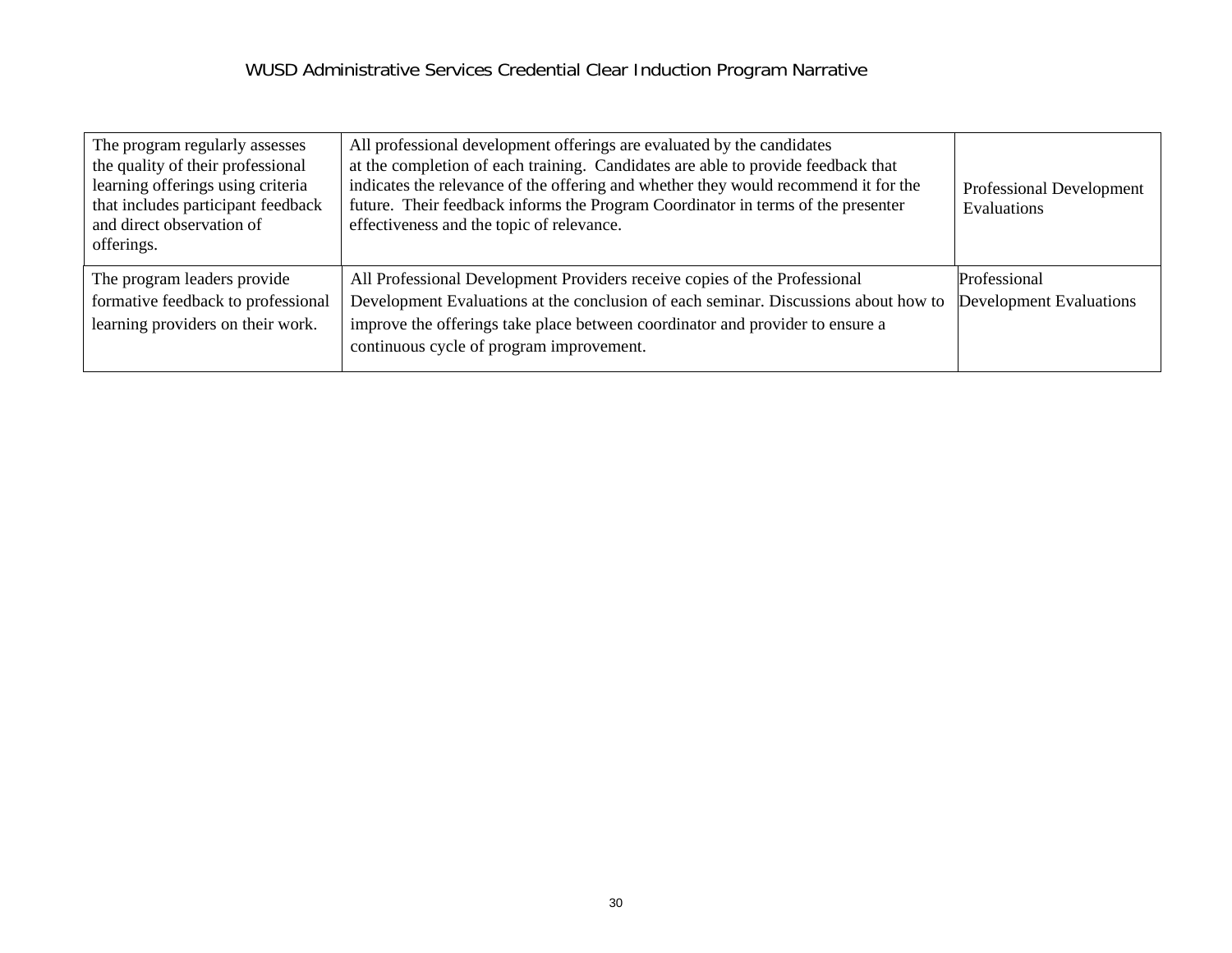WUSD Administrative Services Credential Clear Induction Program Narrative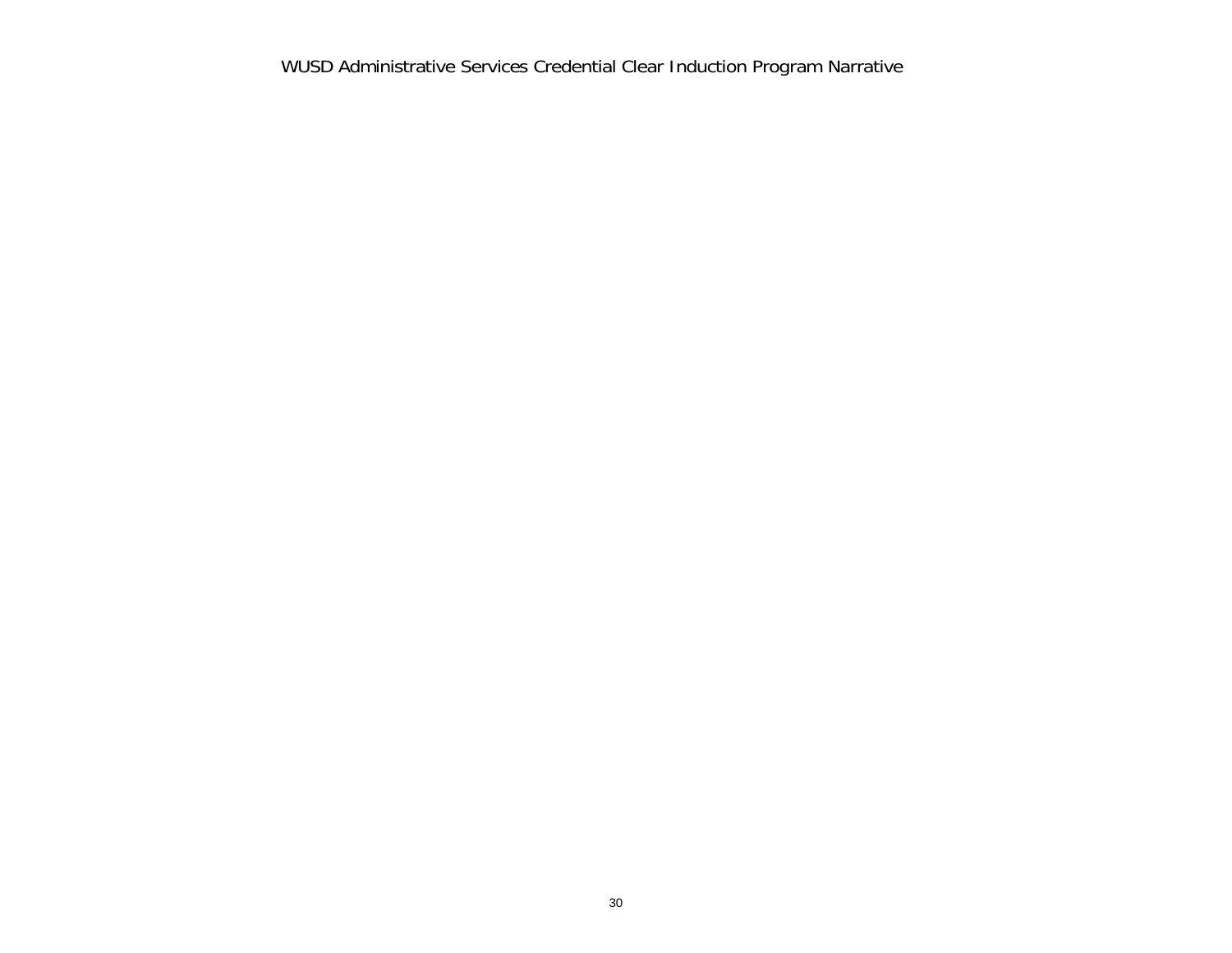| <b>Standard Element:</b>                                                                                                   | Narrative:                                                                                                                                                                                                                                                                                                                                                                                                                                                                                                                                                                                                                                                                                                                                                                                                                                                                                                                                                                                                                                                                                                                                                                                                                                        | <b>Proposed Evidence:</b>                        |
|----------------------------------------------------------------------------------------------------------------------------|---------------------------------------------------------------------------------------------------------------------------------------------------------------------------------------------------------------------------------------------------------------------------------------------------------------------------------------------------------------------------------------------------------------------------------------------------------------------------------------------------------------------------------------------------------------------------------------------------------------------------------------------------------------------------------------------------------------------------------------------------------------------------------------------------------------------------------------------------------------------------------------------------------------------------------------------------------------------------------------------------------------------------------------------------------------------------------------------------------------------------------------------------------------------------------------------------------------------------------------------------|--------------------------------------------------|
| The induction program selects,<br>prepares, assigns, supports, and<br>supervises coaches, using well-<br>defined criteria. | All candidates being considered for a coaching position are current or former<br>administrators of the Westside Union School District. As such, they are extended an<br>invitation to apply to become a part of the coaching staff for the Clear Administrative<br>Services Credential Induction Program if they meet the following criteria:<br>Holder of a Clear Professional Administrative Services Credential<br>Multiple years of successful administrative experience.<br>Commitment to work collaboratively with a WUSD candidate for two<br>years.<br>A thorough understanding of the California Professional Standards for<br><b>Educational Leaders (CPSELs)</b><br>Willingness to participate in appropriate trainings for program<br>implementation<br>Knowledge of Andragogy and ability to build strong relationships with<br>adults in a coaching capacity<br>Training in ACSA's Leadership Coaching<br>Demonstration of effective problem solving and communication skills with an<br>emphasis on understanding the challenges that new administrators face<br>Understanding of the unique needs of beginning administrators as they<br>develop the knowledge and skills to be effective leaders<br>Complete a Coach Application | <b>Coach Resumes</b><br><b>Coach Application</b> |
| Coaches receive initial training<br>prior to being assigned to a<br>candidate.                                             | Selected coaches complete an initial two day two day ACSA Leadership Coach<br>Training prior to beginning coaching activities with an assigned candidate.                                                                                                                                                                                                                                                                                                                                                                                                                                                                                                                                                                                                                                                                                                                                                                                                                                                                                                                                                                                                                                                                                         | ACSA's Leadership<br><b>Coaching Training</b>    |

### **Program Standard Three**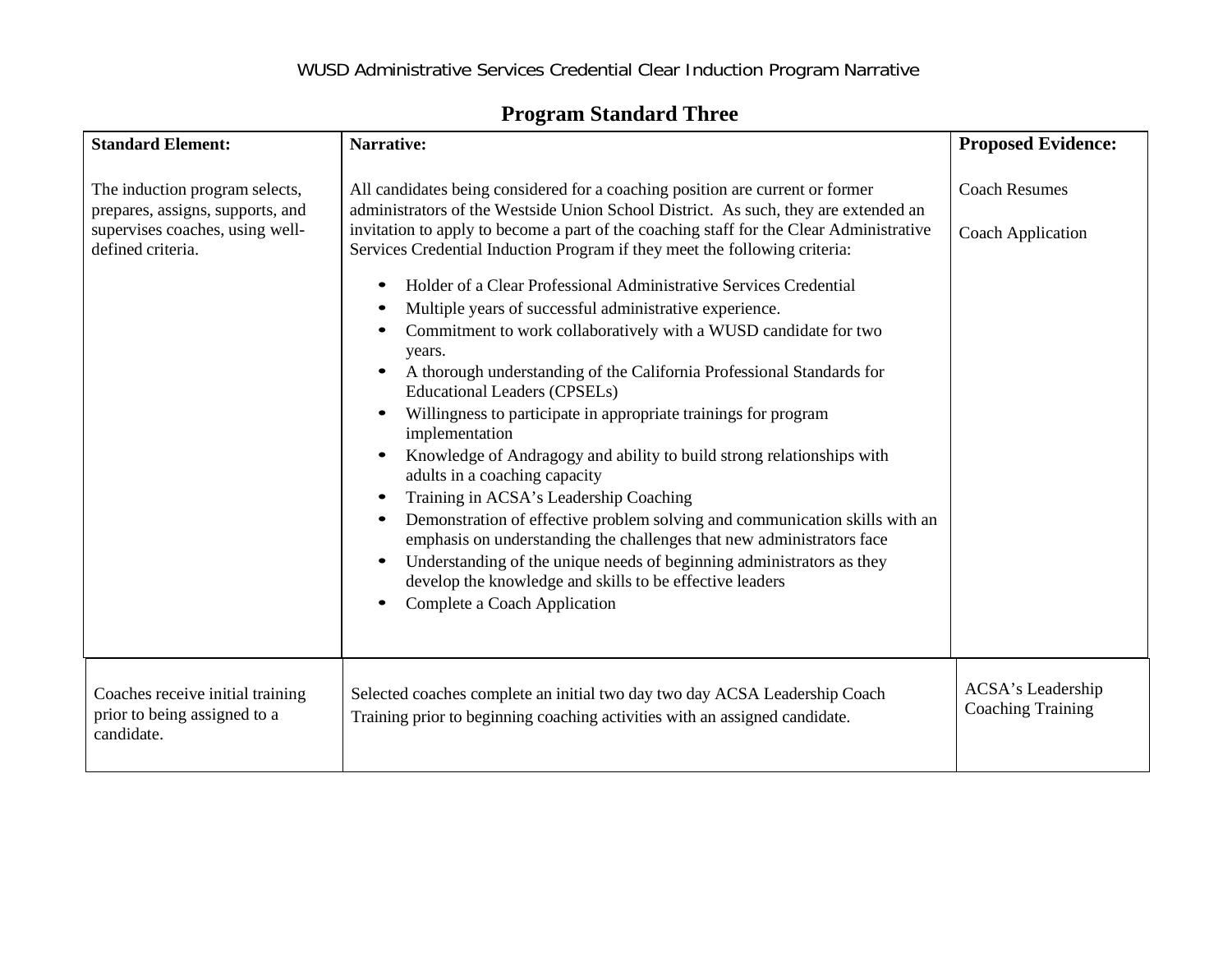| Initial training includes the<br>development of knowledge and<br>skills of: coaching, goal setting, use<br>of appropriate coaching<br>instruments, and processes of<br>formative and summative<br>assessment designed to support<br>candidate growth in the leadership<br>competencies outlined in Standard<br>5 of the Administrative Services<br><b>Credential Induction Program</b><br>Standards. | Intended outcomes of the initial training include the following:<br>Understand how coaching can support and impact the continuous development<br>of school leaders<br>Develop skills that build the new leader's capacity to focus on the development<br>of self-confidence, independence, reflection, and anticipation<br>Learn and practice a variety of coaching skills to include listening, empathy,<br>appreciative inquiry and design thinking<br>Provide access and tools to support leadership coaching<br>$\bullet$<br>Learn and practice collaborative goal setting and actionable steps that will<br>increase the leader's capacity to improve staff and student success | ACSA's Leadership<br><b>Coaching Training</b>                                                                                          |
|------------------------------------------------------------------------------------------------------------------------------------------------------------------------------------------------------------------------------------------------------------------------------------------------------------------------------------------------------------------------------------------------------|--------------------------------------------------------------------------------------------------------------------------------------------------------------------------------------------------------------------------------------------------------------------------------------------------------------------------------------------------------------------------------------------------------------------------------------------------------------------------------------------------------------------------------------------------------------------------------------------------------------------------------------------------------------------------------------|----------------------------------------------------------------------------------------------------------------------------------------|
| The program provides ongoing<br>training to refine coaching skills,<br>engage in ongoing professional<br>learning in current educational<br>trends, research and policy<br>changes.                                                                                                                                                                                                                  | Ongoing collaboration for coaches will occur individually and within the<br>coaching cohort meeting once a month. Each seminar will provide opportunities for<br>additional training, with an emphasis on the current needs of candidates.<br>Moreover, coaches will be evaluated by their candidates both mid-year and at the end-<br>of-each-year. This feedback will be used to refine the coach's skills through follow-up<br>discussions and trainings. Further, research will be reviewed each semester, by the<br>coaching cohort during their seminars, to stay abreast of current trends, policies and<br>law that may impact the program and candidate credentialing.      | Induction Calendar of<br>Events<br>Survey: Candidate's<br><b>Assessment of Coach</b><br>Research on educational<br>trends and policies |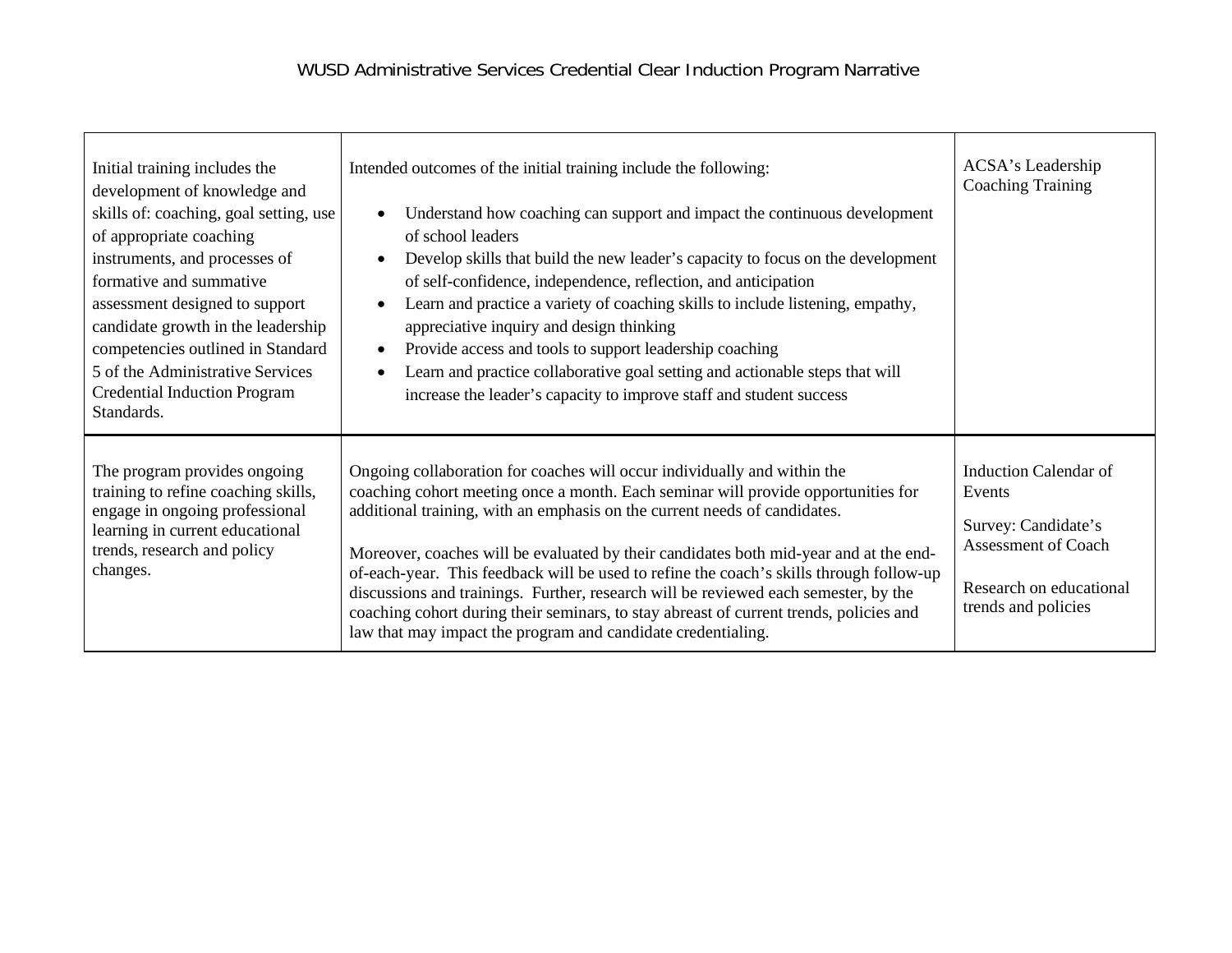$\Gamma$ 

| The program provides ongoing<br>support for individual coaching<br>challenges, reflection on coaching<br>practice, and opportunities for<br>networking with coaching peers.                                                     | WUSD coaches will be required to attend collaboration seminars with other<br>coaches monthly. During these meetings, they will discuss coaching challenges and<br>dialogue various scenarios and solutions along the guidelines specified in the<br>Cognitive Coaching framework. They will engage in role playing to practice and<br>support the mediation of each person's thinking, as a way to review and calibrate their<br>coaching practices. The purpose is to assist each other in honing their skills, as they<br>engage in critical conversations with their candidates.<br>They will be given an opportunity, each semester, to reflect on their work by meeting<br>with the Program Coordinator and their cohort. They will engage in informal<br>discussions about their practice and will also complete a reflective survey about their<br>strengths and challenges in working with new administrators. They will have an<br>opportunity on the survey to provide feedback to the program, in order to ensure that<br>changes are made for program improvement purposes. | <b>Induction Calendar of</b><br>Events<br>Survey: Coach Self-<br>Assessment                        |
|---------------------------------------------------------------------------------------------------------------------------------------------------------------------------------------------------------------------------------|-----------------------------------------------------------------------------------------------------------------------------------------------------------------------------------------------------------------------------------------------------------------------------------------------------------------------------------------------------------------------------------------------------------------------------------------------------------------------------------------------------------------------------------------------------------------------------------------------------------------------------------------------------------------------------------------------------------------------------------------------------------------------------------------------------------------------------------------------------------------------------------------------------------------------------------------------------------------------------------------------------------------------------------------------------------------------------------------|----------------------------------------------------------------------------------------------------|
| The program identifies and<br>assigns one of its coaches to each<br>candidate within the first 30 days of<br>the candidate's admission to the<br>program, matching the coach and<br>candidate according to defined<br>criteria. | The WUSD Administrative Services Credential Clear Induction Program<br>Coordinator assigns each new candidate a coach within the first 30 days of hire. The<br>district makes every effort to ensure a good match between the coach and the<br>candidate, based on available coaches. The criteria includes:<br>Like setting: The coach is selected to work with a candidate who is employed in a<br>like setting, i.e., elementary principal with a new elementary assistant principal;<br>secondary principal with a new secondary assistant principal, etc<br>The coach is not the direct supervisor of the candidate<br>$\bullet$<br>Training of the coach has been completed<br>The coach agrees to and signs the Coach MOU                                                                                                                                                                                                                                                                                                                                                        | Notification of Eligibility<br>and Responsibility to Enter<br>Coach Memorandum of<br>Understanding |
| Clear procedures are in place<br>for reassignment of coaches, if the<br>candidate/coach pairing is not<br>effective.                                                                                                            | A clear procedure is in place for the reassignment of coaches if the pairing<br>between the coach and the candidate is not compatible. The first step is to notify the<br>coordinator of the program. This notification can be initiated by either the coach or the<br>candidate to request a change. If needed, a meeting can be scheduled with all parties to<br>try and mediate the problem. If no resolution is reached, reassignment will occur.                                                                                                                                                                                                                                                                                                                                                                                                                                                                                                                                                                                                                                   | Guidelines for Coach<br>Reassignment                                                               |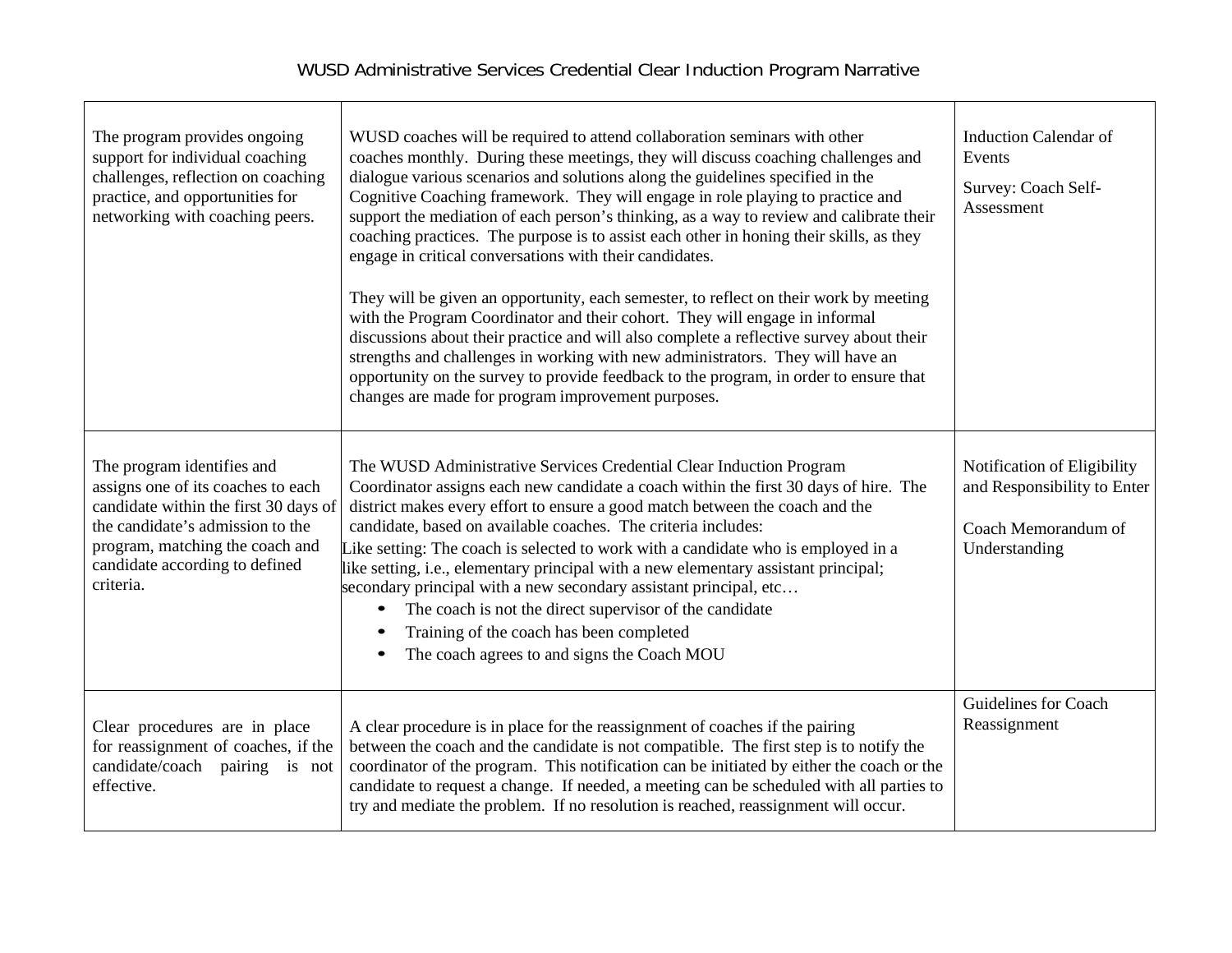$\Gamma$ 

| The program regularly assesses<br>the quality of services provided by<br>coaches to candidates, using criteria<br>including participant feedback,<br>direct observation of coaching,<br>growth of candidate on established<br>criteria, and compliance with<br>program requirements. | All coaches in the program are evaluated on their performance by the<br>Program Coordinator and the candidates. Candidates provide feedback twice a year<br>concerning the effectiveness of their coach. This feedback occurs during the mid-year<br>and end of the year surveys during the two years of induction. Candidates are also<br>encouraged to speak to the coordinator at any time during their program, to provide<br>feedback about their experience with their coach.<br>Coaches are observed working with candidates during joint seminars when one-on-one<br>time is scheduled. During these seminars, coaches and candidates have an opportunity<br>to solidify concepts taught during professional development, reflect and mark the<br>CPSELS, and develop the candidates' portfolios.<br>Coaching effectiveness is also gaged by the growth of their mentees and completion of<br>all requirements in the program, as well as the quality of the candidate's portfolio,<br>leading to the recommendation of the clear credential. | Survey: Candidate's<br><b>Assessment of Coach</b><br><b>Survey: Coach Evaluation</b><br>and Feedback by<br>Coordinator<br><b>DOP</b><br><b>Progress Monitoring</b><br>Document<br>Program Completion Rubric |
|--------------------------------------------------------------------------------------------------------------------------------------------------------------------------------------------------------------------------------------------------------------------------------------|-------------------------------------------------------------------------------------------------------------------------------------------------------------------------------------------------------------------------------------------------------------------------------------------------------------------------------------------------------------------------------------------------------------------------------------------------------------------------------------------------------------------------------------------------------------------------------------------------------------------------------------------------------------------------------------------------------------------------------------------------------------------------------------------------------------------------------------------------------------------------------------------------------------------------------------------------------------------------------------------------------------------------------------------------------|-------------------------------------------------------------------------------------------------------------------------------------------------------------------------------------------------------------|
| Induction program leaders<br>provide formative feedback to<br>coaches on their work.                                                                                                                                                                                                 | All coaches have meetings to discuss implementation of the program with the<br>Program Coordinator. During that time, information is gathered about their<br>experience, concerns and ideas for program improvement. Coaches are also given<br>feedback on their performance, based on survey responses from their candidates. If<br>there is a mismatch between the candidate and the coach, a different coach may be<br>assigned, depending on resolution of issues. Coaches who do not perform according to<br>program expectations are given opportunities to improve. If improvement does not<br>occur, they may not be invited back to coach new administrators.                                                                                                                                                                                                                                                                                                                                                                                | Candidate's<br><b>Assessment of Coach</b><br>Coach Evaluation and<br>Feedback by Coordinator<br>Guidelines for Coach<br>Reassignment                                                                        |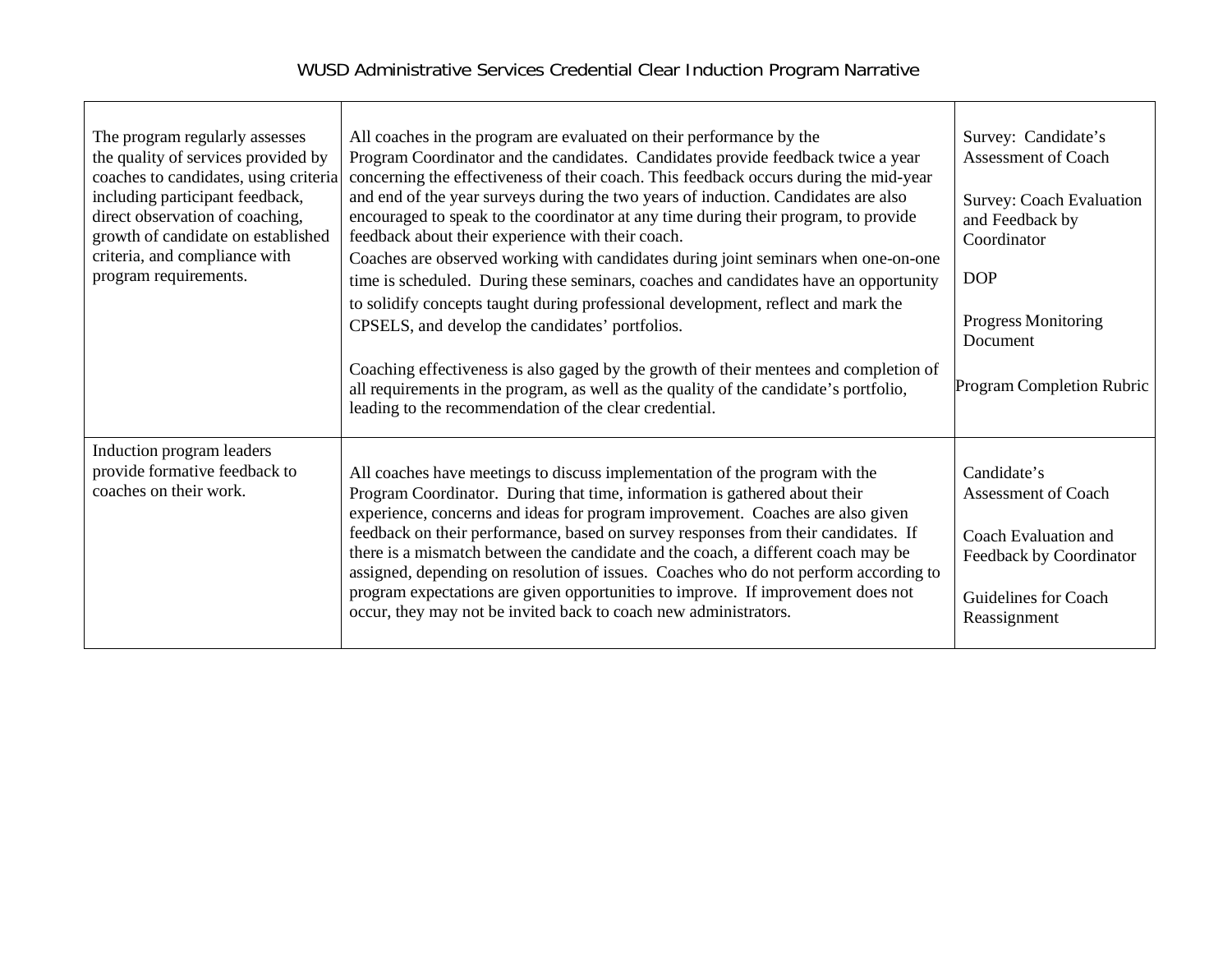WUSD Administrative Services Credential Clear Induction Program Narrative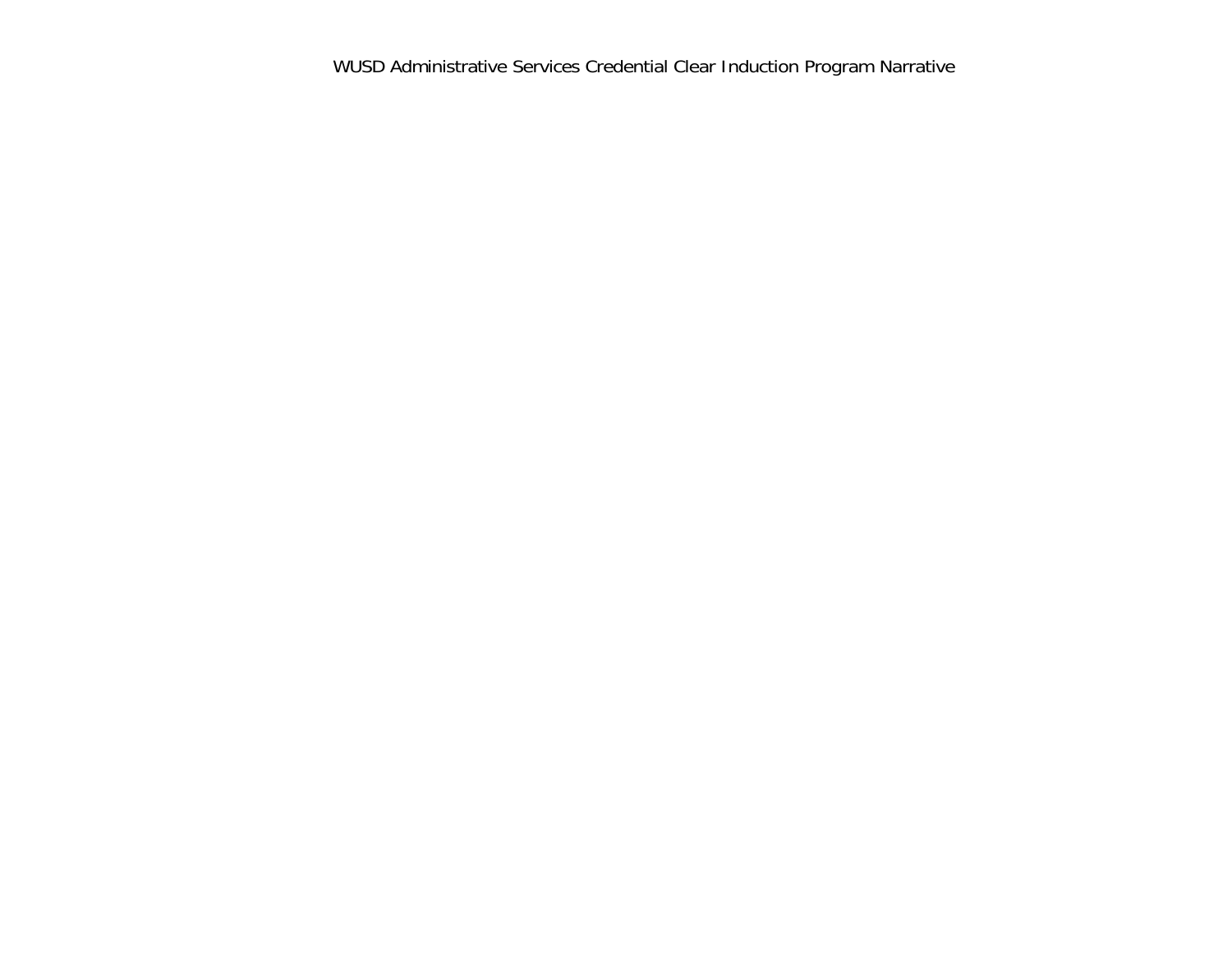| TT021 ani dianuaru four                                                                                                                                                                                                                                                                                                       |                                                                                                                                                                                                                                                                                                                                                                                                                                                                                                                                                                                                                                                                                                                                                                                                                                                                                                                                                                                                                                                                                                                                                                                                                                                                                                                                                                                                                                                                                                                                                                                                                                                              |                                                                                                                                                                   |  |
|-------------------------------------------------------------------------------------------------------------------------------------------------------------------------------------------------------------------------------------------------------------------------------------------------------------------------------|--------------------------------------------------------------------------------------------------------------------------------------------------------------------------------------------------------------------------------------------------------------------------------------------------------------------------------------------------------------------------------------------------------------------------------------------------------------------------------------------------------------------------------------------------------------------------------------------------------------------------------------------------------------------------------------------------------------------------------------------------------------------------------------------------------------------------------------------------------------------------------------------------------------------------------------------------------------------------------------------------------------------------------------------------------------------------------------------------------------------------------------------------------------------------------------------------------------------------------------------------------------------------------------------------------------------------------------------------------------------------------------------------------------------------------------------------------------------------------------------------------------------------------------------------------------------------------------------------------------------------------------------------------------|-------------------------------------------------------------------------------------------------------------------------------------------------------------------|--|
| The induction program is a<br>composite of the key intersecting<br>elements of individualized<br>coaching, professional learning<br>opportunities, and assessment of<br>skills, dependent upon the<br>identified needs of each candidate,<br>and chronicled on a common<br>document, the Individual<br>Leadership Plan (ILP). | Deep professional learning and growth is the goal for all candidates in the WUSD<br>Administrative Services Credential Clear Induction Program. The experiences in the<br>program are designed to grow administrators who are reflective, flexible, and able to<br>set the course for success in their respective administrative positions within the culture<br>of the district.<br>A key tool used to help candidates attain this goal is the Individual Leadership Plan.<br>This plan establishes the course for each candidate as it is designed specifically for<br>their needs, school site placement, interests and growth goals. The ILP focuses on the<br>candidates' self-assessment, using the CPSELs Descriptions of Practice: Moving<br>Leadership Standards into Everyday Work. Reflective conversations, using the DOP,<br>take place between the candidate and the coach three times during the two years of the<br>Induction Program, to determine areas of focus. Each candidate will receive a<br>minimum of 40 hours of coaching per year to be focused on the Individual Leadership<br>Plan. Hours and reflective notes are logged in the Collaborative Summary document,<br>completed after each coaching session. In the event that additional time is needed for<br>the candidate to complete all program requirements, due to special circumstances, the<br>coach will continue to provide support, as needed.<br>Further, the Program Coordinator will also provide support and/or resources,<br>including professional development, to allow the candidate extra time, as needed, to<br>complete all requirements of the program. | <b>ILP</b><br><b>DOP</b><br>DOP Self-Assessment of<br>Leadership Skills and<br>Reflection<br><b>Collaborative Summary</b><br><b>Special Circumstances</b><br>Form |  |
|                                                                                                                                                                                                                                                                                                                               |                                                                                                                                                                                                                                                                                                                                                                                                                                                                                                                                                                                                                                                                                                                                                                                                                                                                                                                                                                                                                                                                                                                                                                                                                                                                                                                                                                                                                                                                                                                                                                                                                                                              |                                                                                                                                                                   |  |

### **Program Standard Four**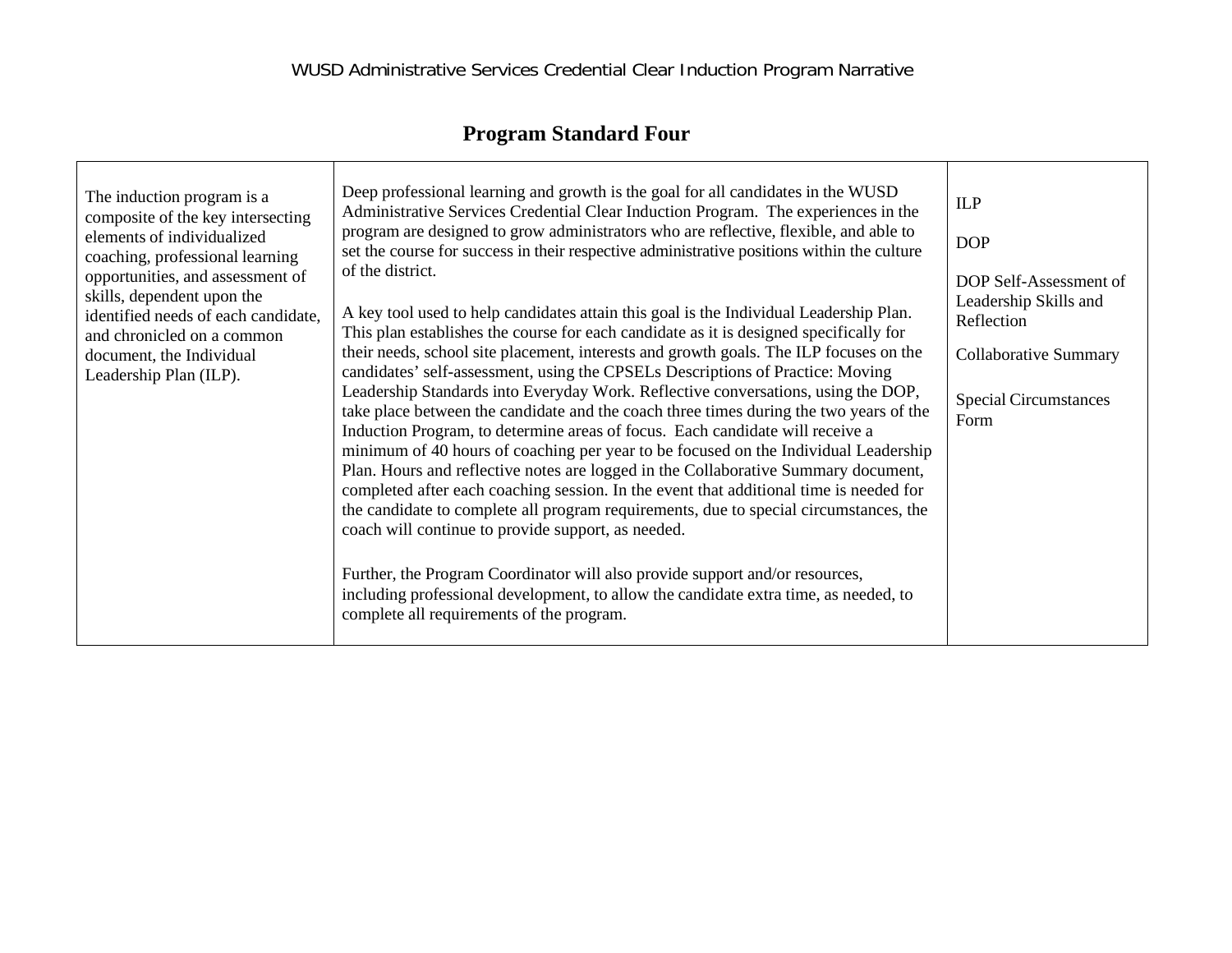| The induction experience is<br>informed by ongoing assessment<br>and is cyclical in nature.                                                                                                                                                                                                                                   | The Induction experience for WUSD candidates is designed to provide a high<br>level of support through individualized work that highlights a personalized ILP,<br>coaching, and ongoing assessment and professional development. The candidates, with<br>their coaches, self-assess on the CPSELs, throughout the two years of the Induction<br>process, using the Descriptions of Practice. The candidates mark their level of<br>competence at the beginning of their program, and revisit the standards two more times<br>during the course of their two year induction experience. These revisits provide an<br>opportunity to cycle through a process of deep reflection on the candidate's practice,<br>resulting in the documentation of growth. Further, the inquiry process, developed<br>within the Plan, Execute, Reflect, Apply Cycle, provides on-going, consistent and<br>practical assessment, using data that verifies growth on the CPSELs.                                                                                                                                                                                                                                                                                                                                                                                                               | <b>Descriptions of Practice</b><br>DOP Self-Assessment of<br>Leadership Skills with<br>Reflection<br>PERA Cycle<br><b>Inquiry Research Action</b><br>Plan                          |
|-------------------------------------------------------------------------------------------------------------------------------------------------------------------------------------------------------------------------------------------------------------------------------------------------------------------------------|----------------------------------------------------------------------------------------------------------------------------------------------------------------------------------------------------------------------------------------------------------------------------------------------------------------------------------------------------------------------------------------------------------------------------------------------------------------------------------------------------------------------------------------------------------------------------------------------------------------------------------------------------------------------------------------------------------------------------------------------------------------------------------------------------------------------------------------------------------------------------------------------------------------------------------------------------------------------------------------------------------------------------------------------------------------------------------------------------------------------------------------------------------------------------------------------------------------------------------------------------------------------------------------------------------------------------------------------------------------------------|------------------------------------------------------------------------------------------------------------------------------------------------------------------------------------|
| Components include initial<br>assessment, goal setting, a plan that<br>incorporates coaching and<br>professional learning opportunities,<br>ongoing formative assessment and<br>reflection, benchmark and<br>summative assessment and reflects<br>a minimum of 60 clock hours and a<br>maximum of 90 clock hours<br>annually. | The Administrative Services Credential Clear Induction Program in WUSD is<br>designed to ensure that candidates receive high levels of support as they navigate the<br>challenges of being a 21 <sup>st</sup> century leader. They first examine their practice, in<br>collaboration with their coach, using the CPSEL-DOP to determine their areas of<br>growth during the ILP meeting. The comprehensive nature of the DOP ensures that all<br>areas of needed expertise are addressed, from their first exposure, through the course<br>of two years of Induction. Within the first 90 days of the program, the candidate<br>completes the initial self-assessment, the Professional Experience and Work Context<br>Activity, the School/District Goals, and Supervisor Triad Meeting. Reflections from<br>these activities inform the development of the ILP goal. The ILP goal is continuously<br>revisited during coaching sessions and documented on the Collaborative Summary.<br>Coaching sessions will total a minimum of 60 clock hours annually. Professional<br>development offerings from a Menu of Options that support the CPSEL-driven growth<br>goals will total a minimum of 20 hours. Critical reflective conversations between the<br>coach and candidate informs candidate growth and direction for ongoing inquiry and<br>professional development. | <b>ILP</b><br><b>DOP</b><br>Professional<br>Development Menu of<br>Options<br>Professional Experience<br>and Work Context<br><b>LCAP</b><br><b>Progress Monitoring</b><br>Document |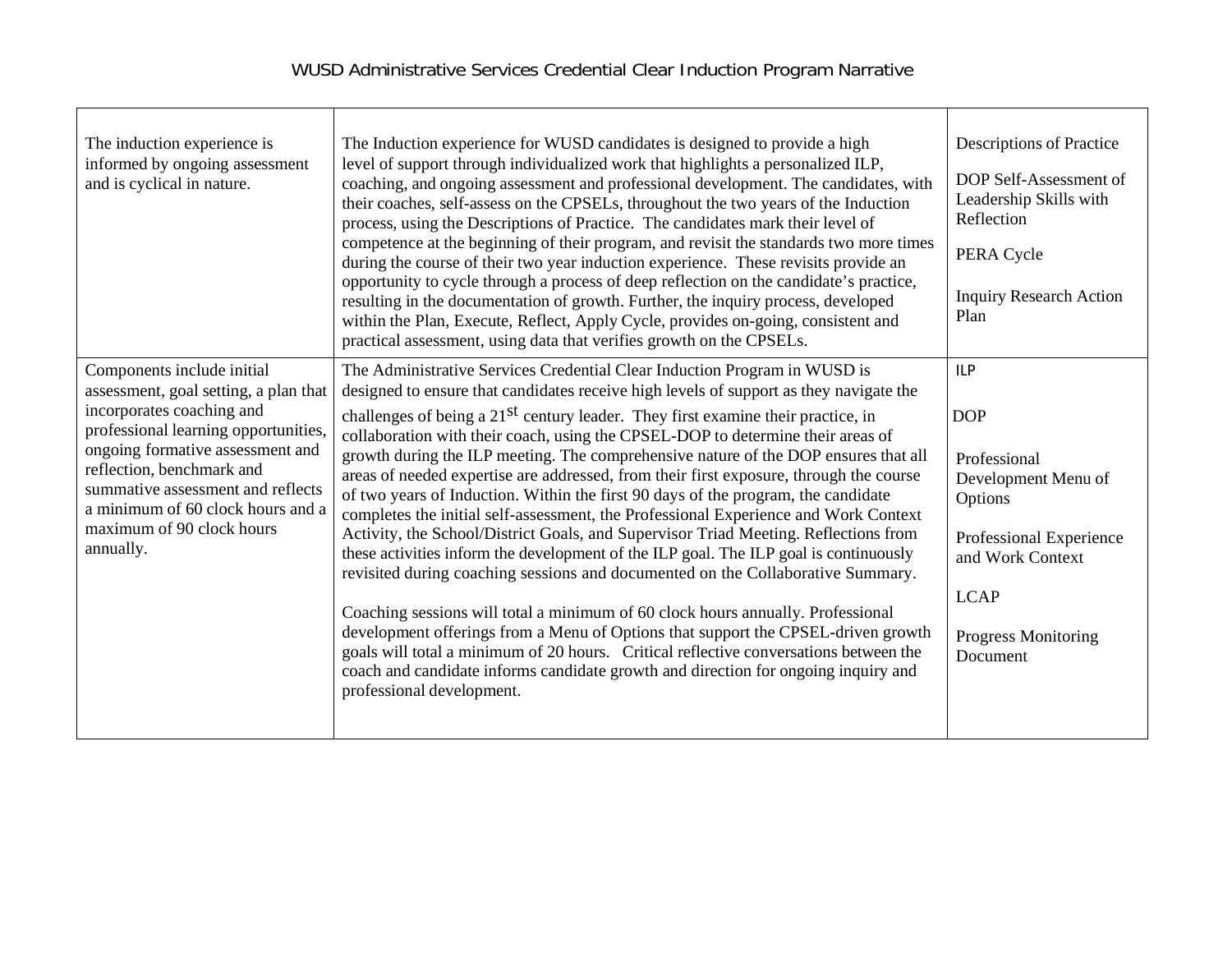|                                                                                                                                                                                                                                                                                                                          |                                                                                                                                                                                                                                                                                                                                                                                                                                                                                                                                                                                                                                                                                                                                                                                                                                                                                                                                                                                                                                                                                                                                                                                                                           | <b>ILP</b>                                                                                                                                                |
|--------------------------------------------------------------------------------------------------------------------------------------------------------------------------------------------------------------------------------------------------------------------------------------------------------------------------|---------------------------------------------------------------------------------------------------------------------------------------------------------------------------------------------------------------------------------------------------------------------------------------------------------------------------------------------------------------------------------------------------------------------------------------------------------------------------------------------------------------------------------------------------------------------------------------------------------------------------------------------------------------------------------------------------------------------------------------------------------------------------------------------------------------------------------------------------------------------------------------------------------------------------------------------------------------------------------------------------------------------------------------------------------------------------------------------------------------------------------------------------------------------------------------------------------------------------|-----------------------------------------------------------------------------------------------------------------------------------------------------------|
| The program provides<br>candidates and coaches<br>opportunities to collaboratively<br>develop professional performance<br>goals as part of an annual<br>Individual Leadership Plan<br>(ILP), that is grounded in the<br>outcomes of Standard 5, considers<br>employer priorities<br>and individual job responsibilities. | A. Individual Leadership Plan:<br>The Individual Leadership Plan is the guiding document for each candidate<br>throughout the induction program, and is grounded in Program Standard 5 that<br>specifies the CPSELs. The candidate, along-side their coach, will first complete a self-<br>assessment using the DOP and then develop the ILP with focus on specific<br>professional performance goals that are unique to the candidate. During the<br>collaboration between candidate and coach, professional development opportunities<br>are also identified from a Menu of Options, to support the candidate's growth goals.<br>The ILP specifically aligned to the candidate's job-embedded demands for the purpose<br>of adding relevant and context embedded support. District priorities, including the<br>LCAP plan, and school site/district initiatives are included in professional development<br>for the candidate, as applicable. Within the first 30 days of program enrollment, the<br>candidate and leadership coach initial the Supervisor Triad Meeting to further clarify<br>site-specific goals and direct input from the supervisor regarding possible focus areas<br>for the candidate's ILP goal. | <b>CPSELSs DOP</b><br>School/District Goals<br>Professional<br>Development Menu of<br>Options<br><b>LCAP</b><br><b>Supervisor Triad Meeting</b><br>Agenda |
| The ILP serves as the blueprint<br>for the full induction experience,<br>outlining the components of the<br>program that will enable the<br>candidate to meet or exceed<br>established performance goals.                                                                                                                | The entire Induction experience of the candidate is driven by the Individual<br>Induction Plan that is jointly developed by the candidate and the coach. By examining<br>their knowledge and practice using the CPSELS, candidates identify the focus for their<br>current year of work that embeds professional development and directs the coaching<br>focus, as related to relevant research and candidate growth goals. The ILP is a fluid,<br>cyclical instrument that allows for revisiting the document and changing focus, as the<br>needs of the candidate evolves. A Progress Monitoring Document, reviewed a<br>minimum of four times throughout the two years of Induction, is utilized to document<br>goals, changes and growth.                                                                                                                                                                                                                                                                                                                                                                                                                                                                             | <b>ILP</b><br><b>DOP</b><br><b>Progress Monitoring</b><br>Document                                                                                        |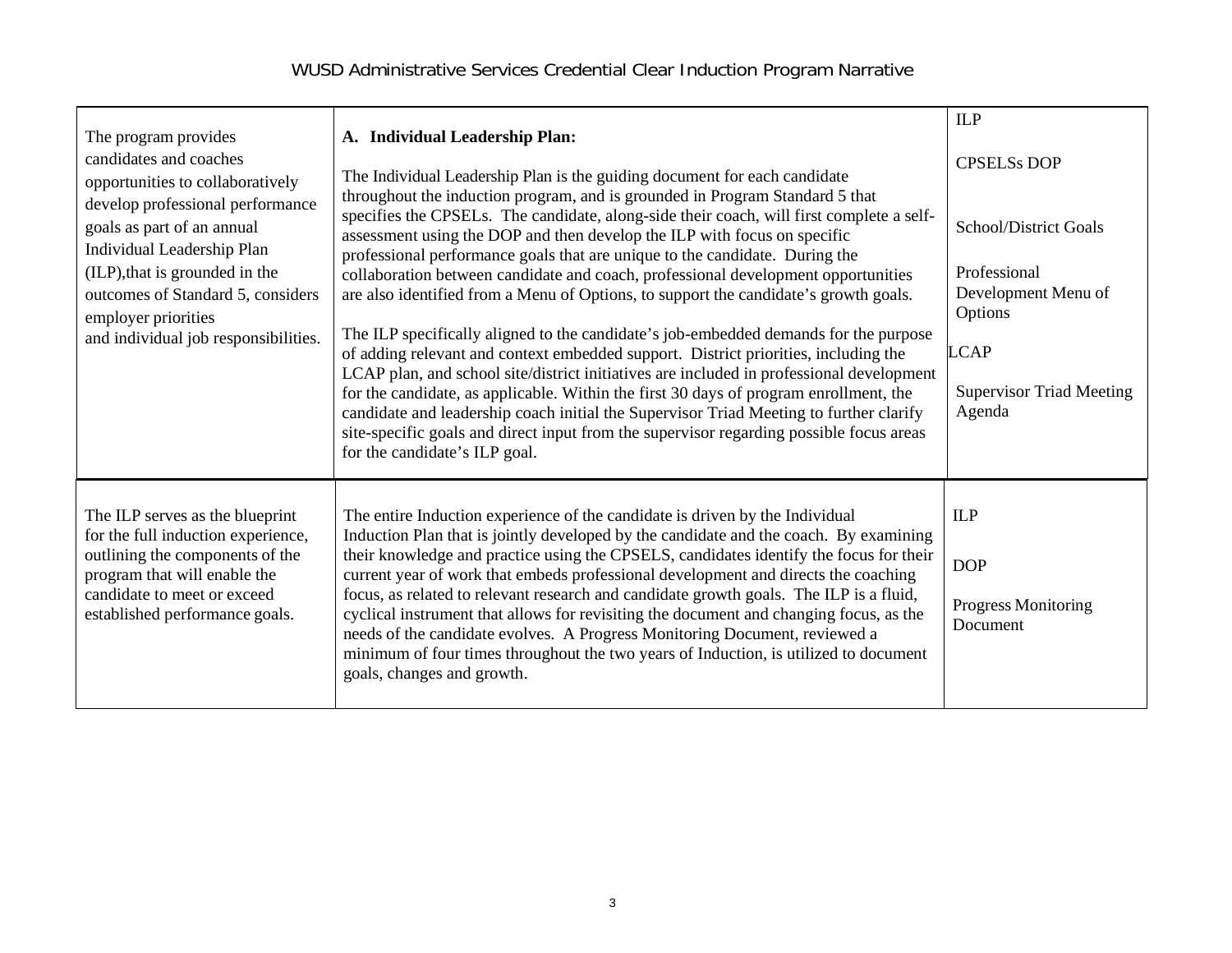| In accordance with Ed.Code<br>$44270.1(a)(3)$ , the ILP identifies<br>individual needs, based on the<br>candidate's assignment and prior<br>professional experiences, including<br>the assessment that occurs at the<br>end of the preliminary program, if<br>available.                                           | Within the first 30 days of induction candidates complete the Professional<br>Experience and Work Context activity which provides the overview of the<br>candidate's prior experience, skills, knowledge and areas for growth. This<br>experience provides an understanding of the candidate's preparation route for the<br>preliminary administrative credential, areas of strength and areas for growth. This<br>assessment is completed at the initial meeting with the candidate and leadership<br>coach. It is the foundation for building a relationship of trust and provides an<br>opportunity to listen to the candidate's story and validate experiences.                                           | <b>ILP</b><br><b>DOP</b><br>Professional<br>Development Menu of<br>Options<br>Professional Experience<br>and Work Context |
|--------------------------------------------------------------------------------------------------------------------------------------------------------------------------------------------------------------------------------------------------------------------------------------------------------------------|---------------------------------------------------------------------------------------------------------------------------------------------------------------------------------------------------------------------------------------------------------------------------------------------------------------------------------------------------------------------------------------------------------------------------------------------------------------------------------------------------------------------------------------------------------------------------------------------------------------------------------------------------------------------------------------------------------------|---------------------------------------------------------------------------------------------------------------------------|
| The program ensures that the<br>ILP identifies specific<br>performance outcomes and data to<br>be collected to certify<br>demonstration of candidate<br>proficiency in the areas of<br>leadership articulated in Standard<br>5 of the Administrative Services<br><b>Credential Induction Program</b><br>Standards. | As candidates in the program build their ILP from their self-assessment on the<br>DOP, they specify areas of growth, an action plan and intended outcomes that guide<br>their years in Induction. Based on the CPSELS selected, candidates choose an area of<br>focus to guide their work through the Inquiry process. As candidates collect and<br>analyze data on their specific focus areas, they provide evidence of growth.<br>Additional feedback is provided through the Collaborative Summary and artifacts<br>from leadership experiences. During critical conversations and reflections between<br>the coach and the candidate, they revisit the DOP to assess progress toward the<br>growth goals. | <b>DOP</b><br><b>ILP</b>                                                                                                  |
| The ILP is a working document,<br>periodically revisited for reflection<br>and revision.                                                                                                                                                                                                                           | The WUSD Administrative Services Credential Clear Induction Program uses a<br>Progress Monitoring Document, to regularly revisit the candidate's ILP for the<br>purpose of reflection and revision. The ILP provides space for candidates to select<br>professional development offerings from a Menu of Options that aligns with their<br>placement and school setting. As candidate's revisit their ILPs with their coaches,<br>they are able to determine if other professional development offerings are needed.<br>The flexibility of the ILP enables the coach and candidate to have a more fluid,<br>meaningful document that reflects the current and relevant needs of the candidate.                | <b>ILP</b><br><b>Progress Monitoring</b><br>Document<br>Professional<br>Development Menu of<br>Options                    |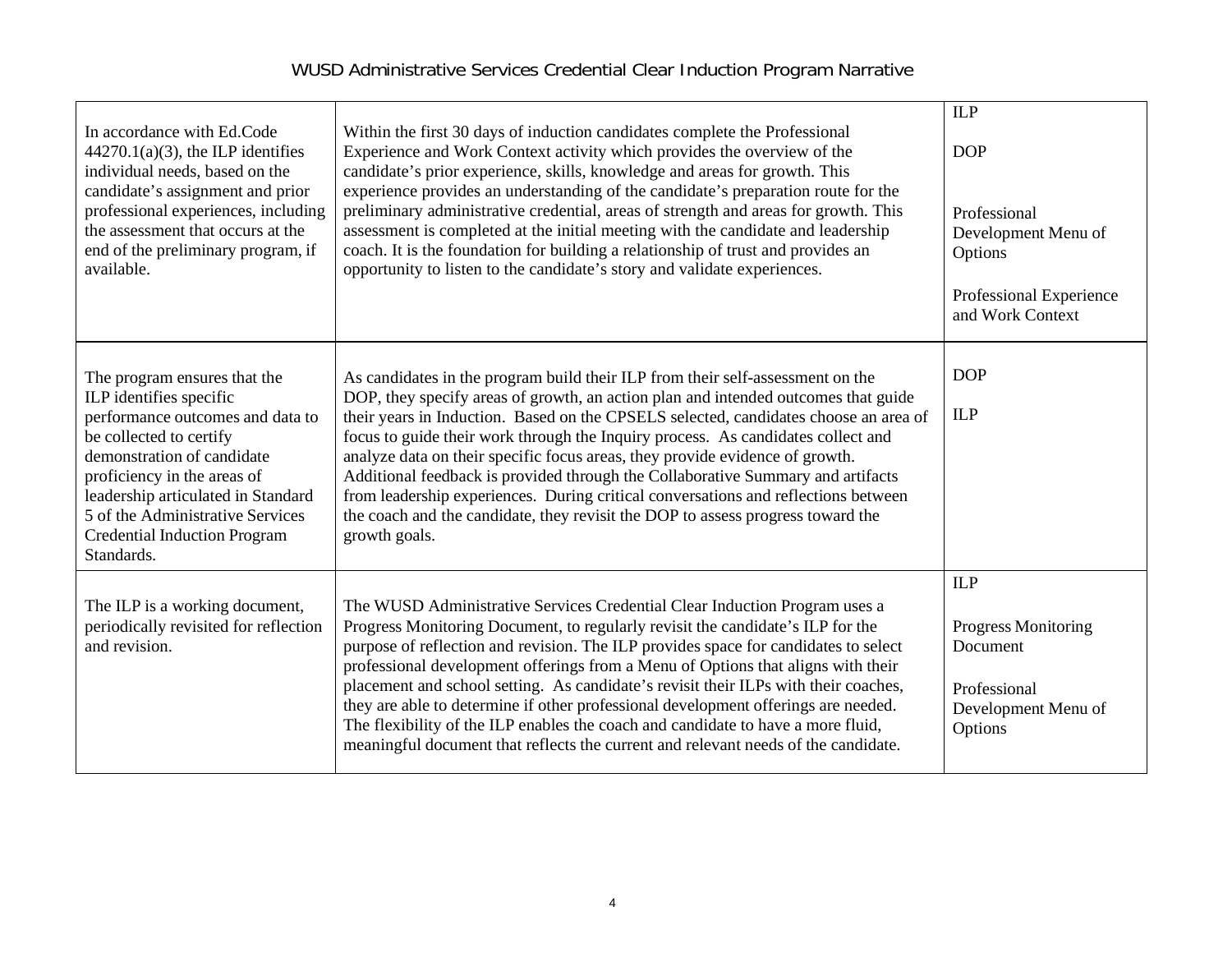$\mathsf{r}$ 

| The ILP supports both the<br>coaching and professional<br>learning aspects of the induction<br>program.                                                  | The WUSD Individual Leadership Plan acts as a guide for both candidate and<br>coach, as it becomes a roadmap for the areas of individual need of the candidate, and<br>thus directs the coach toward specific techniques that facilitate the<br>development/growth of the candidate. Once the candidate identifies specific needs,<br>based on their self-assessment using the CPSELS, the coach and candidate devise a<br>plan of action that includes inquiry, professional development and coaching focus.                                                                                                                                                                                                                                                                                                                                                                                                                                                                                                                                                                       | <b>ILP</b><br><b>DOP</b><br>Professional<br>Development Menu of<br>Options |
|----------------------------------------------------------------------------------------------------------------------------------------------------------|-------------------------------------------------------------------------------------------------------------------------------------------------------------------------------------------------------------------------------------------------------------------------------------------------------------------------------------------------------------------------------------------------------------------------------------------------------------------------------------------------------------------------------------------------------------------------------------------------------------------------------------------------------------------------------------------------------------------------------------------------------------------------------------------------------------------------------------------------------------------------------------------------------------------------------------------------------------------------------------------------------------------------------------------------------------------------------------|----------------------------------------------------------------------------|
| The program implements a<br>research-based coaching model,<br>with a sound rationale, that meets<br>the individual needs of beginning<br>administrators. | <b>B.</b> Coaching:<br>All WUSD Coaches receive training through the ACSA Leadership Coaching<br>program with the goal to become ACSA certified. ACSA Leadership Coaching<br>emphasizes the application of adult learning theory, the importance of building and<br>maintaining trust and rapport, the value of being a good listener, and the need to ask<br>questions and provide feedback that promotes reflection and growth in new (and<br>experienced) educational leaders. ACSA's coaching training includes the methods of<br>Evocative Coaching (Tschannen-Moran) and attends to the internal thought processes<br>of the candidate, as a way to improve their learning. The Candidate's practice<br>evolves as a result of refined perceptions and cognitive processes. Coaches trained in<br>this program use nonjudgmental processes of mediation applied to each individual's<br>work encounters, work events and circumstances that can be used as opportunities to<br>enhance their problem solving, critical thinking and resourcefulness as new<br>administrators. | ACSA's Leadership<br>Coaching                                              |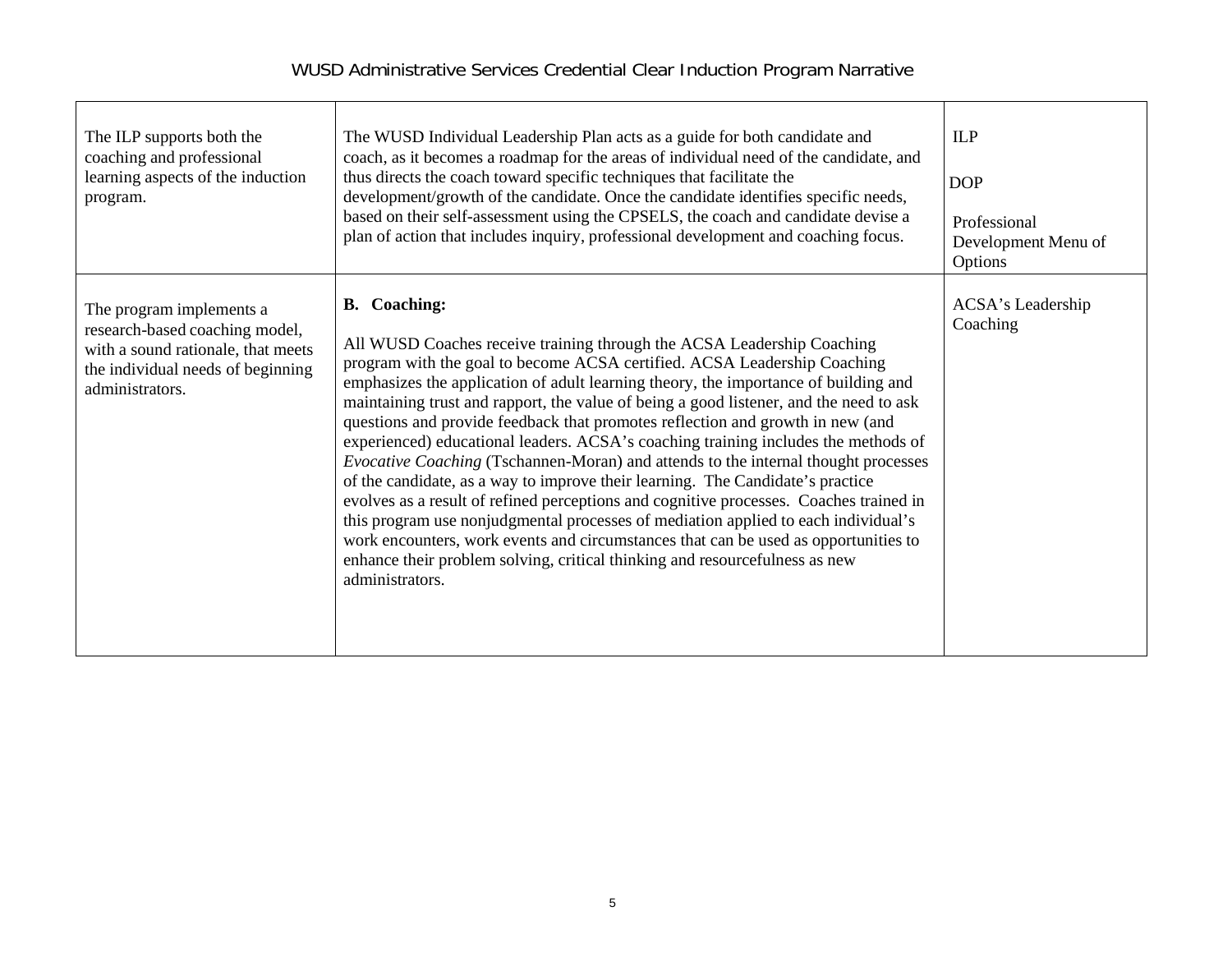| Coaching is a process and<br>service that is individualized for<br>each candidate, with a common<br>focus of developing leadership<br>competency rather than<br>completion of hours.                                                                                                                                                                                                                                                   | As each candidate is identified as eligible to participate in the Administrative<br>Services Credential Clear Induction Program in WUSD, the Program Coordinator<br>assigns a coach with appropriate experiences to match the needs of the candidate, i.e.,<br>elementary, secondary or district office experience. One of the first activities the pair<br>will engage in is the discussion and marking the DOP during the ILP development<br>meeting. During this meeting the coach and candidate devise a plan of action, based on<br>the individual strengths and areas for growth of the candidate. This plan focuses on<br>inquiry, collaboration, and professional development that will move the candidate's<br>practice forward, as well as including other enriching job-embedded experiences,<br>based on the candidate's needs. A tentative coaching timeline and plan of action is<br>developed jointly with the coach and the candidate, with an understanding that the<br>candidate may contact the coach for mentoring, coaching and consulting outside of<br>agreed upon times to meet. Flexibility is built into the schedule to provide the support<br>needed for each candidate as they navigate their new position and school/job climate.                                       | Notification of Eligibility<br>and Responsibility to Enter<br><b>Coach Resumes</b><br><b>DOP</b><br><b>ILP</b><br>Professional<br>Development Menu of<br>Options |
|----------------------------------------------------------------------------------------------------------------------------------------------------------------------------------------------------------------------------------------------------------------------------------------------------------------------------------------------------------------------------------------------------------------------------------------|-------------------------------------------------------------------------------------------------------------------------------------------------------------------------------------------------------------------------------------------------------------------------------------------------------------------------------------------------------------------------------------------------------------------------------------------------------------------------------------------------------------------------------------------------------------------------------------------------------------------------------------------------------------------------------------------------------------------------------------------------------------------------------------------------------------------------------------------------------------------------------------------------------------------------------------------------------------------------------------------------------------------------------------------------------------------------------------------------------------------------------------------------------------------------------------------------------------------------------------------------------------------------------------------------------|------------------------------------------------------------------------------------------------------------------------------------------------------------------|
| The coaching based induction<br>program provides a minimum of<br>sixty hours of job-embedded<br>coaching each year, including site<br>visits, face-to-face meetings, and<br>electronic conversation (e.g.<br>telephone, computer applications)<br>to support the development of<br>leadership competencies in<br>response to the complexity of<br>the candidate's administrative<br>position, experience, background<br>and ILP goals. | At the heart of the WUSD Administrative Services Credential Clear Induction<br>Program is the coach/candidate partnership. Through this relationship, new<br>administrators will receive procedural facilitation during their first two years, to<br>become effective leaders. As candidates meet for the first time with their coach, they<br>establish a calendar of meetings, including one-on-one conferences, site visits and<br>observations times. They are required to meet 6 hours a month for a total of 60 hours a<br>year, for each of the two years of induction. Each time the coach meets with the<br>candidate, they log their time together in the Collaborative Summary that specifies the<br>type of meeting they have had as well as the topic discussed. Typically meetings will<br>occur face-to-face, but in some circumstances may include other means of<br>communication, including phone conversations, Skype, Face-time, etc.<br>The coach and candidate will use the ILP as a blueprint or point of reference for each<br>communication to ensure the candidate is focused on identified growth goals.<br>However, coaching to address real-time issues is a priority to help the new<br>administrator navigate some of the critical demands of their job as they arise. | <b>ILP</b><br><b>Collaborative Summary</b>                                                                                                                       |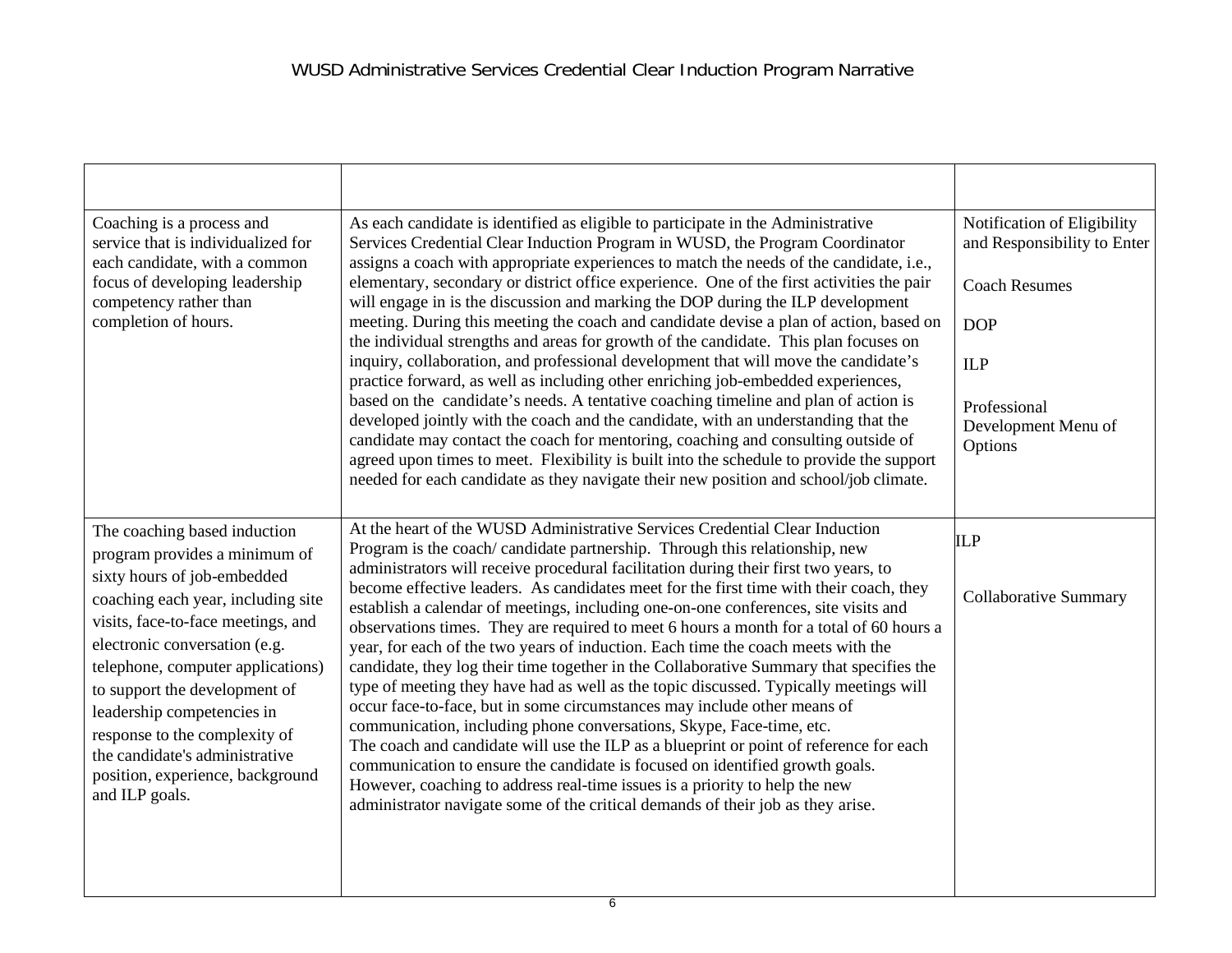| In order to provide each<br>candidate with the coaching<br>service needed to attain program<br>outcomes, additional coaching<br>hours may be required. | The WUSD Administrative Services Clear Induction Program is individualized<br>to meet the needs of its candidates. Not all new administrators will attain<br>competencies at the same time. Although the ideal timeline to complete the program is<br>two years, any candidate that needs additional time and coaching will be provided that<br>time, based on a review of the candidate's growth and circumstances. Additional<br>resources will be supplied for struggling administrators, including professional<br>development, intensive coaching and other helpful resources provided by the Program<br>Coordinator. After an extension of the program timeline, only those candidates who<br>meet the requirements of the program will be recommended for the clear credential. | <b>Special Circumstances</b><br>Form |
|--------------------------------------------------------------------------------------------------------------------------------------------------------|----------------------------------------------------------------------------------------------------------------------------------------------------------------------------------------------------------------------------------------------------------------------------------------------------------------------------------------------------------------------------------------------------------------------------------------------------------------------------------------------------------------------------------------------------------------------------------------------------------------------------------------------------------------------------------------------------------------------------------------------------------------------------------------|--------------------------------------|
| Coaching is regular, consistent,<br>and ongoing throughout each year<br>of the two-year program.                                                       | The WUSD Administrative Services Credential Clear Induction Program<br>provides coaching services a minimum of 4 hours a month for a total of at least 40<br>hours a year to the candidates in the program. All coaching activities are recorded on<br>the coach/candidate contact log, with the type of coaching received and the general<br>topic (CPSEL) discussed.                                                                                                                                                                                                                                                                                                                                                                                                                 | Coach and Candidate<br>Contact Log   |
| Coaching is enhanced with<br>technology supports, however it<br>should be primarily in person and<br>at the site.                                      | Coaches and candidates will meet 4 hours each month, predominately face-to<br>face. However, technology will be used to support the coach/candidate relationship in<br>situations when a face-to-face meeting is impossible. These meetings can occur<br>through Skype, Facebook Messenger, Zoom, FaceTime and Google options. Email and<br>phone calls are also an option for conferences that are needed to support each<br>candidate as issues arise.                                                                                                                                                                                                                                                                                                                               | <b>Collaborative Summary</b>         |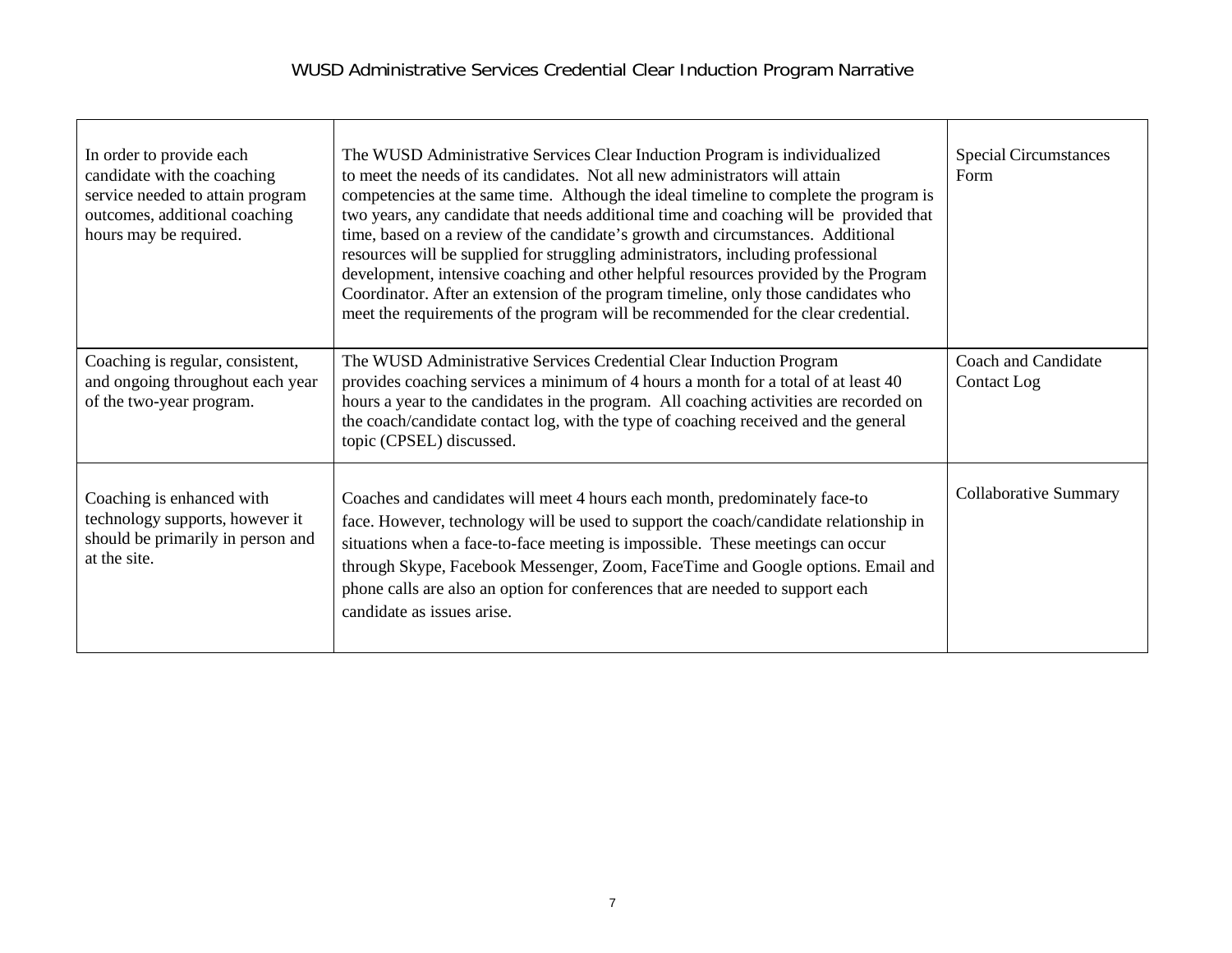| The coaching process is one.<br>that requires confidential coach-<br>candidate collaboration in self-<br>assessment:                                                                                        | Through the established Coach's Roles and Responsibilities, which are included<br>in the Coach MOU, all administrators who agree to take on the role of a coach for the<br>Administrative Services Credential Clear Induction Program will keep all assessments,<br>conferences, meetings, and exchanges with candidates confidential.                                                                                                                               | Coach MOU                                                                              |
|-------------------------------------------------------------------------------------------------------------------------------------------------------------------------------------------------------------|----------------------------------------------------------------------------------------------------------------------------------------------------------------------------------------------------------------------------------------------------------------------------------------------------------------------------------------------------------------------------------------------------------------------------------------------------------------------|----------------------------------------------------------------------------------------|
| investigation and data<br>gathering regarding the<br>circumstances and environment in<br>which the candidate is embedded,<br>and identification of candidate's<br>experience, prior knowledge, and<br>needs | Through collaborative reflection of the DOP and Professional Experience and Work<br>Context assessments, the coach has the unique opportunity to facilitate the<br>development of the ILP to help the candidate identify the focus area that will move the<br>candidate forward in mastery of the CPSELs. Through data collection and analysis,<br>candidates will be able to improve their practice and determine additional areas for<br>growth, based on results. | <b>ILP</b><br><b>DOP</b><br>Professional Experience<br>and Work Context<br><b>LCAP</b> |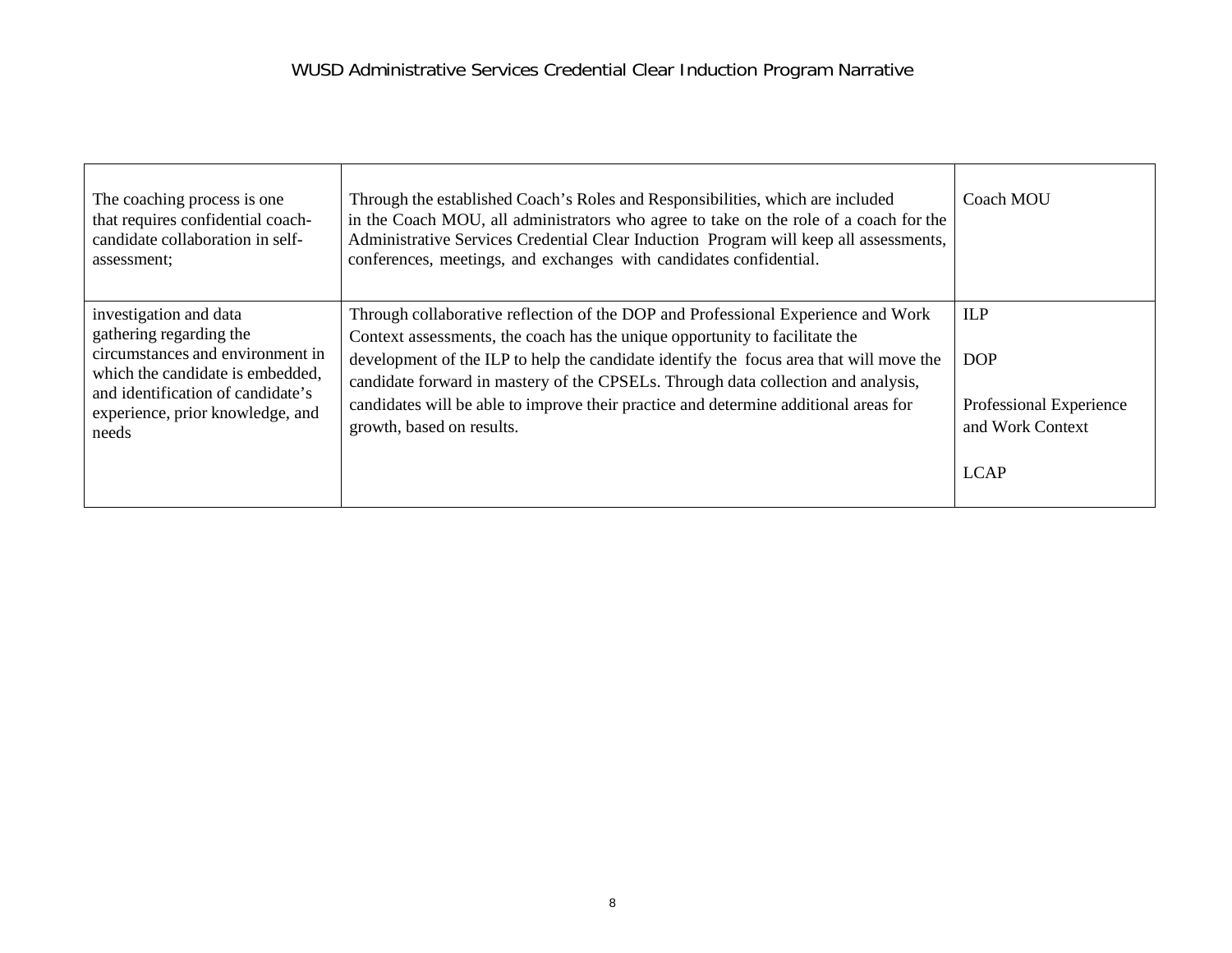| goal setting, that intertwines<br>job-embedded leadership<br>performance with Category III,<br>Standard 5 program outcomes;                                          | The Descriptions of Practice (CPSELS) are reviewed on a regular basis, to<br>create reflective conversations between the coach and the candidate concerning<br>growth. As candidates move their practice across the levels of the CPSEL Standards,<br>they site evidence of growth, through the Inquiry process. Further, as the year<br>proceeds, adjustments are made in goals and professional development on the ILP to<br>accurately meet the job-embedded demands placed on the candidate. Changes are<br>noted on the Progress Monitoring Document. | <b>DOP</b><br><b>Progress Monitoring</b><br>Document     |
|----------------------------------------------------------------------------------------------------------------------------------------------------------------------|------------------------------------------------------------------------------------------------------------------------------------------------------------------------------------------------------------------------------------------------------------------------------------------------------------------------------------------------------------------------------------------------------------------------------------------------------------------------------------------------------------------------------------------------------------|----------------------------------------------------------|
| action planning to guide<br>attainment of goals but which also<br>identifies opportunities for both<br>candidate growth and<br>demonstration of program<br>outcomes; | The Individual Leadership Plan is also used to guide critical conversations that<br>take place between the coach and the candidate on a regular basis and to review goals,<br>based on the candidates' self-assessment on the DOP, CPSELs. The coach uses the<br>Progress Monitoring Document to track the candidates' progress through the program<br>to insure that specified outcomes are achieved.                                                                                                                                                     | <b>ILP</b><br><b>Progress Monitoring</b><br>Document     |
| observation and data gathering<br>regarding learning, impact, and<br>leadership performance;                                                                         | The coaching process includes the observation of the candidate. Data demonstrates<br>how the candidate moves forward to attain their professional goals. The coach also<br>facilitates the candidate's self-assessment and marking on the DOP (with evidence<br>sited), as well as assessment using leadership surveys.                                                                                                                                                                                                                                    | <b>ILP</b><br><b>DOP</b><br><b>Collaborative Summary</b> |
| ongoing facilitated reflection,<br>formative assessment,                                                                                                             | Through the Plan, Execute, Reflect and Apply Cycle of Formative Assessment<br>used in the Inquiry process, the candidate engages in action research that helps them to<br>adapt their practice.                                                                                                                                                                                                                                                                                                                                                            | PERA Cycle                                               |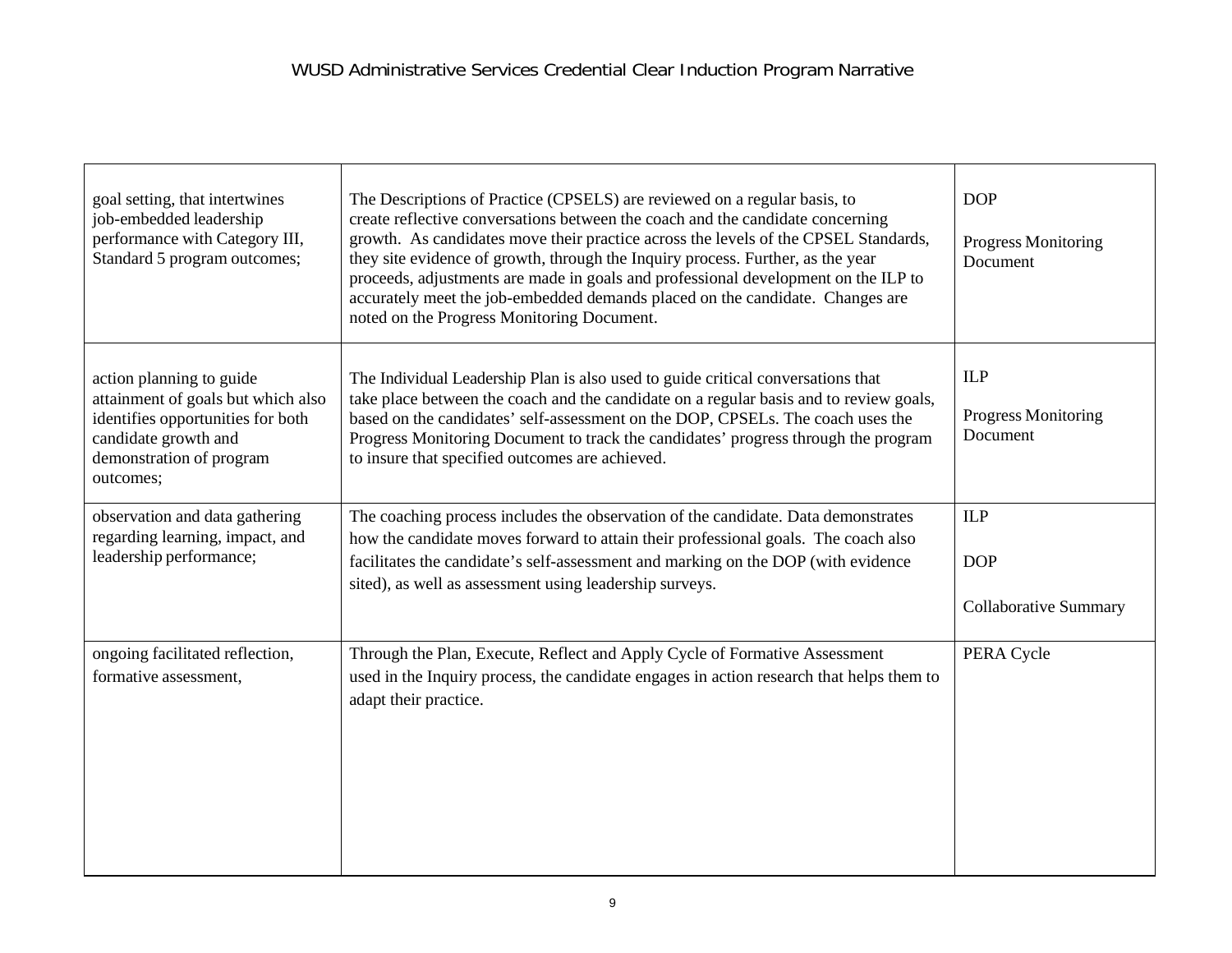| adaptation, anticipation, and<br>development of leadership<br>competence;                                                                                                                                                                                                                   | The coach is critical in providing opportunities to engage the candidate in<br>conversations that probe into needed areas for growth, based on data. Through the<br>coach's feedback, candidates adapt their practice to improve their leadership skills.                                                                                                                                                                                                                                                                                                                                                                                                                                                                                                                                                                                                                                                                       | <b>Collaborative Summary</b>                                                                                                                                    |
|---------------------------------------------------------------------------------------------------------------------------------------------------------------------------------------------------------------------------------------------------------------------------------------------|---------------------------------------------------------------------------------------------------------------------------------------------------------------------------------------------------------------------------------------------------------------------------------------------------------------------------------------------------------------------------------------------------------------------------------------------------------------------------------------------------------------------------------------------------------------------------------------------------------------------------------------------------------------------------------------------------------------------------------------------------------------------------------------------------------------------------------------------------------------------------------------------------------------------------------|-----------------------------------------------------------------------------------------------------------------------------------------------------------------|
| and documentation of growth<br>and attainment of Category III,<br>Standard 5 program outcomes.                                                                                                                                                                                              | Through the Plan, Execute, Reflect and Apply Cycle of Formative Assessment,<br>the candidate is able to document growth in his/her areas of focus using the DOP<br>assessments which guide the ILP process. The DOP is visited three times during the<br>program to ensure that all Program Standard 5 elements are addressed.                                                                                                                                                                                                                                                                                                                                                                                                                                                                                                                                                                                                  | PERA Cycle<br><b>ILP</b><br><b>DOP</b><br><b>Progress Monitoring</b><br>Document                                                                                |
| The program provides<br>professional development<br>offerings (a minimum of 20-30<br>clock hours annually) addressing<br>needs common to all beginning<br>educational administrators as<br>well as provides differentiated<br>learning opportunities as outlined<br>in the candidates' ILP. | C. Professional Development<br>A Professional Development Menu of Options to each candidate during their ILP<br>meeting. In collaboration with the district Superintendent, the WUSD Administrative<br>Services Credential Clear Induction Steering Committee has met to determine common<br>topics necessary for all new administrators, based on their anticipated administrative<br>experiences within the culture of the district. Monthly meeting topics have been<br>identified from an examination of the CPSELS, and included in a Professional<br>Development Menu of Options. During the Individual Leadership Plan meeting<br>between the coach and the candidate, a variety of professional development<br>opportunities will be selected, based on the needs of the candidate. Each year,<br>candidates will participate in 20 clock hours of professional development that is<br>based on their self-assessments. | <b>Steering Committee</b><br>Meeting Agenda<br><b>Steering Committee</b><br><b>Meeting Minutes</b><br><b>ILP</b><br>Professional Development<br>Menu of Options |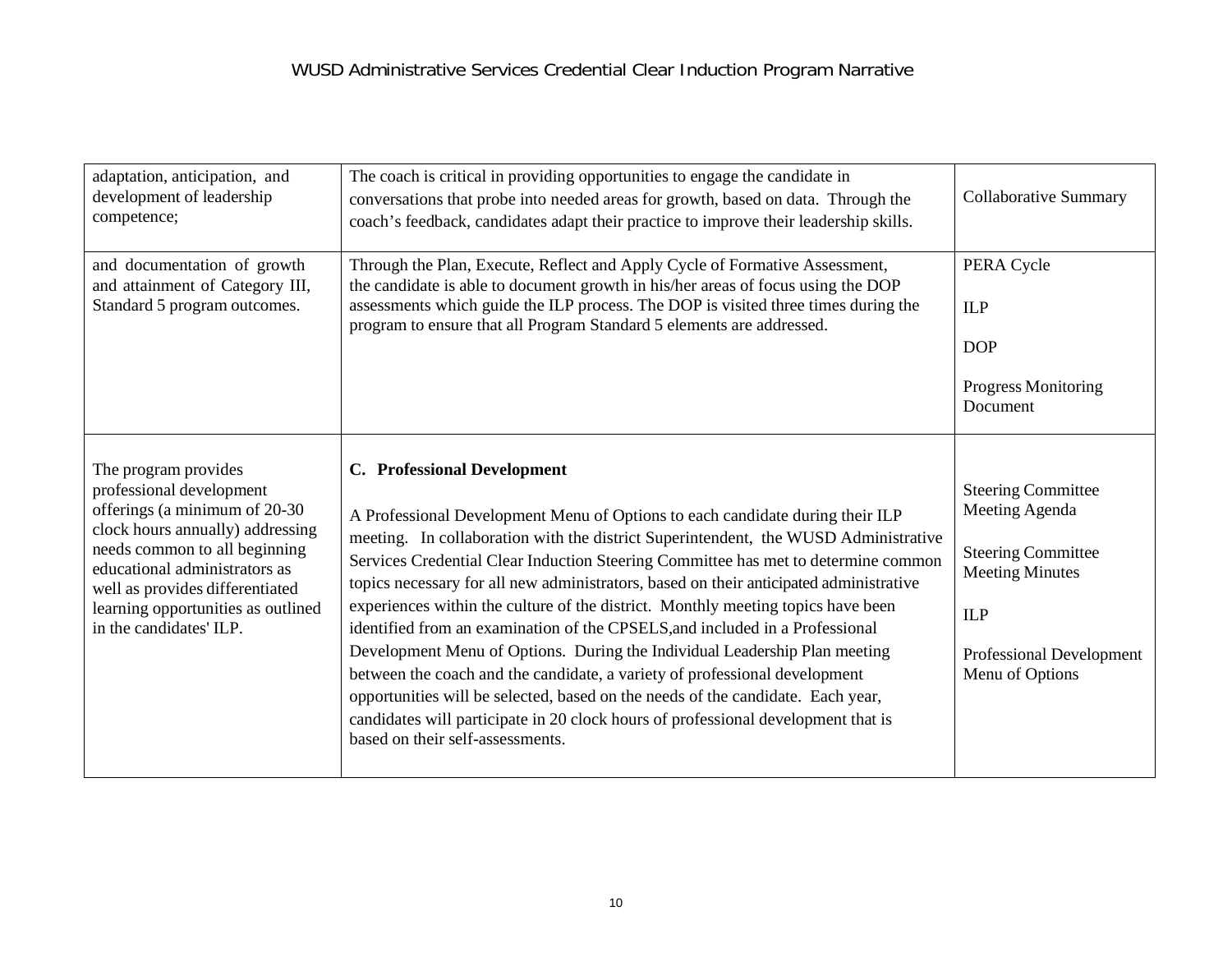| It includes reflection on current<br>practice, direct instruction in<br>research-based best practices,<br>modeling, problem-based practice,<br>and opportunities for planning and<br>adaptation to current leadership<br>responsibilities.                                                            | Through collaborative professional development seminars, candidates, with their peers<br>and coaches work together to learn about current leadership responsibilities. Through<br>direct instruction by the professional development providers, they are introduced to<br>research regarding best practices. This research informs their practice, based on their<br>ILP goals. Through the PERA process, candidates are able to develop questions about<br>their current practice, grounded in their review of the CPSELs. From these questions,<br>they establish meaningful goals that require them to develop an action research plan<br>using current research-based best practices gleaned from their professional<br>development seminars. Further, candidates complete a reflection at the conclusion of<br>each professional development training and include two of those reflections in the e-<br>portfolio. | <b>DOP</b><br><b>ILP</b><br>Professional<br>Development Menu of<br>Options<br>Professional<br><b>Development Reflection</b><br>PERA Cycle |
|-------------------------------------------------------------------------------------------------------------------------------------------------------------------------------------------------------------------------------------------------------------------------------------------------------|-------------------------------------------------------------------------------------------------------------------------------------------------------------------------------------------------------------------------------------------------------------------------------------------------------------------------------------------------------------------------------------------------------------------------------------------------------------------------------------------------------------------------------------------------------------------------------------------------------------------------------------------------------------------------------------------------------------------------------------------------------------------------------------------------------------------------------------------------------------------------------------------------------------------------|-------------------------------------------------------------------------------------------------------------------------------------------|
| Professional development<br>provides opportunities for<br>candidates to develop professional<br>networks that share best practices<br>and challenges and garner collegial<br>support.                                                                                                                 | Through the collaborative professional development seminars, candidates in<br>the program meet together to reflect and share their common successes,<br>problems/challenges, and potential solutions through effective best practices. Through<br>the relationship building that occurs during these seminars, candidates develop strong<br>collegial support and networks.                                                                                                                                                                                                                                                                                                                                                                                                                                                                                                                                             | <b>Induction Calendar of</b><br>Events                                                                                                    |
| All professional development is<br>designed to support the application<br>and demonstration of program<br>competency outcomes articulated<br>in Standard 5 of the<br><b>Administrative Services Credential</b><br>Induction Program Standards, and<br>the attainment of the candidate's<br>ILP goals. | The WUSD Professional Development Menu of Options was created by the Induction<br>department, under the direct supervision of the District Superintendent, in<br>collaboration with the Induction Steering Committee. Professional development<br>offerings are aligned with the CPSELs. As candidates begin the program and design<br>their ILP, they select the professional development most helpful to meeting ILP goals<br>and immediate needs. As the candidate progresses, additional professional<br>development may be offered, based on the coach's recommendation or the candidate's<br>request. A reexamination of the ILP occurs during progress monitoring on a regular<br>basis and allows for flexibility in changing the candidate's professional development<br>options.                                                                                                                              | Professional<br>Development Menu of<br>Options<br><b>ILP</b><br><b>DOP</b><br><b>Progress Monitoring</b><br>Document                      |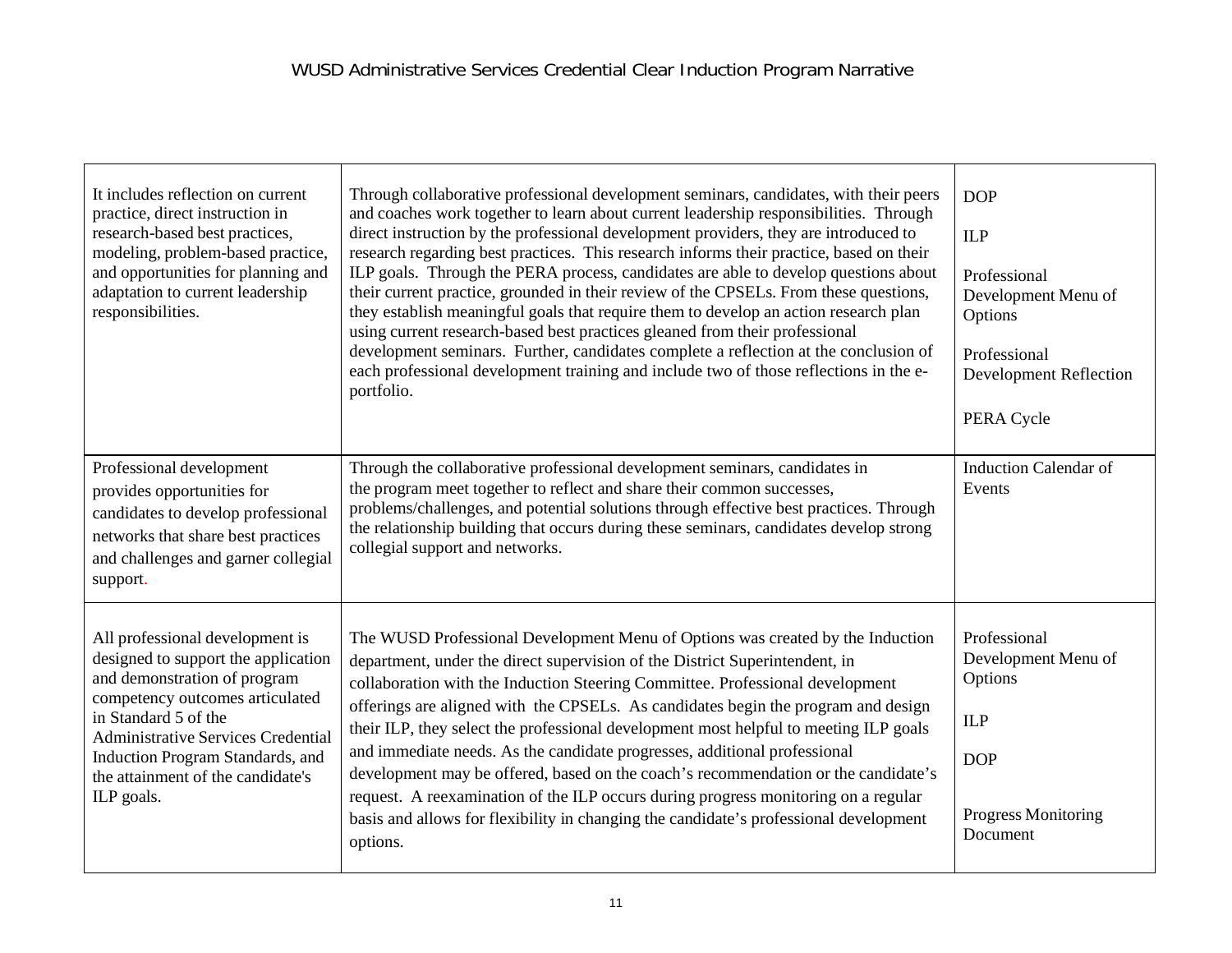| The induction program<br>develops assessments to measure<br>candidate competence and take<br>into account the highly variable<br>nature of administrative<br>responsibilities.                                                                                                                                                                                                                                                                                 | D. Assessments:<br>The predominant formative assessment measure used to determine candidate<br>competence in the WUSD Administrative Services Credential Clear Induction<br>Program is based on the CPSELs, which identify what an administrator must know<br>and be able to do in order to demonstrate sustained and effective leadership. The six<br>CPSEL standards, including the elements within each standard, are foundational for<br>administrator preparation and evaluation. Thus, the tool, The Descriptions of Practice,<br>Moving Leadership Standards into Everyday Work (WestEd), is utilized to expand on<br>the CPSELs by detailing key expectations for each of the standards which provides a<br>developmental continuum that maps related research practices. The DOP is used three<br>times within the induction period, as an assessment to reflect the growth of<br>administrators as they progress from being emerging managers to strategic leaders.<br>In addition to the DOP, the program assesses the candidate's Professional Experience<br>and Work Context within the first 30 days of participation in the program. This | <b>DOP</b><br><b>CPSELs</b><br>Professional Experience<br>and Work Context                                                             |
|----------------------------------------------------------------------------------------------------------------------------------------------------------------------------------------------------------------------------------------------------------------------------------------------------------------------------------------------------------------------------------------------------------------------------------------------------------------|----------------------------------------------------------------------------------------------------------------------------------------------------------------------------------------------------------------------------------------------------------------------------------------------------------------------------------------------------------------------------------------------------------------------------------------------------------------------------------------------------------------------------------------------------------------------------------------------------------------------------------------------------------------------------------------------------------------------------------------------------------------------------------------------------------------------------------------------------------------------------------------------------------------------------------------------------------------------------------------------------------------------------------------------------------------------------------------------------------------------------------------------------------|----------------------------------------------------------------------------------------------------------------------------------------|
|                                                                                                                                                                                                                                                                                                                                                                                                                                                                | activity is critical to articulating the candidate's unique position within the district and<br>in understanding the strengths/areas to improve reflected in this assessment.                                                                                                                                                                                                                                                                                                                                                                                                                                                                                                                                                                                                                                                                                                                                                                                                                                                                                                                                                                            |                                                                                                                                        |
|                                                                                                                                                                                                                                                                                                                                                                                                                                                                |                                                                                                                                                                                                                                                                                                                                                                                                                                                                                                                                                                                                                                                                                                                                                                                                                                                                                                                                                                                                                                                                                                                                                          | <b>DOP</b>                                                                                                                             |
| Assessment tools such as rubric<br>based scales, are based on<br>outcomes from Standard 5 of the<br><b>Administrative Services Credential</b><br><b>Induction Program Standards,</b><br>identified by the program to<br>measure leadership performance,<br>and used to determine candidate<br>growth and competence. Initial,<br>formative, and summative<br>assessments are collaborative,<br>based on data gathered by the<br>candidate, coach, and program. | The WUSD Induction Program provides many opportunities for collaboration<br>between the candidate and coach as they use multiple measures to identify and track<br>candidate competence. The CPSELs (Standard Five) are explicated in the<br>Descriptions of Practice: Moving Leadership Standards into Everyday Work, and<br>provide a rubric based-scale that candidates use for self- assessment four times during<br>the two years of Induction to measure their growth on leadership competencies. Other<br>measures that indicate candidate competence include the Inquiry Research Project that<br>uses the Plan, Execute, Reflect Apply Cycle of formative assessment, coach<br>observations and feedback, and Professional Development Reflection forms.<br>During initial and benchmark assessments, which occur three times during the two<br>years of Induction, candidates will collaborate with their coaches to review the<br>Progress Monitoring Document and to mark the Program Completion Rubric.                                                                                                                                     | Professional<br><b>Development Reflection</b><br>Form<br><b>Program Completion</b><br>Rubric<br><b>Progress Monitoring</b><br>Document |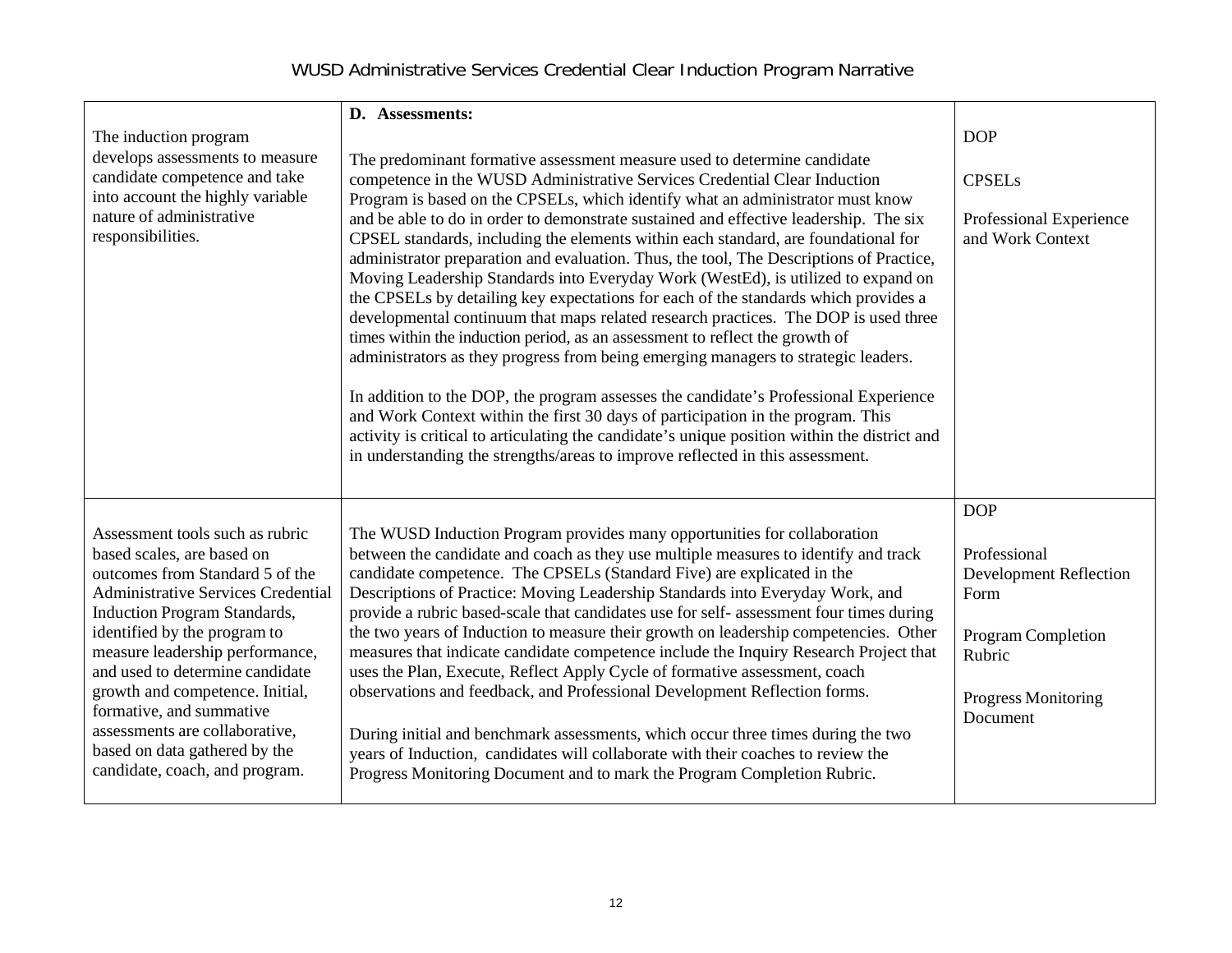### WUSD Administrative Services Credential Clear Induction Program Narrative

| The initial induction assessment is<br>designed to measure a candidate's<br>entry-level competence in each of<br>the program-selected outcomes<br>from Standard 5 of the<br><b>Administrative Services Credential</b><br><b>Induction Program Standards as</b><br>baseline information that can be<br>compared in future assessments to<br>determine the candidate's growth<br>over time and overall competency. | The DOP is used as the initial induction assessment that allows candidates to self-<br>assess on the CPSEL Standards using a four part continuum that explicates increasing<br>levels of knowledge, skills and applications, based on example indicators of practice.<br>The four levels include:<br>Practice that is directed toward the standard – indicates the administrator's<br>$\bullet$<br>level of practice, knowledge and skills is at a basic level.<br>Practice that approaches the standards - indicates the administrator's level of<br>$\bullet$<br>practice, knowledge and skills is emerging.<br>Practice that meets the standard – indicates the leader is able to execute<br>vision-driven action, knows what needs to be done and how to do it.<br>Practice that exemplifies the standard - indicates leaders who are<br>innovative and address complex teaching and learning challenges by using<br>shared goals, strategic actions and resources.<br>This continuum, from the DOP, provides the baseline data that will be<br>reviewed a total of three times during the two years of Induction. | <b>DOP</b>                                                           |
|------------------------------------------------------------------------------------------------------------------------------------------------------------------------------------------------------------------------------------------------------------------------------------------------------------------------------------------------------------------------------------------------------------------|------------------------------------------------------------------------------------------------------------------------------------------------------------------------------------------------------------------------------------------------------------------------------------------------------------------------------------------------------------------------------------------------------------------------------------------------------------------------------------------------------------------------------------------------------------------------------------------------------------------------------------------------------------------------------------------------------------------------------------------------------------------------------------------------------------------------------------------------------------------------------------------------------------------------------------------------------------------------------------------------------------------------------------------------------------------------------------------------------------------------|----------------------------------------------------------------------|
| The initial assessment is<br>informed by multiple<br>measures.                                                                                                                                                                                                                                                                                                                                                   | The initial assessment for all candidates includes a self-<br>assessment on the CPSELs using the DOP and the Professional Experience and Work<br>Context assessment, and a Supervisor Triad Meeting, to capture the initial questions and Professional Experience and<br>planning for the ILP. These multiple measures provide a positive direction for the first<br>year of Induction that take into consideration the many facets of the candidate's<br>assignment.                                                                                                                                                                                                                                                                                                                                                                                                                                                                                                                                                                                                                                                  | <b>DOP</b><br><b>Work Context</b><br><b>Supervisor Triad Meeting</b> |
| Formative assessment supports<br>and informs candidates about their<br>professional performance and<br>growth as they reflect and<br>improve upon their practice as<br>part of a cycle of inquiry and<br>continuous improvement.                                                                                                                                                                                 | Candidates determine their focus from the CPSEL self-assessment using the DOP and<br>develop an ongoing based action plan within the ILP to implement in their specific job<br>placement. As part of the PERA cycle, candidates use data collection and analysis<br>before and after implementation of strategies to measure growth and determine next<br>steps as is continuously documented on the Collaborative Summary between coach<br>and candidate.                                                                                                                                                                                                                                                                                                                                                                                                                                                                                                                                                                                                                                                             | PERA Cycle<br><b>DOP</b><br>Collaborative<br>Summary<br><b>ILP</b>   |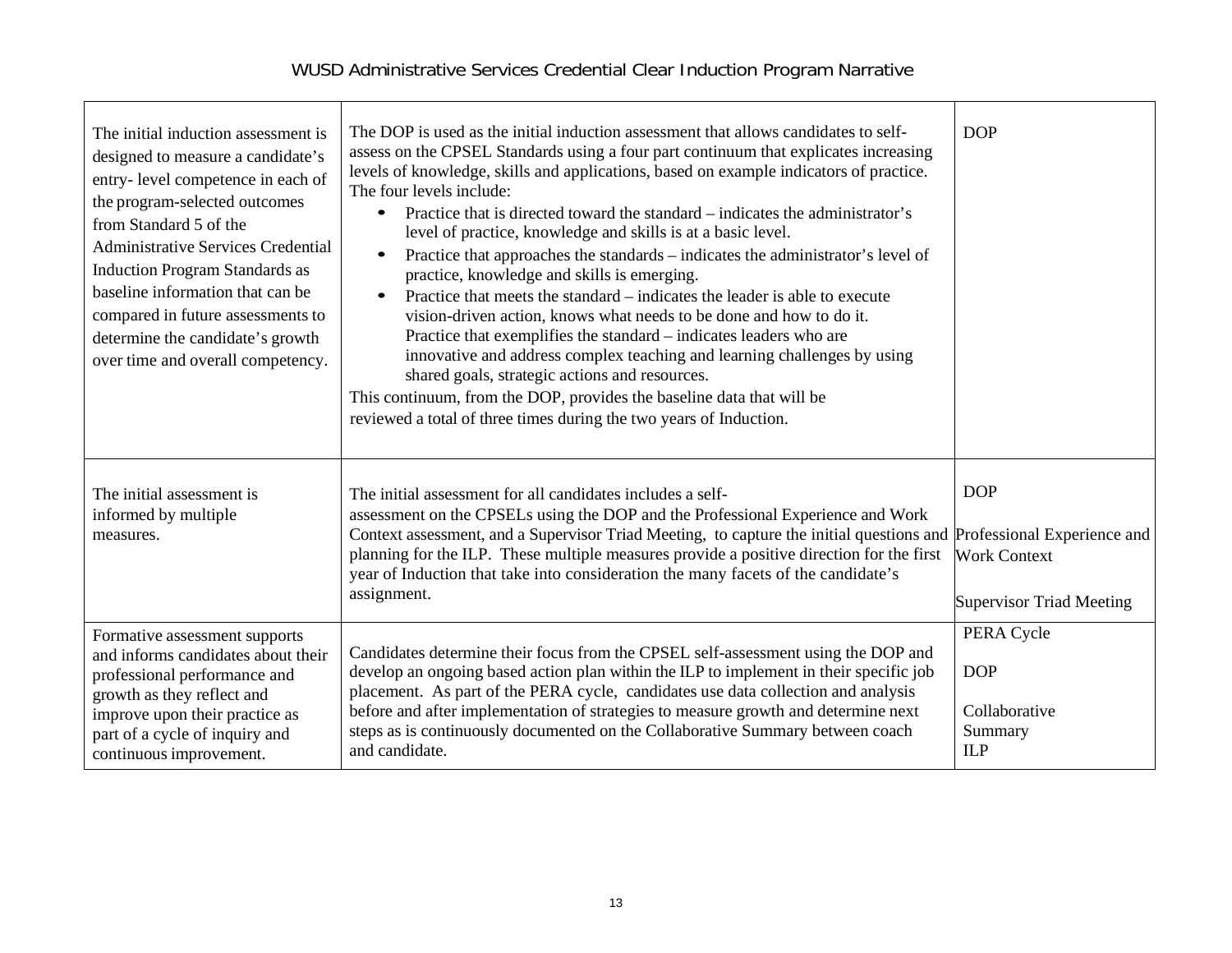| The formative assessment                                          | WUSD Induction candidates working through the Formative Assessment Cycle                                                                                                      | <b>ILP</b>                                  |
|-------------------------------------------------------------------|-------------------------------------------------------------------------------------------------------------------------------------------------------------------------------|---------------------------------------------|
| process engages the candidate in                                  | of Plan, Execute, Reflect, Apply, are able to gather evidence about their practice                                                                                            |                                             |
| gathering evidence about his/her                                  | through data collection focused on their specific questions (based on CPSELs) within                                                                                          | <b>DOP</b>                                  |
| own leadership practice, promotes                                 | their ILPs. As they implement their                                                                                                                                           |                                             |
| reflection, documents candidate                                   | plans they are able to determine the impact of their work, through reflection of results,                                                                                     |                                             |
| learning and leadership impact, and                               | feedback from their coach, and reflect on their practice using the continuum from the                                                                                         |                                             |
| identifies next steps in pursuit of                               | DOP. As they review each element of the CPSELs related to their chosen standards,                                                                                             |                                             |
| ILP goals.                                                        | they are able to document growth and discuss next steps with their coach.                                                                                                     |                                             |
|                                                                   |                                                                                                                                                                               |                                             |
| It utilizes multiple measures                                     | The WUSD candidate uses the DOP to self-assess at three                                                                                                                       | <b>DOP</b>                                  |
| such as self-assessment,                                          | times during the two years of Induction to reflect on their practice and determine next                                                                                       |                                             |
| observation, and analyses of                                      | steps. The coach provides feedback and support throughout the two year process, and                                                                                           | <b>Collaborative Summary</b>                |
| leadership performance.                                           | initiates multiple discussions around the DOP to analyze leadership performance.<br>Those reflective conversations are documented on the Collaborative Summary.               |                                             |
|                                                                   |                                                                                                                                                                               |                                             |
|                                                                   |                                                                                                                                                                               |                                             |
| The program conducts a                                            | The formal Benchmark Assessment occurs at the end of year one, which is                                                                                                       | <b>Progress Monitoring</b>                  |
| benchmark assessment midway                                       | midway through the program and includes marking the Descriptions of Practice,                                                                                                 | Document                                    |
| through the program.                                              | reflecting on the Inquiry, reviewing observation notes and feedback from the coach and                                                                                        |                                             |
|                                                                   | revisiting professional development reflections. This information is recorded on the<br>Progress Monitoring Document and reviewed by the coach and candidate together.        | Journey of the<br>Administrative Credential |
|                                                                   |                                                                                                                                                                               | Candidate                                   |
|                                                                   |                                                                                                                                                                               |                                             |
| This evaluates the candidate's                                    |                                                                                                                                                                               |                                             |
| progress toward demonstration of                                  | The Benchmark Assessment provides feedback to the candidate concerning their<br>progress toward completion of the program. Through this document, candidates are              | Progress Monitoring<br>Document             |
| competence.                                                       | able to reflect upon areas of strength and areas where growth has occurred. This                                                                                              |                                             |
|                                                                   | information is recorded on the Progress Monitoring Document which tracks candidate                                                                                            | <b>DOP</b>                                  |
|                                                                   | growth at the end of year one, at the beginning of year two and at the end of year two.                                                                                       |                                             |
|                                                                   |                                                                                                                                                                               |                                             |
|                                                                   |                                                                                                                                                                               | <b>ILP</b>                                  |
| The results of the benchmark                                      | As specified above, the results of the benchmark assessments are reviewed                                                                                                     |                                             |
| assessment are reviewed with the                                  | during a meeting with the coach and the candidate to examine the DOP in order to                                                                                              | <b>DOP</b>                                  |
| candidate and recorded by the<br>program, with prompt goal and/or | determine if the candidate is on track to complete the program and whether revisions<br>to the ILP need to be made based on revised candidate goals, changes in assignment or |                                             |
| ILP revisions, if necessary.                                      | job duties.                                                                                                                                                                   | <b>Progress Monitoring</b><br>Document      |
|                                                                   |                                                                                                                                                                               |                                             |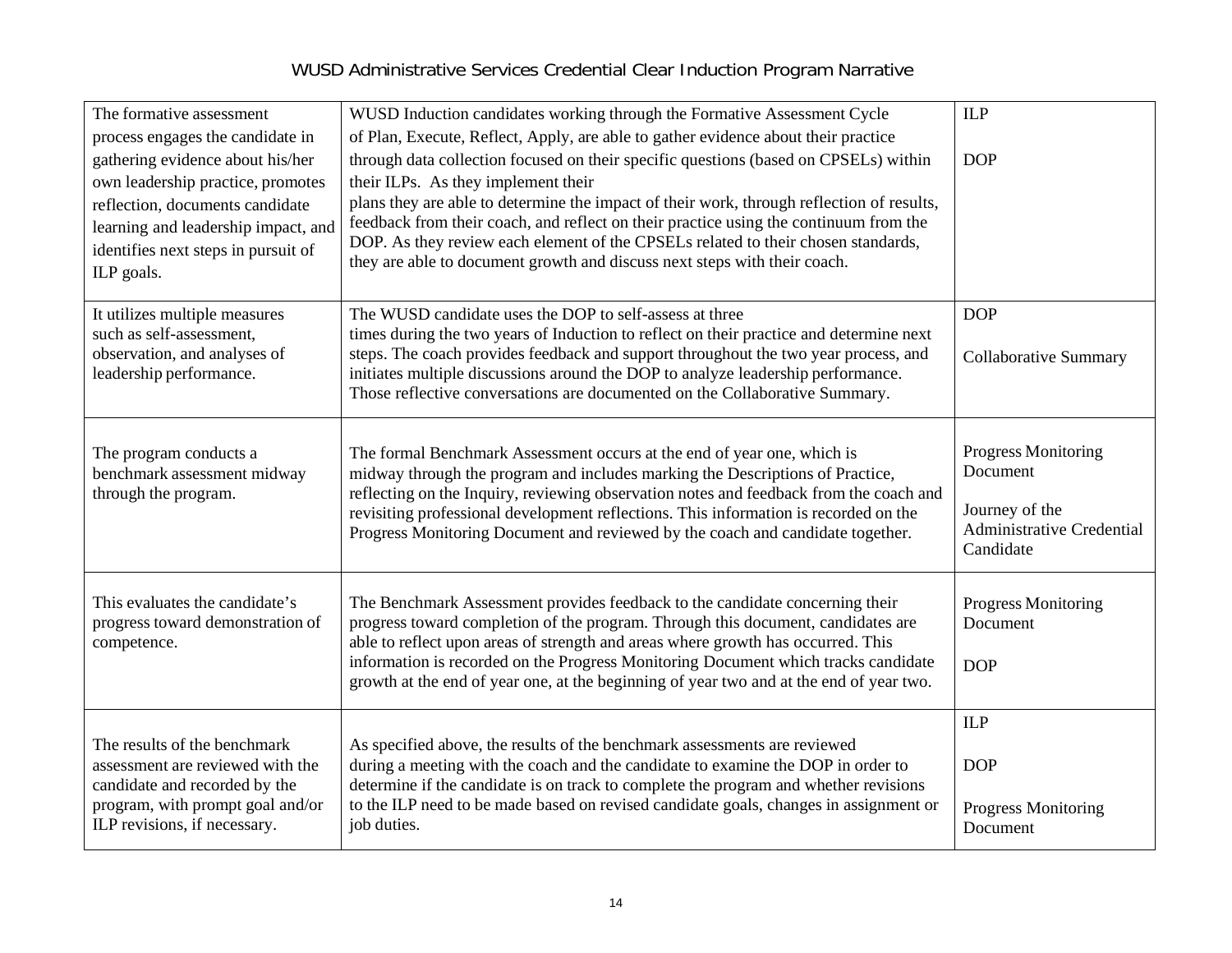| Prior to recommending each<br>candidate for a Clear<br><b>Administrative Services</b><br>Credential, the program<br>determines that each candidate<br>has reached a level of competence<br>meriting possession of a Clear<br><b>Administrative Services</b><br>Credential. | The WUSD Program has a comprehensive progress monitoring process to<br>ensure that all candidates in the program meet the standards and have attained a high<br>level of competence prior to being recommended for the clear credential. The Progress<br>Monitoring Document is used three times within the program to review, with the<br>candidate, all required elements of program completion to ensure that candidates are<br>aware of expectations. Further, the program has a Program Completion Rubric that is<br>reviewed by the coach, the candidate and the Program Coordinator, to ensure that all<br>elements of the program have been completed at the end of the two years of Induction.<br>The Exit Interview Committee also reviews the e-portfolio, as presented by the<br>candidate, to substantiate that all work is completed with quality and fidelity. Only<br>those candidates who demonstrate excellence are recommended for the Clear<br>Administrative Services Credential. | Program Completion<br>Rubric<br><b>Progress Monitoring</b><br>Document<br>e-portfolio<br><b>Exit Interview Rubric</b> |
|----------------------------------------------------------------------------------------------------------------------------------------------------------------------------------------------------------------------------------------------------------------------------|--------------------------------------------------------------------------------------------------------------------------------------------------------------------------------------------------------------------------------------------------------------------------------------------------------------------------------------------------------------------------------------------------------------------------------------------------------------------------------------------------------------------------------------------------------------------------------------------------------------------------------------------------------------------------------------------------------------------------------------------------------------------------------------------------------------------------------------------------------------------------------------------------------------------------------------------------------------------------------------------------------|-----------------------------------------------------------------------------------------------------------------------|
| This determination is based on<br>a review of observed and<br>documented evidence,<br>collaboratively assembled by<br>coach and candidate.                                                                                                                                 | All evidence of completion is recorded on the Program Completion Rubric and is<br>stored for five years within the induction program digital archives. Candidates submit<br>an e-portfolio to the Induction Coordinator at program completion which includes:<br><b>ILP</b><br>$\bullet$<br><b>Coaching Agreement</b><br>Professional Experience and Work Context<br>CPSEL Self-assessments (Initial, Benchmark, and Final)<br>PD Reflections (two)<br>$\bullet$<br>Verification of Coaching and PD Hours<br>CPSEL Competency Rubric with evidence for each CPSEL<br>The coach and the candidate review all documents prior to meeting with the<br>Program Coordinator to present program completion evidence. Once the Program<br>coordinator has verified completion of induction requirements, the Exit Interview<br>(summative review) is scheduled.                                                                                                                                               | <b>Program Completion Rubric</b>                                                                                      |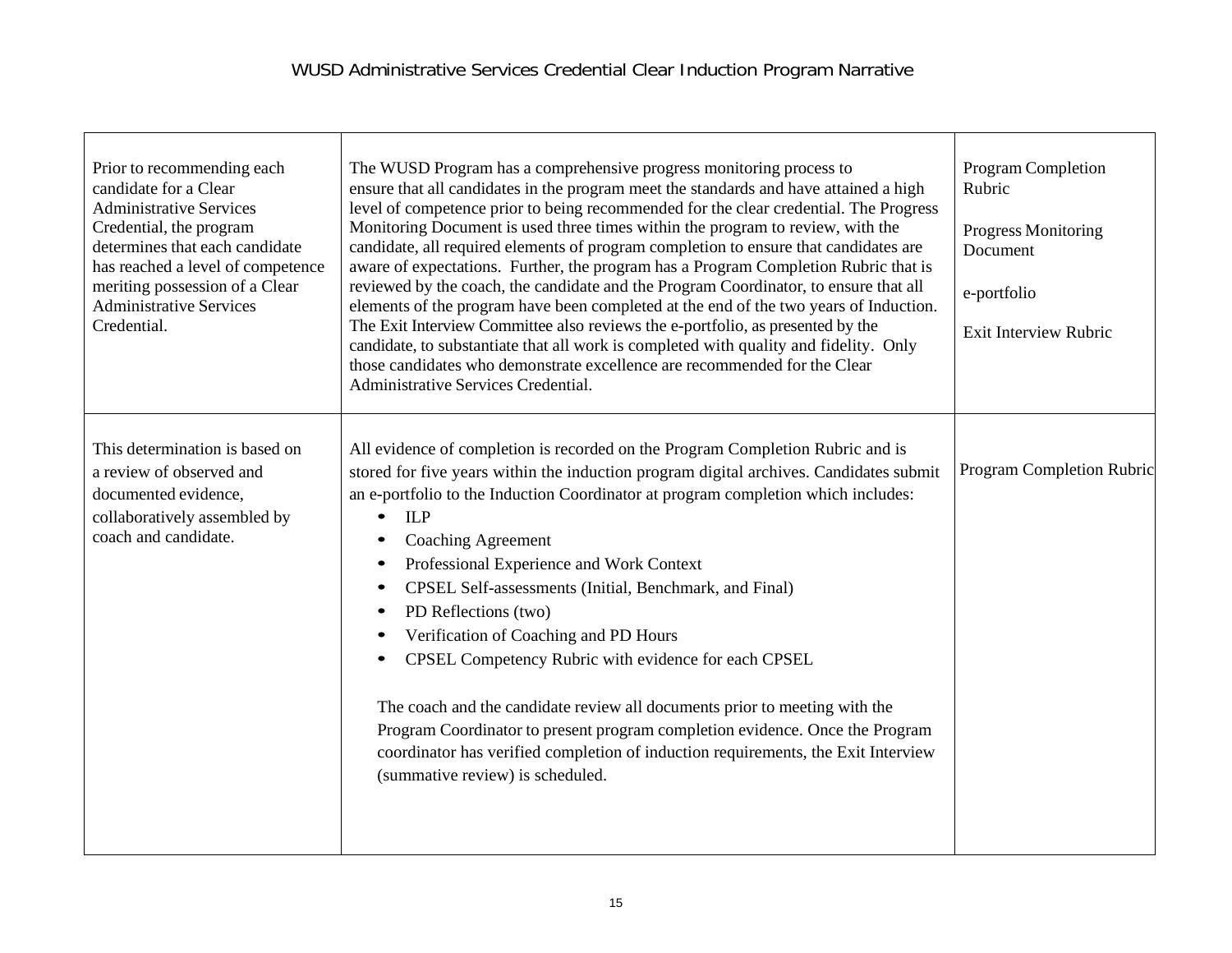| This summative review                                                                                                                                                                                         | During the Exit Interview, the candidate presents the documents from                                                                                                                                                                                                                                                                                                                                                                                                                                                                                                                                                                                                                                                                                                                                                                                                                                      | e-portfolio                                                            |
|---------------------------------------------------------------------------------------------------------------------------------------------------------------------------------------------------------------|-----------------------------------------------------------------------------------------------------------------------------------------------------------------------------------------------------------------------------------------------------------------------------------------------------------------------------------------------------------------------------------------------------------------------------------------------------------------------------------------------------------------------------------------------------------------------------------------------------------------------------------------------------------------------------------------------------------------------------------------------------------------------------------------------------------------------------------------------------------------------------------------------------------|------------------------------------------------------------------------|
| includes a defensible process, an                                                                                                                                                                             | the e-portfolio to the Exit Interview Committee with an explanation of each piece of                                                                                                                                                                                                                                                                                                                                                                                                                                                                                                                                                                                                                                                                                                                                                                                                                      |                                                                        |
| appeal process, and a procedure                                                                                                                                                                               | evidence and how it has impacted the candidate's growth over the two years of                                                                                                                                                                                                                                                                                                                                                                                                                                                                                                                                                                                                                                                                                                                                                                                                                             | <b>Exit Interview Rubric</b>                                           |
| for candidates to repeat portions<br>of the program as needed.                                                                                                                                                | induction. All documents are carefully reviewed by the committee, using the Exit<br>Interview Rubric. A candidate not successfully completing all artifacts, or<br>demonstrating an area of concern, as determined by the Exit Interview Committee, will be<br>given extra time, based upon an agreed timeline between the coach, candidate and<br>coordinator. If a candidate has not completed all of the program elements and does not<br>agree to an extended timeline, they may fill out an Appeal Procedure<br>Form that will be reviewed by the coordinator, a representative from HR, the coach<br>and the candidate during a meeting. All artifacts of the program will be reviewed and<br>a determination will be made as to whether the candidate has demonstrated completion<br>and competence at a level that indicates he/she is eligible for a recommendation for the<br>Clear Credential. | Appeal Form<br><b>Program Completion</b><br>Rubric                     |
|                                                                                                                                                                                                               |                                                                                                                                                                                                                                                                                                                                                                                                                                                                                                                                                                                                                                                                                                                                                                                                                                                                                                           |                                                                        |
| The induction program sponsor<br>and the coach verify that the<br>candidate has met competency<br>expectations for performance as<br>outlined in Standard 5 of the<br><b>Administrative Induction Program</b> | All candidates being recommended for the clear credential must demonstrate<br>that they have met each competency expectation for performance as outlined in<br>Standard 5 of the Administrative Services Credential Clear Induction Program<br>Standards, and per the WUSD Program Completion Rubric and the WUSD Induction<br>Completion Requirements Guide. Upon demonstration of all required elements, the<br>candidate will be recommended for the clear credential.                                                                                                                                                                                                                                                                                                                                                                                                                                 | Program Completion<br>Rubric<br><b>Progress Monitoring</b><br>Document |
| standards.                                                                                                                                                                                                    |                                                                                                                                                                                                                                                                                                                                                                                                                                                                                                                                                                                                                                                                                                                                                                                                                                                                                                           | <b>Induction Program</b><br><b>Completion Requirements</b>             |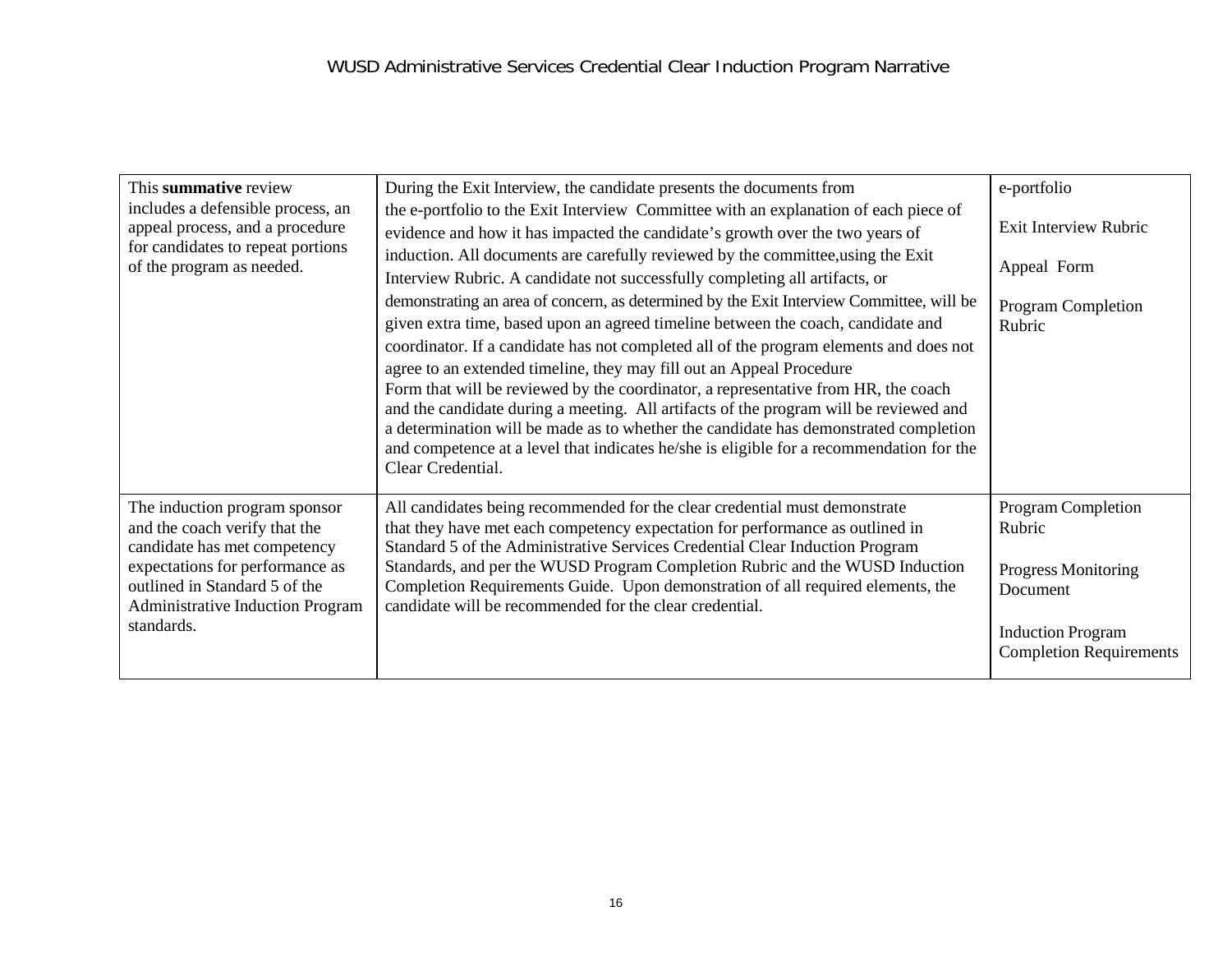| <b>Standard Element:</b>                                                                                                                                                                                                                                    | Narrative:                                                                                                                                                                                                                                                                                                                                                                                                                                                                                                                                            | <b>Proposed Evidence:</b>                                             |
|-------------------------------------------------------------------------------------------------------------------------------------------------------------------------------------------------------------------------------------------------------------|-------------------------------------------------------------------------------------------------------------------------------------------------------------------------------------------------------------------------------------------------------------------------------------------------------------------------------------------------------------------------------------------------------------------------------------------------------------------------------------------------------------------------------------------------------|-----------------------------------------------------------------------|
| Induction programs support<br>candidate development and growth<br>in the following areas of<br>educational leadership, requiring<br>documentation in at least one area<br>of each subsection (e.g. A., B.,) for<br>a minimum of six areas of<br>competence. | The WUSD Administrative Services Credential Clear Induction Program<br>ensures that all candidates develop their skills in Educational Leadership that is<br>reflected in the six areas of competence in the California Professional Standards for<br>Educational Leaders (CPSELs). The CPSELs identify what an administration must<br>know and be able to do in order to move into sustainable and effective practice. The<br>standards are foundational for candidate preparation, induction, development,<br>professional learning and evaluation. | <b>CPSELs</b><br><b>DOP</b><br><b>Progress Monitoring</b><br>Document |
|                                                                                                                                                                                                                                                             | By attaining these skills, candidates demonstrate that they are able to perform<br>in the educational community with a focus on their continued growth, with the<br>ultimate goal of impacting schools and facilitating high student achievement in their<br>respective assignments.                                                                                                                                                                                                                                                                  | Program Completion<br>Rubric                                          |
|                                                                                                                                                                                                                                                             | WUSD candidates will document growth in at least one area of each of the<br>subsections of Standard Five, for a minimum of six areas of competence. This growth<br>will be documented on the Descriptions of Practice Self-Assessment of Leadership<br>Skills, and the Program Completion Rubric.                                                                                                                                                                                                                                                     |                                                                       |

### **Program Standard Five**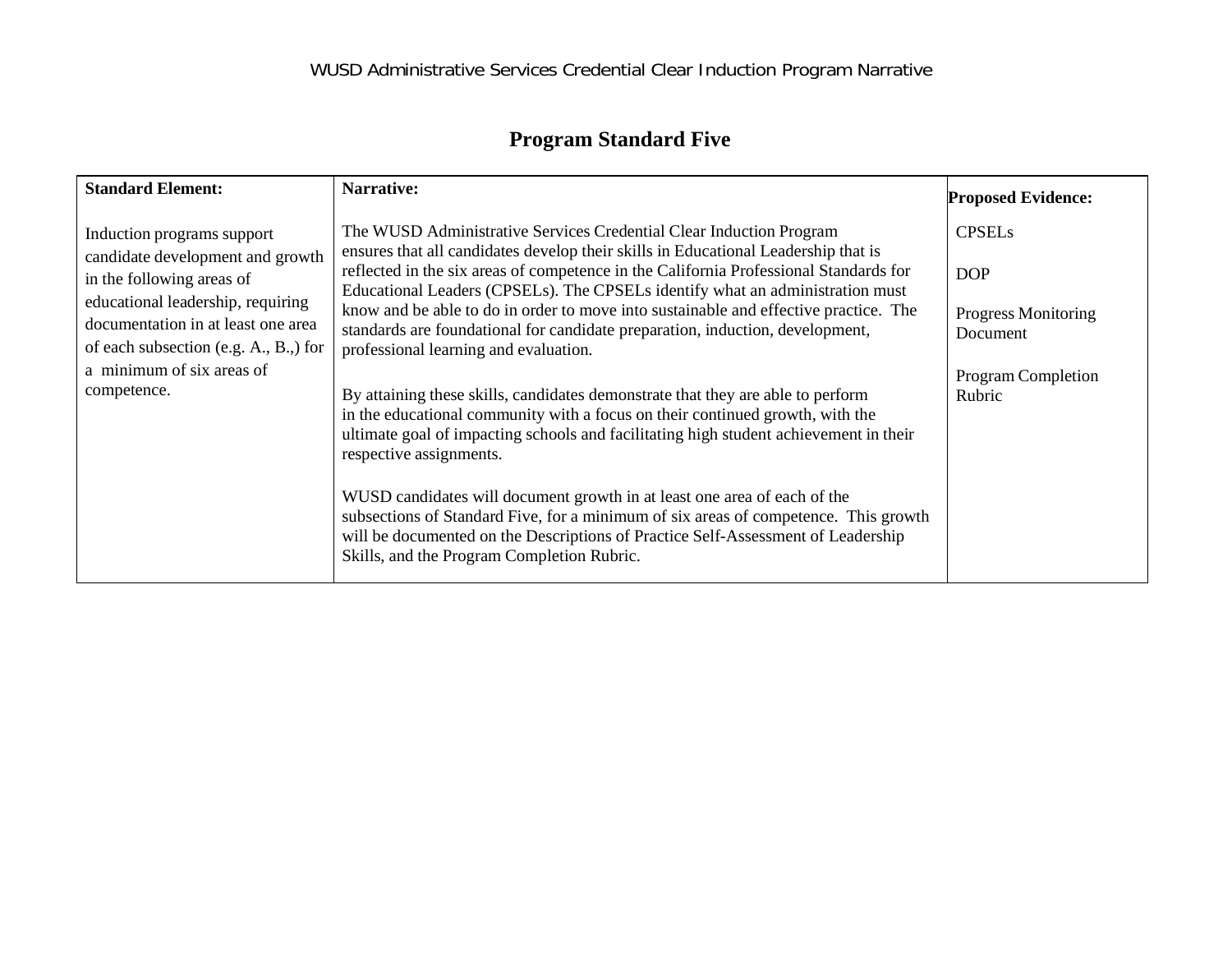| Education leaders facilitate the<br>development and implementation<br>of a shared vision of learning and<br>growth of all students. | <b>Development of a Shared Vision</b>                                                                                                                                                                          | <b>DOP-Self Assessment</b> |
|-------------------------------------------------------------------------------------------------------------------------------------|----------------------------------------------------------------------------------------------------------------------------------------------------------------------------------------------------------------|----------------------------|
|                                                                                                                                     | With guidance from their coach, candidates develop as leaders who facilitate<br>the development and implementation of a shared vision of learning and growth<br>for all students.                              |                            |
|                                                                                                                                     | Candidates will self-select key elements from Standard 1 in the Descriptions of<br>Practice document to determine their ILP goal. These are depicted below:                                                    |                            |
|                                                                                                                                     | Element 1A—Student-Centered Vision: Leaders shape a collective vision that<br>uses multiple measures of data and focuses on equitable access, opportunities, and<br>outcomes for all students.                 |                            |
|                                                                                                                                     | Element 1B—Developing Shared Vision: Leaders engage others in a<br>collaborative process to develop a vision of teaching and learning that is shared and<br>supported by all stakeholders.                     |                            |
|                                                                                                                                     | Element 1C—Vision Planning and Implementation: Leaders guide and monitor<br>decisions, actions and outcomes using the shared visions and goals.                                                                |                            |
|                                                                                                                                     | Once related areas for growth and development have been identified, they can be<br>incorporated into the ILP action plan. At least one element will be completed on the<br>DOP self-assessment, with evidence. |                            |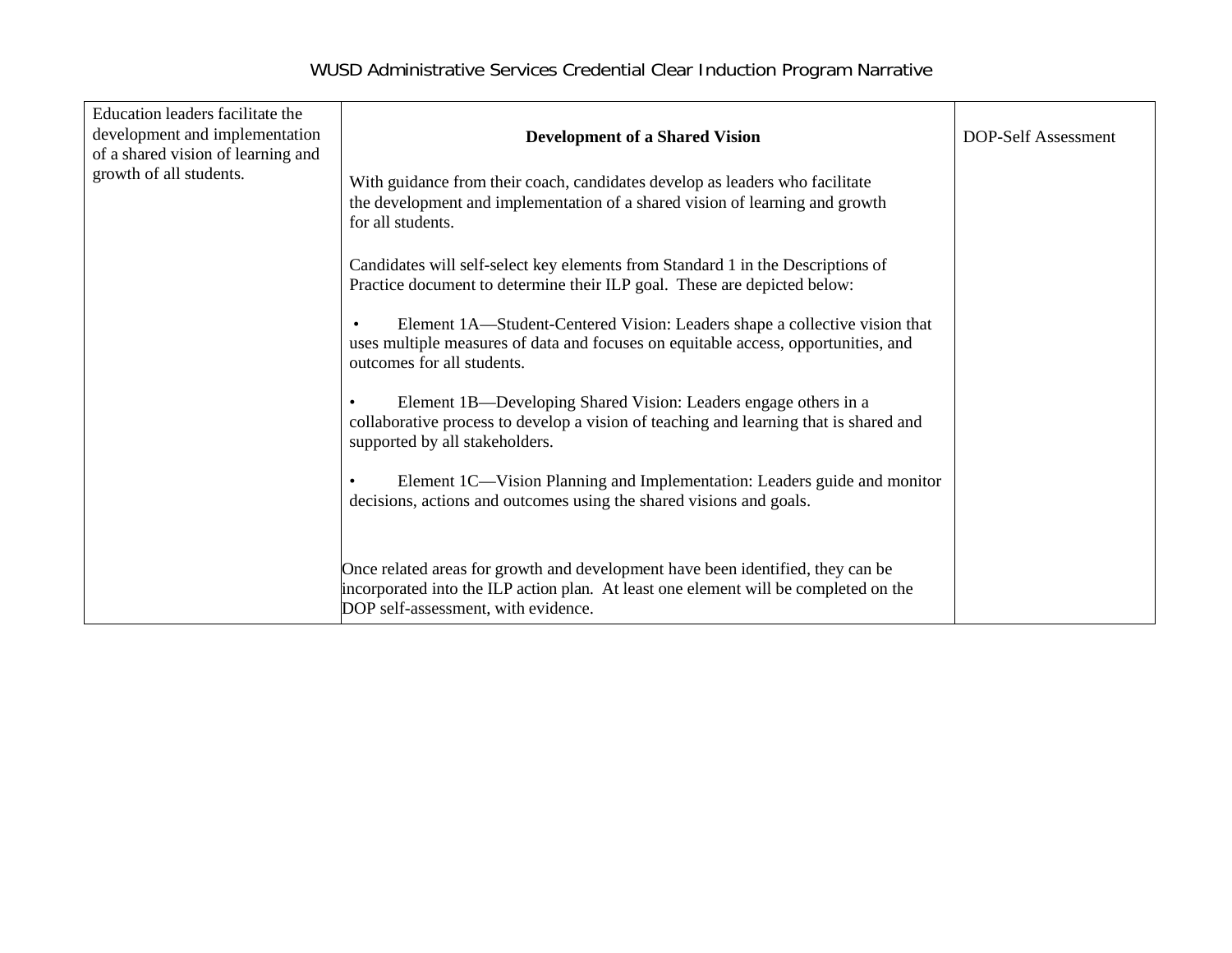| Education leaders shape a<br>collaborative culture of teaching<br>and learning informed by<br>professional standards and focused<br>on student and professional<br>growth. | <b>Instructional Leaders</b><br>With guidance from their coach, candidates develop as leaders who create a<br>collaborative culture of teaching and learning informed by professional standards and<br>focused on student and professional growth. Candidates will self-select key elements<br>from Standard 2 in the DOP as part of their inquiry and action research projects for<br>their ILP. These are depicted below:                                                                                                                                                                                                                                                                                                                                                                                                                                                                                          | DOP Self-Assessment |
|----------------------------------------------------------------------------------------------------------------------------------------------------------------------------|----------------------------------------------------------------------------------------------------------------------------------------------------------------------------------------------------------------------------------------------------------------------------------------------------------------------------------------------------------------------------------------------------------------------------------------------------------------------------------------------------------------------------------------------------------------------------------------------------------------------------------------------------------------------------------------------------------------------------------------------------------------------------------------------------------------------------------------------------------------------------------------------------------------------|---------------------|
|                                                                                                                                                                            | Element 2A--Professional Learning Culture: Leaders promote a culture in<br>$\bullet$<br>which staff engage in individual and collective professional learning that<br>results in their continuous improvement and high performance.<br>Element 2B—Curriculum and Instructions: Leaders guide and support the<br>$\bullet$<br>implementation of standards-based curriculum, instruction, and assessments<br>that address student expectations and outcomes.<br>Element 2C—Assessment and Accountability: Leaders develop and use<br>$\bullet$<br>assessment and accountability systems to monitor, improve, and extend<br>educator practice, program outcomes, and student learning.<br>Once related areas for growth and development have been identified, they can be<br>incorporated into the ILP action plan. At least one element will be completed and<br>documented on the DOP self-assessment, with evidence. |                     |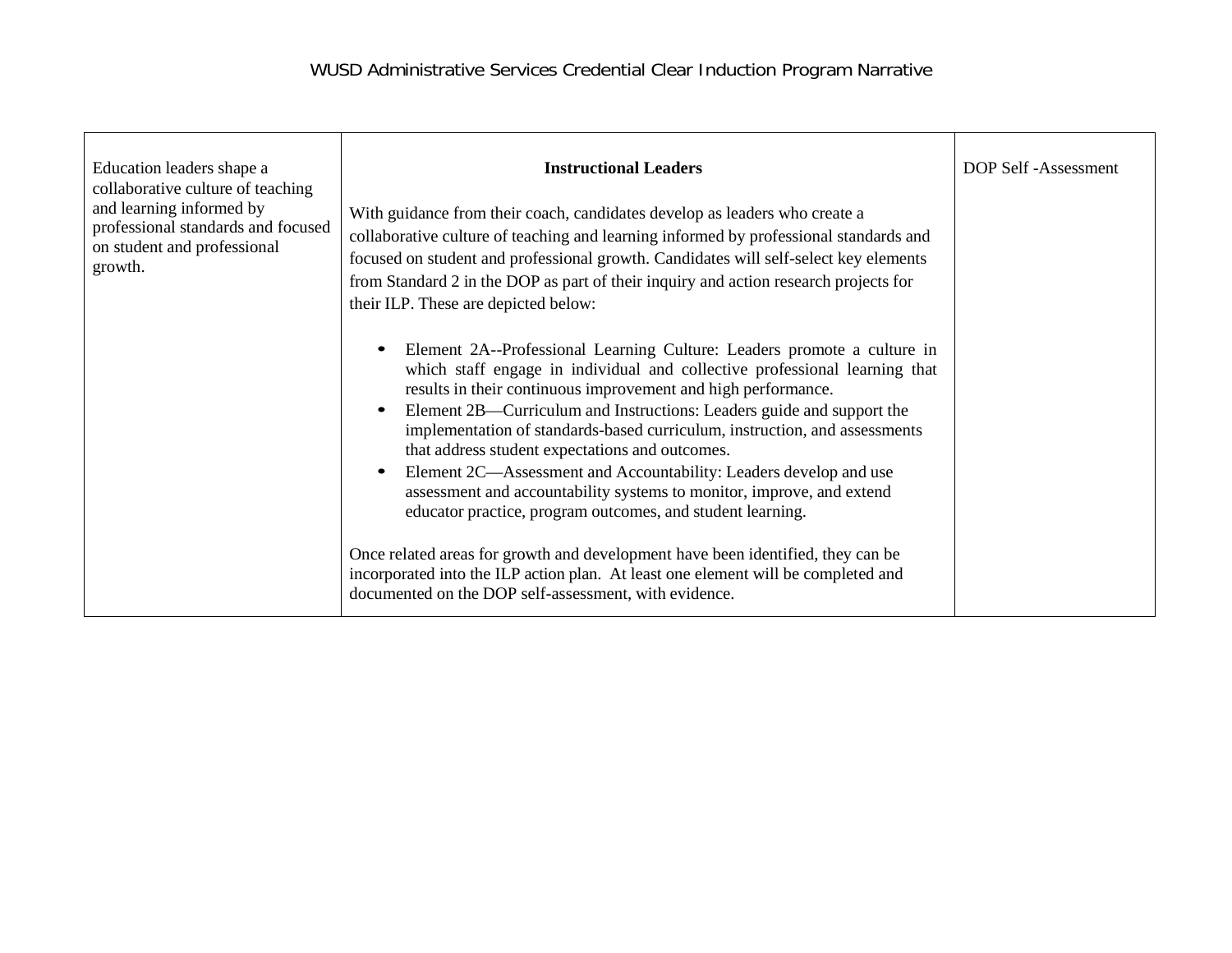| Education leaders manage the<br>organization to cultivate a safe and | <b>Management and Learning Environment</b>                                                                                                                                                                                                                                                                                                                                                                                                                                                                                                                                                                                                                                               | DOP Self-assessment |
|----------------------------------------------------------------------|------------------------------------------------------------------------------------------------------------------------------------------------------------------------------------------------------------------------------------------------------------------------------------------------------------------------------------------------------------------------------------------------------------------------------------------------------------------------------------------------------------------------------------------------------------------------------------------------------------------------------------------------------------------------------------------|---------------------|
| productive learning and working<br>environment.                      | With guidance from their coach, candidates develop as leaders who manage<br>the organization to cultivate a safe and productive learning and working environment.<br>Candidates will self-select key elements from Standard 3 in the Descriptions of<br>Practice document as part of their inquiry and action research projects for their<br>Individual Leadership Plan. These elements are depicted below:                                                                                                                                                                                                                                                                              |                     |
|                                                                      | Element 3A—Operations and Facilities: Leaders provide and oversee a<br>functional, safe, and clean learning environment.<br>Element 3B—Plans and Procedures: Leaders establish structures and employ<br>policies and processes that support students to graduate ready for college and<br>career.<br>Element 3C—Climate: Leaders facilitate safe, fair, and respectful<br>environments that meet the intellectual, linguistic, cultural, social-<br>emotional, and physical needs of each learner.<br>Element 3D—Fiscal and Human Resources: Leaders align fiscal and<br>human resources and manage policies and contractual agreements that build<br>a productive learning environment. |                     |
|                                                                      | Once related areas for growth and development have been identified, they can be<br>incorporated into the ILP. At least one element will be completed and documented on<br>the DOP self-assessment, with evidence.                                                                                                                                                                                                                                                                                                                                                                                                                                                                        |                     |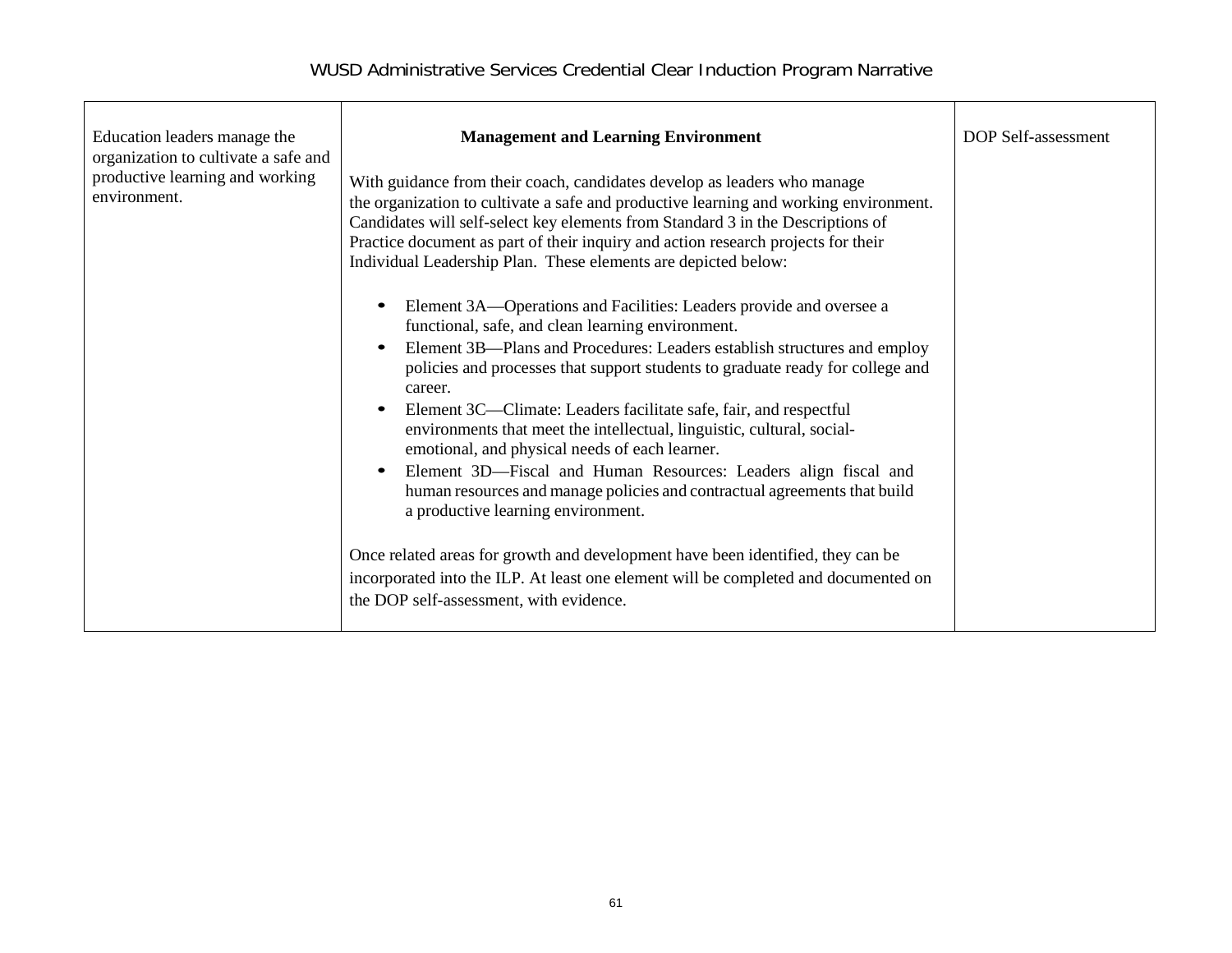| <b>Education leaders collaborate</b><br>with families and other<br>stakeholders to address diverse<br>student and community interests<br>and mobilize community resources. | <b>Family and Community Engagement</b><br>With guidance from their coach, candidates develop as leaders who<br>collaborate with families and other stakeholders to address diverse student and<br>community interests and mobilize community resources. Candidates will self-select<br>key elements from Standard 4 as part of their iILP action plan. These elements are<br>depicted below:                                                                                                                                                                                                                                                                                                                                                                                                                           | DOP-Self-assessment |
|----------------------------------------------------------------------------------------------------------------------------------------------------------------------------|------------------------------------------------------------------------------------------------------------------------------------------------------------------------------------------------------------------------------------------------------------------------------------------------------------------------------------------------------------------------------------------------------------------------------------------------------------------------------------------------------------------------------------------------------------------------------------------------------------------------------------------------------------------------------------------------------------------------------------------------------------------------------------------------------------------------|---------------------|
|                                                                                                                                                                            | Element 4A--Parent and Family Engagement: Leaders meaningfully<br>involve all parents and families, including under-represented<br>communities, in student learning and support programs.<br>Element 4B-Community Partnerships: Leaders establish community<br>partnerships that promote and support students to meet performance and<br>content expectations and graduate ready for college and career.<br>Element 4C—Community Resources and Services: Leaders leverage and<br>$\bullet$<br>integrate community resources and services to meet the varied needs of all<br>students.<br>Once related areas for growth and development have been identified, they can be<br>incorporated into the ILP action plan. At least one element will be completed and<br>documented on the DOP self-assessment, with evidence. |                     |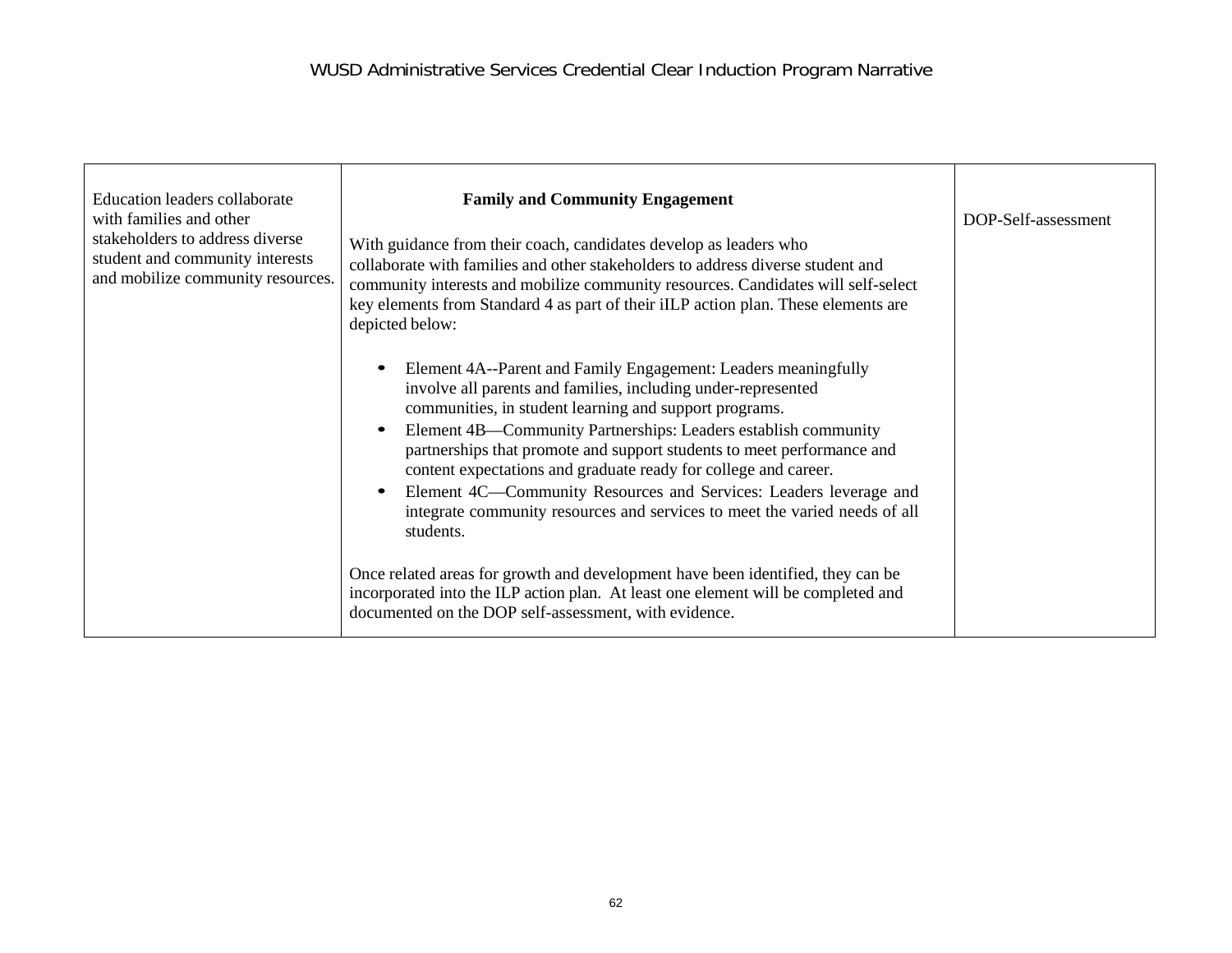| <b>Education leaders make</b>                                                                                               | <b>Ethics and Integrity</b>                                                                                                                                                                                                                                                                                                                                                                                                                                                                                                                                                                                                                                                                                                                                                                                                                                                                                                                                                                                                                   |                     |
|-----------------------------------------------------------------------------------------------------------------------------|-----------------------------------------------------------------------------------------------------------------------------------------------------------------------------------------------------------------------------------------------------------------------------------------------------------------------------------------------------------------------------------------------------------------------------------------------------------------------------------------------------------------------------------------------------------------------------------------------------------------------------------------------------------------------------------------------------------------------------------------------------------------------------------------------------------------------------------------------------------------------------------------------------------------------------------------------------------------------------------------------------------------------------------------------|---------------------|
| decisions, model, and behave in                                                                                             |                                                                                                                                                                                                                                                                                                                                                                                                                                                                                                                                                                                                                                                                                                                                                                                                                                                                                                                                                                                                                                               | DOP Self-assessment |
| ways that demonstrate<br>professionalism, ethics, integrity,<br>justice, and equity and hold staff<br>to the same standard. | With guidance from their coach, candidates develop as leaders who make<br>decisions, model, and behave in ways that demonstrate professionalism, ethics,<br>integrity, justice, and equity and hold staff to the same standards. Candidates will self-<br>select key elements from Standard 5 as part of their inquiry and action research<br>projects for their Individual Leadership Plan. These elements are depicted below:<br>Element 5A—Reflective Practice: Leaders act upon a personal code of ethics<br>that requires continuous reflection and learning.<br>Element 5B-Ethical Decision-Making: Leaders guide and support<br>personal and collective actions that use relevant evidence and available<br>research to make fair and ethical decisions.<br>Element 5C—Ethical Action: Leaders recognize and use their professional<br>influence with staff and the community to develop a climate of trust, mutual<br>respect, and honest communication, necessary to make fair and equitable<br>decisions on behalf of all students. |                     |
|                                                                                                                             | Once related areas for growth and development have been identified, they can be<br>incorporated into the ILP action plan. At least one element will be completed and<br>documented on the Descriptions of Practice and Self-Assessment of Leadership Skills<br>Document, with evidence.                                                                                                                                                                                                                                                                                                                                                                                                                                                                                                                                                                                                                                                                                                                                                       |                     |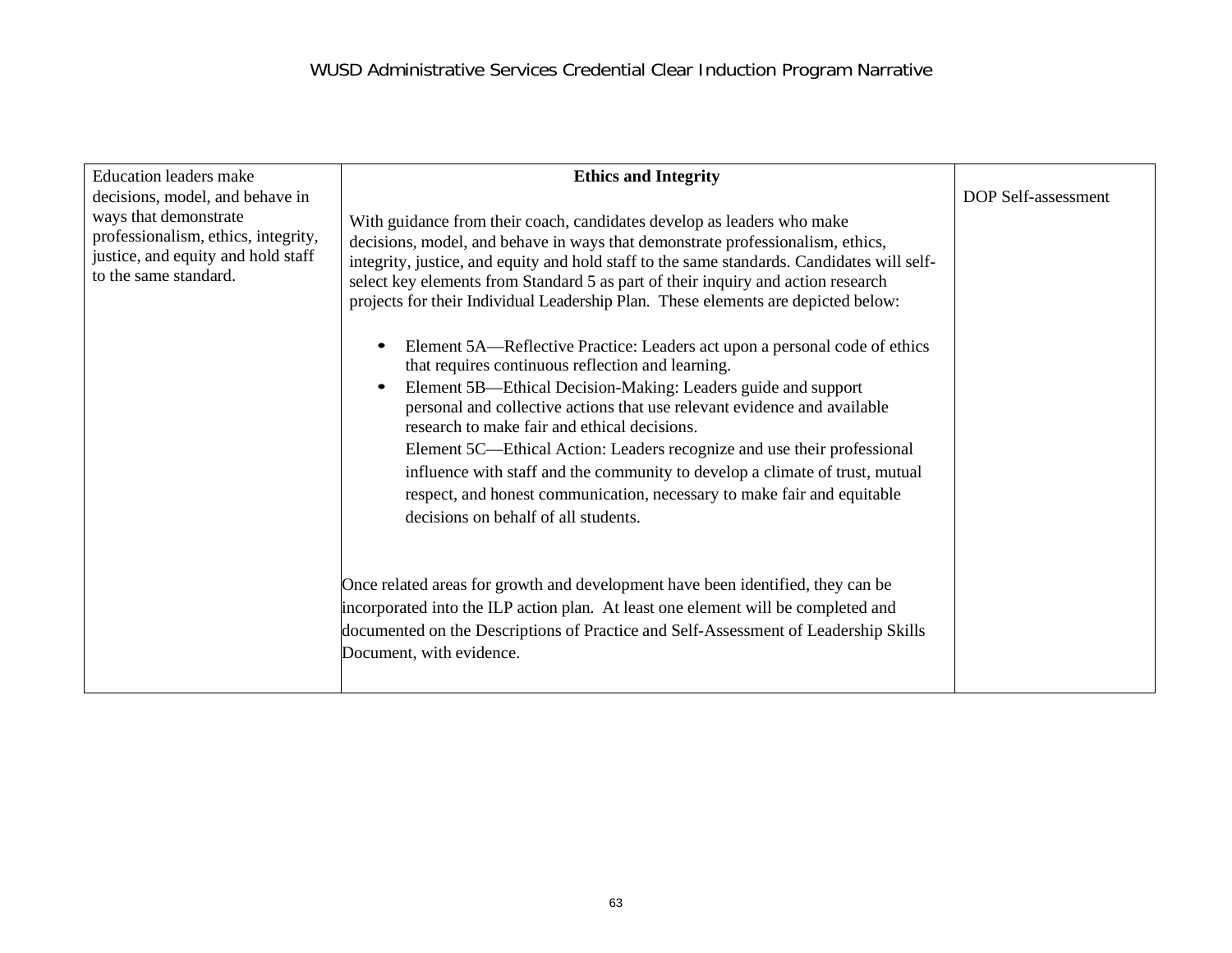|                                                                                                                                                                          | <b>Understanding and Communicating Policy</b>                                                                                                                                                                                                                                                                                                                                                                                                                                                                                                                                                                                                                                                                                                                                                                                                                                                                                                                                                                                 |                     |
|--------------------------------------------------------------------------------------------------------------------------------------------------------------------------|-------------------------------------------------------------------------------------------------------------------------------------------------------------------------------------------------------------------------------------------------------------------------------------------------------------------------------------------------------------------------------------------------------------------------------------------------------------------------------------------------------------------------------------------------------------------------------------------------------------------------------------------------------------------------------------------------------------------------------------------------------------------------------------------------------------------------------------------------------------------------------------------------------------------------------------------------------------------------------------------------------------------------------|---------------------|
| <b>Education leaders influence</b><br>political, social, economic, legal<br>and cultural contexts affecting<br>education to improve education<br>policies and practices. | With guidance form their coach, candidates develop as leaders who influence<br>political, social, economic, legal and cultural contexts affecting education to improve<br>education policies and practices. Candidates will self-select key elements from<br>Standard 6 as part of their inquiry and action research projects for their Individual<br>Leadership Plan. These elements are depicted below:<br>Element 6A—Understanding and Communicating Policy: Leaders actively<br>structure and participate in opportunities that develop greater public<br>understanding of the education policy environment.<br>Element 6B—Professional Influence: Leaders use their understanding of<br>social, cultural, economic, legal, and political contexts to shape policies that<br>lead to all students graduating ready for college and career.<br>Element 6C—Policy Engagement: Leaders engage with policymakers and<br>stakeholders to collaborate on education policies focused on improving<br>education for all students. | DOP Self-assessment |
|                                                                                                                                                                          | Once related areas for growth and development have been identified, they can be<br>incorporated into the ILP action plan. At least one element will be completed and<br>documented on the Descriptions of Practice and Self-Assessment of Leadership Skills<br>Document, with evidence.                                                                                                                                                                                                                                                                                                                                                                                                                                                                                                                                                                                                                                                                                                                                       |                     |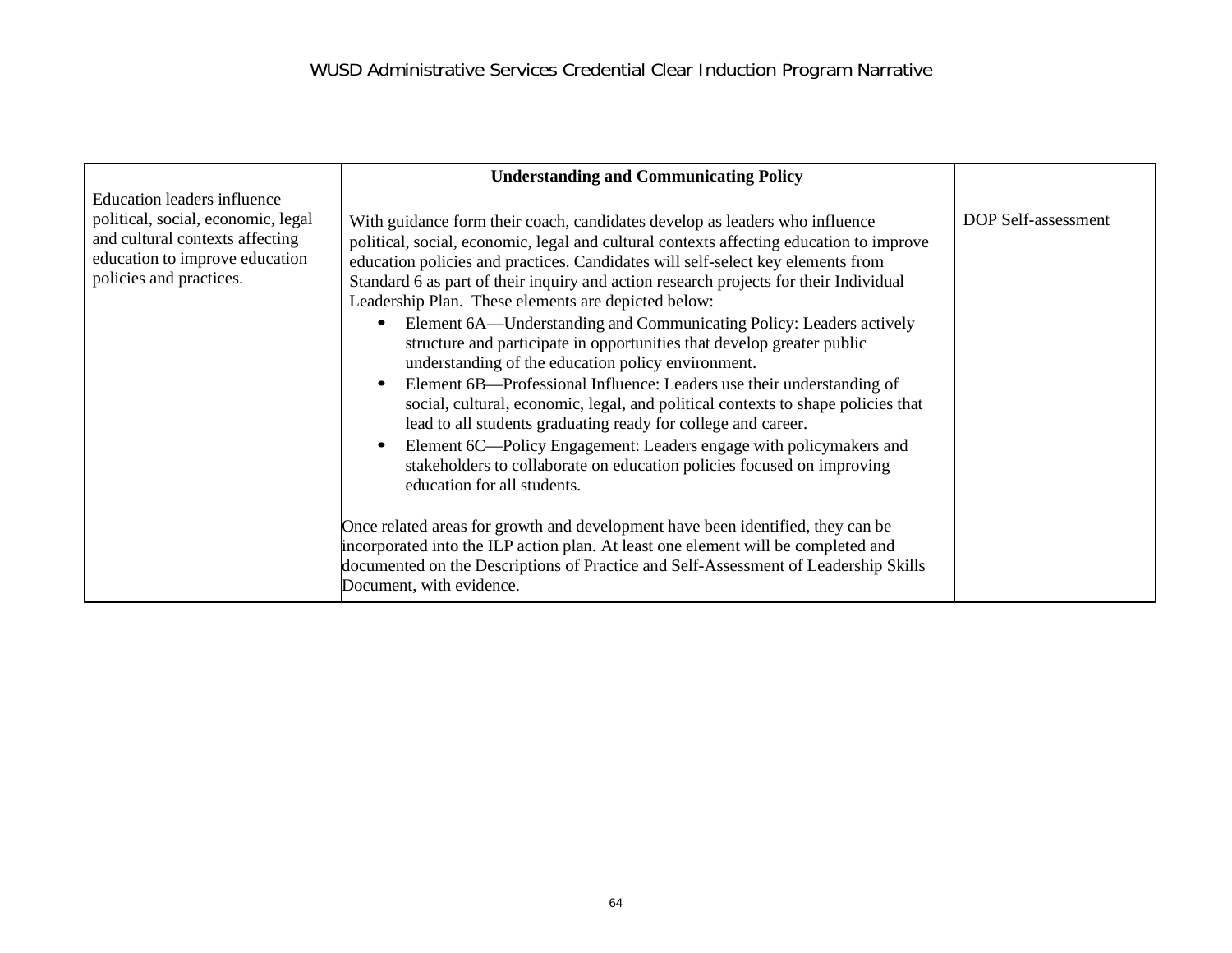WUSD Administrative Services Credential Clear Induction Program Narrative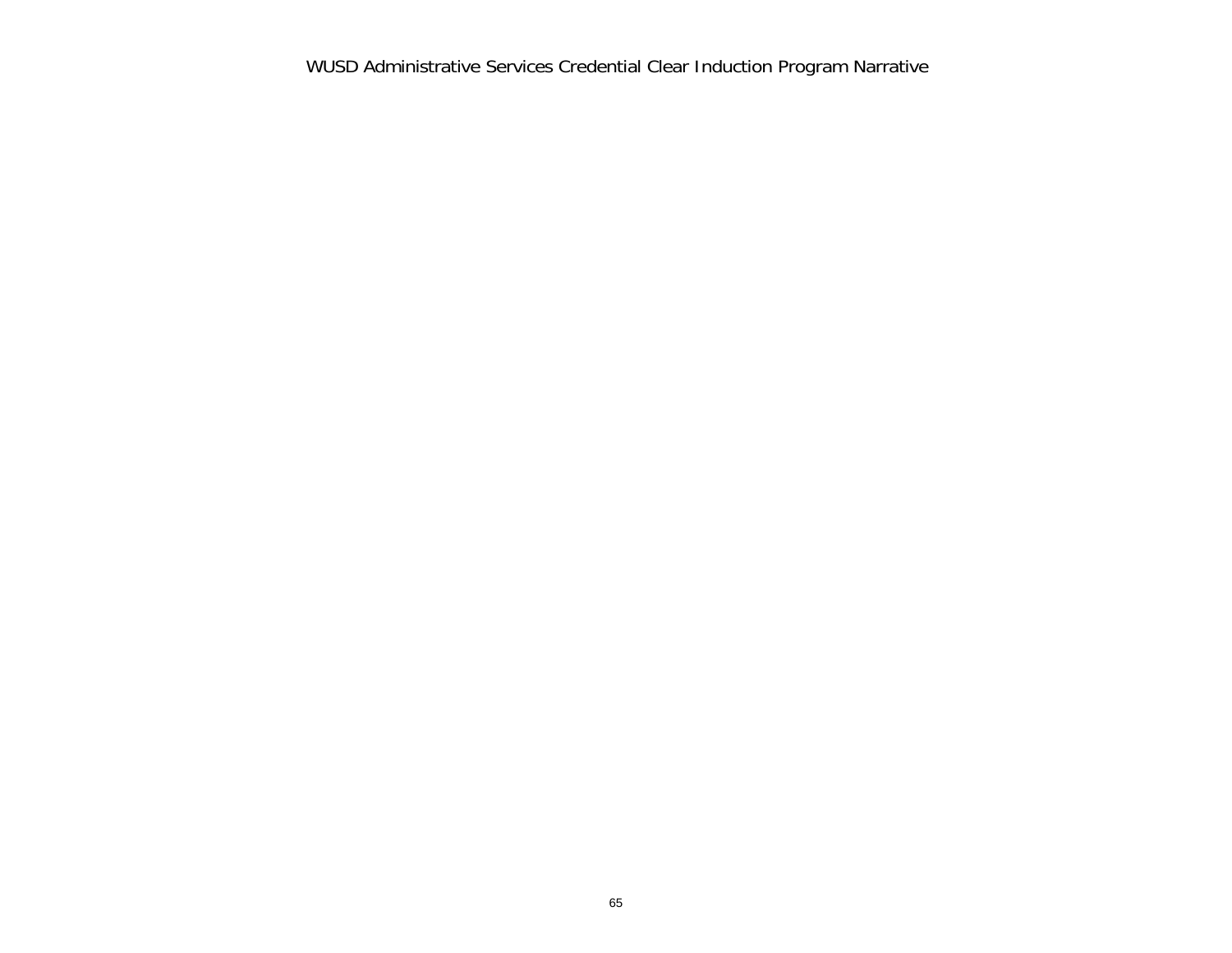

# Common Standards

March 20, 2018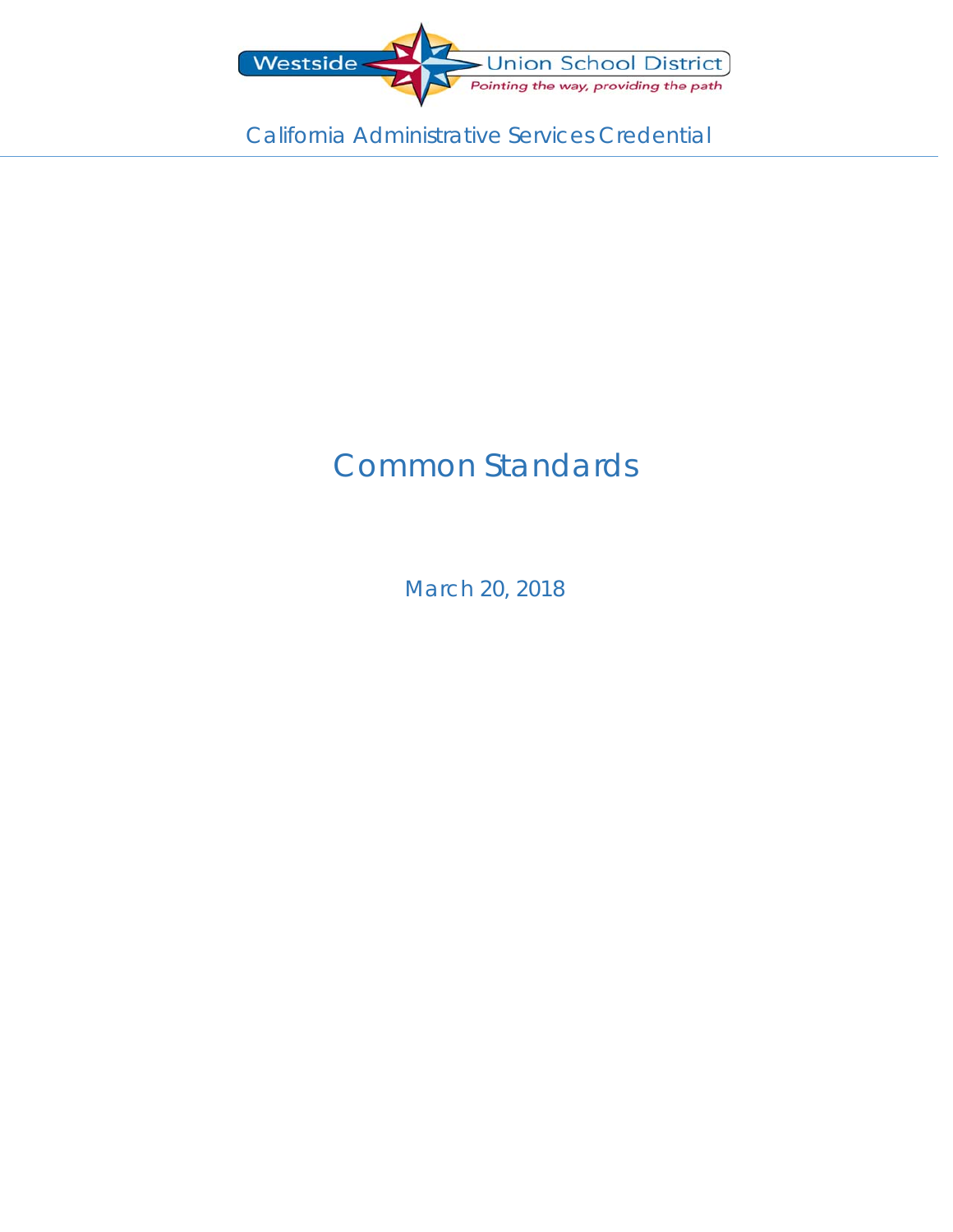#### **Initial Program Review Common Standards Addendum**

#### **WUSD Administrative Services Credential Clear Induction**

| <b>Common Standard One: Institutional</b><br><b>Infrastructure to Support Educator</b><br>Preparation                                                                                                                                               | <b>Narrative</b>                                                                                                                                                                                                                                                                                                                                                                                                                                                                                                                                                                                                                                                  | <b>Evidence</b>                                                                                                                                 |
|-----------------------------------------------------------------------------------------------------------------------------------------------------------------------------------------------------------------------------------------------------|-------------------------------------------------------------------------------------------------------------------------------------------------------------------------------------------------------------------------------------------------------------------------------------------------------------------------------------------------------------------------------------------------------------------------------------------------------------------------------------------------------------------------------------------------------------------------------------------------------------------------------------------------------------------|-------------------------------------------------------------------------------------------------------------------------------------------------|
| Provide the education unit or division<br>Organizational Chart where the program<br>will be housed, the chart includes the name<br>and title of the person in charge of said<br>unit/division and program.                                          | The Superintendent of WUSD is the Program Sponsor for the<br>Administrative Services Credential Clear Induction Program and<br>supervises the Coordinator, Lauri Massari, who manages the day<br>to day operations and implementation of the program including:<br>Coordinates all induction program requirements<br>Oversees program budget<br>Coordinates trainings and coaching assignments<br>Schedules meetings, professional development and<br>workshops for candidates<br>Organizes and facilitates the Steering Committee Meetings<br>Fosters communication with all stakeholders<br>Coordinates the collection of data and evaluation of the<br>program | <b>WUSD</b><br>Organization<br>Chart<br>Coordinator<br>Resume<br><b>Steering</b><br>Committee<br>Members<br><b>Steering</b><br>Committee Agenda |
| Describe how the institution<br>determines that qualified faculty and<br>instructional personnel teach courses,<br>provide professional development, and<br>supervise field based experiences and<br>clinical practice for the proposed<br>program. | Westside Union School District recruits qualified applicants for<br>Coaches and professional development providers who would be well<br>matched for the candidates in the program. All personnel submit an<br>application prior to interviewing for their positions. All coaches must<br>meet the minimum requirements as follows:<br>Holds a Clear Professional Administrative Services Credential<br>Has a minimum of five years of successful administrative<br>experience in a school district                                                                                                                                                                | Coach<br>Application<br>Professional<br>Development<br>Provider<br>Application                                                                  |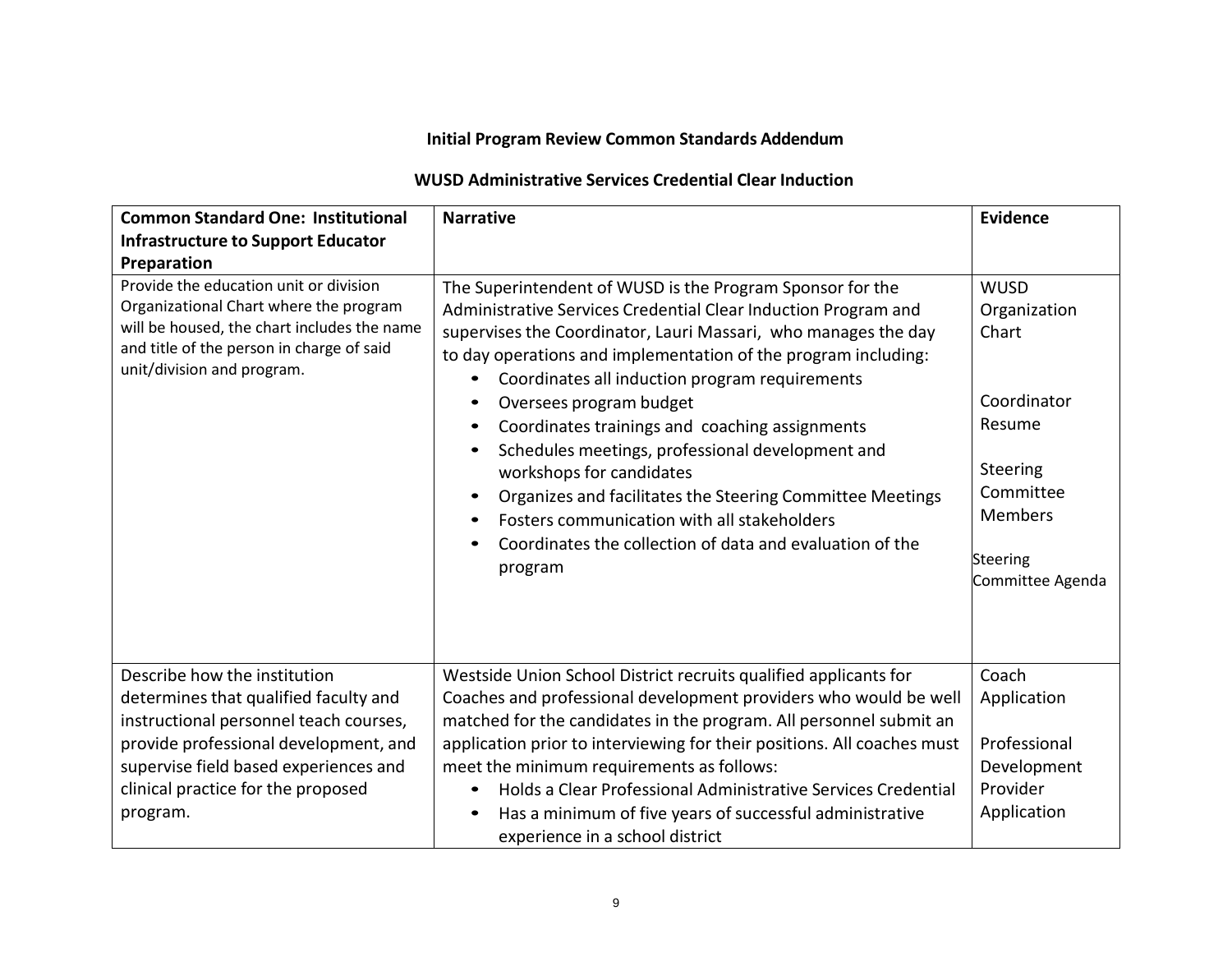|                                                                       | Commits to work collaboratively with a candidate for two<br>years<br>Commits to follow the program requirements<br>Demonstrates knowledge about the needs, development<br>and characteristics of new administrators<br>Demonstrates knowledge of the CPSELs<br>Willingness to become an ACSA Certified Coach and attend all<br>trainings leading to certification.                                                                                                                   | Professional<br>Development<br>Menu of Options<br>https://www.ac<br>sa.org/Educatio<br>nal-Services |
|-----------------------------------------------------------------------|--------------------------------------------------------------------------------------------------------------------------------------------------------------------------------------------------------------------------------------------------------------------------------------------------------------------------------------------------------------------------------------------------------------------------------------------------------------------------------------|-----------------------------------------------------------------------------------------------------|
|                                                                       | All Professional Development Providers must have qualifications<br>consistent with their specified area of training and exhibit the<br>following characteristics:<br>Demonstrated expertise in the content/leadership area<br>Willingness to work with others to create a collegial learning<br>community<br>Demonstrated commitment to professional growth and<br>learning of candidates<br>Demonstrated knowledge of the CPSELs to guide<br>professional development of candidates |                                                                                                     |
|                                                                       | The Coordinator chooses knowledgeable providers, with resumes<br>that document experience and training in various CPSEL topics.<br>Evidence of expertise will be required of all Coaches and Professional<br>Development Providers, as they are hired.<br>WUSD partners with ACSA for candidate leadership training and<br>provides a menu of options to meet individual ILP goal needs.                                                                                             |                                                                                                     |
| <b>Common Standard 2: Candidate</b><br><b>Recruitment and Support</b> |                                                                                                                                                                                                                                                                                                                                                                                                                                                                                      |                                                                                                     |
| Provide the requirements for admission for<br>the proposed program.   | All Candidates who are hired as new administrators in WUSD are<br>given a "Notification of Eligibility and Responsibility" form by the<br>Credential Analysts when they sign their contracts. To be eligible,<br>candidates must possess a valid Preliminary Administrative Services<br>Credential. Upon hire, Human Resources notifies the                                                                                                                                          | Notification of<br>Eligibility and<br>Responsibility to<br>Enter                                    |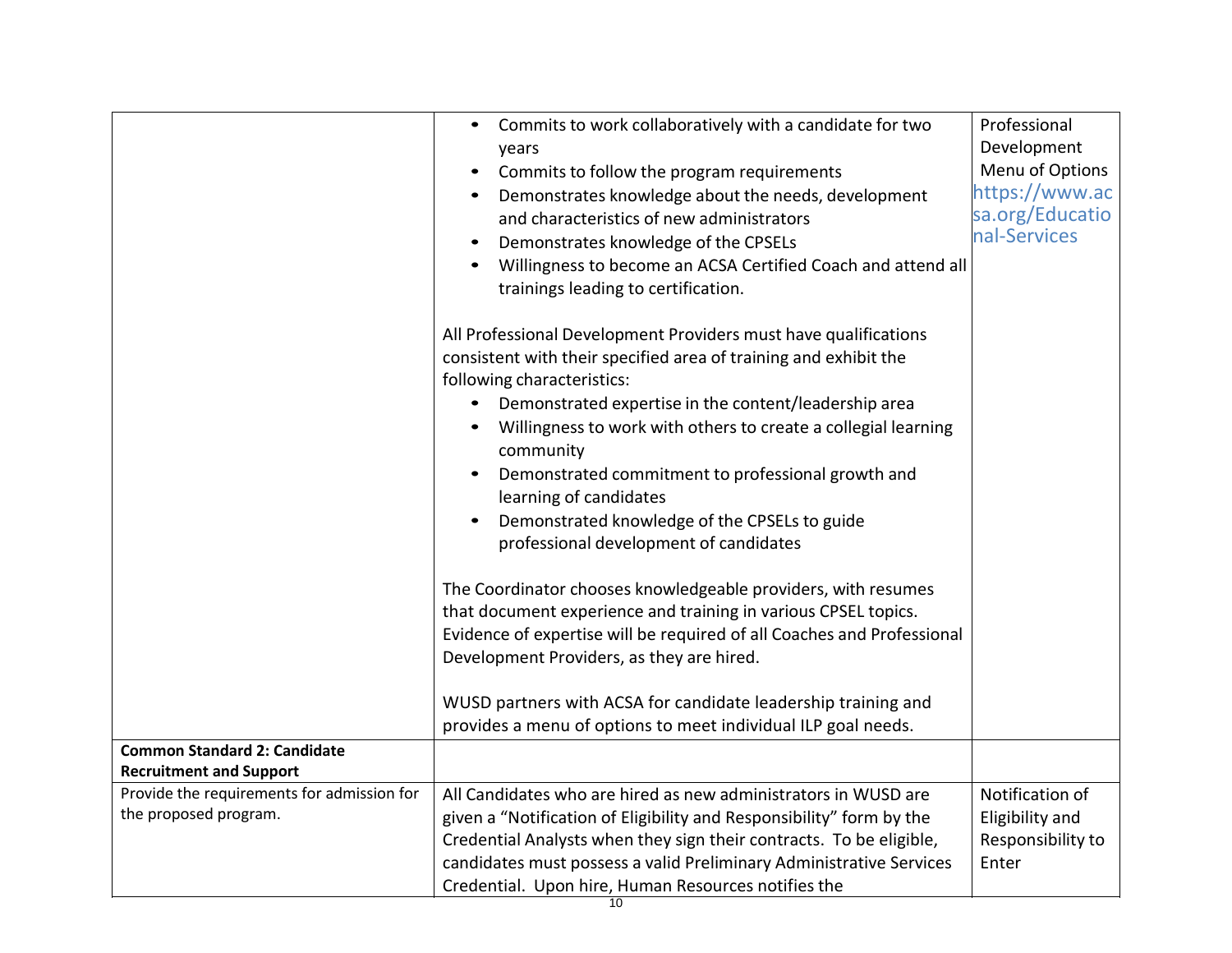|                                                                                                                                  | Program Coordinator of all new administrators who are eligible for<br>Induction. They also provide Candidates with the "Journey of the<br>Administrative Candidate" document and an invitation to an<br>Induction Orientation Meeting.                                                                                                                                                                                                                                                                                                                                                                                                                                     | Induction<br>Orientation<br>Invitation<br>Journey of the<br>Administrative<br>Candidate                                   |
|----------------------------------------------------------------------------------------------------------------------------------|----------------------------------------------------------------------------------------------------------------------------------------------------------------------------------------------------------------------------------------------------------------------------------------------------------------------------------------------------------------------------------------------------------------------------------------------------------------------------------------------------------------------------------------------------------------------------------------------------------------------------------------------------------------------------|---------------------------------------------------------------------------------------------------------------------------|
| Describe how and when candidates<br>receive programmatic and academic<br>information (progress toward<br>completion, deadlines). | The Journey of Administrative Candidate document outlines the two<br>years of the program and includes progress monitoring that occurs<br>mid-year and end-of-the-year for each of the two years. As<br>candidates review the Individual Leadership Plan and use the<br>Progress Monitoring Document with their coach to track growth and<br>make adjustments to their goals and professional development,<br>they are able to determine their progress toward completion of the<br>program. Candidates demonstrate competency of the CPSELs at an<br>Exit Interview, facilitated by the Induction Exit Interview Committee, at<br>the conclusion of the two-year program. | Journey of the<br>Administrative<br>Candidate<br>Progress<br>Monitoring<br>Document<br><b>Exit Interview</b><br>Committee |
| How will candidates requiring assistance be<br>identified and receive guidance and<br>support?                                   | As coaches meet individually with candidates, they complete the<br>"Collaborative Summary" form to guide and document conversations<br>regarding the candidate's job embedded work, including successes<br>and challenges that are documented on the Descriptions of Practice -<br>Self- assessment of Leadership Skills Document. These and other<br>indicators may signal a candidate's need for additional assistance.<br>Through reflective conversations between the coach and the<br>candidate regarding the ILP, Descriptions of Practice (CPSELs), or day-<br>to-day job embedded demands, the coach                                                               | Collaborative<br>Summary<br>Descriptions of<br>Practice-Self-<br>Assessment of<br>Leadership Skills<br>Document           |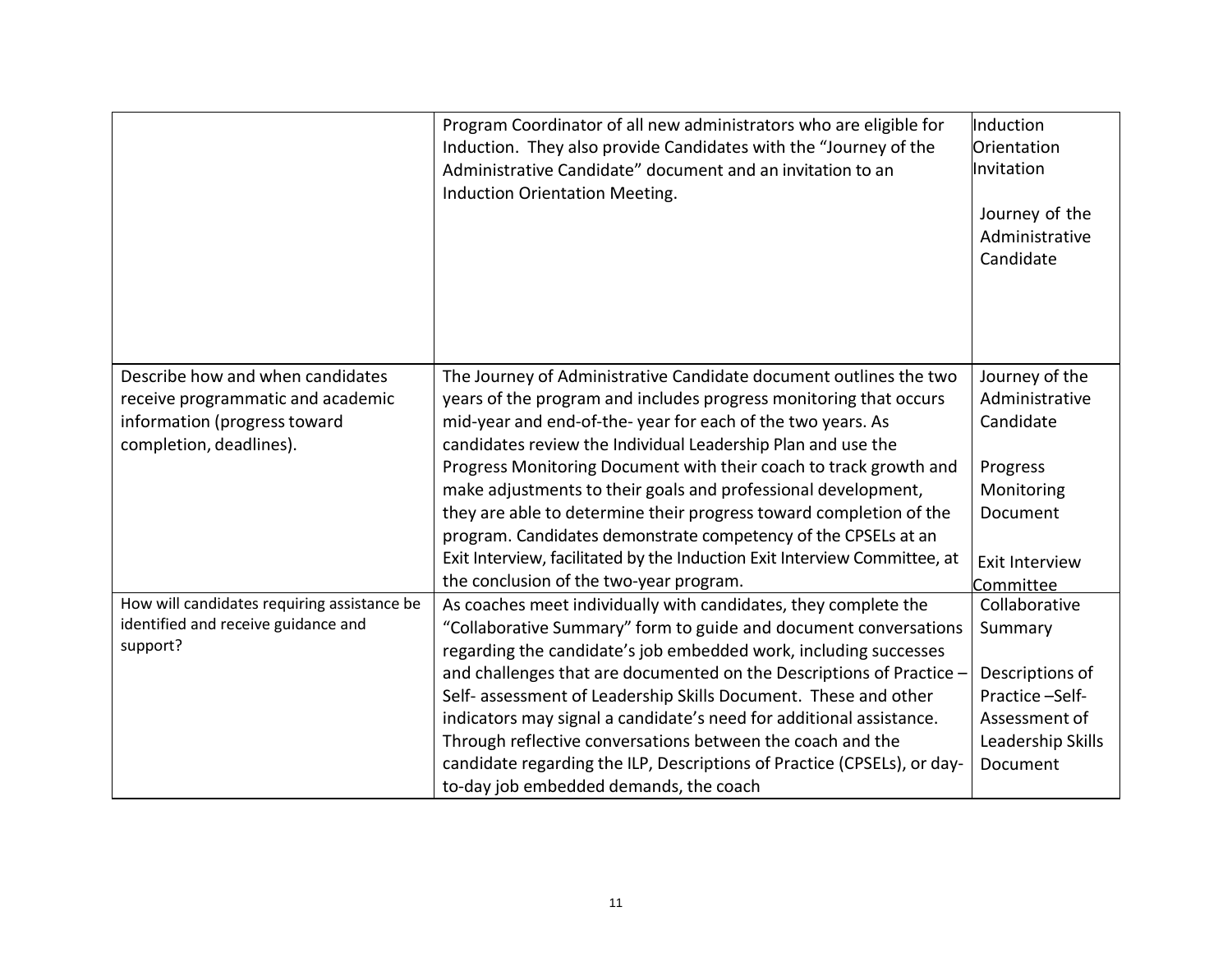|                                                                                                                                                             | will offer guidance and create avenues of support through<br>the school or district to guide the candidate.                                                                                                                                                                                                                                                                                                                                                                                                                                                                                                                                                                                                                                                                                                                                                                                  |                                                                                                                                                                                         |
|-------------------------------------------------------------------------------------------------------------------------------------------------------------|----------------------------------------------------------------------------------------------------------------------------------------------------------------------------------------------------------------------------------------------------------------------------------------------------------------------------------------------------------------------------------------------------------------------------------------------------------------------------------------------------------------------------------------------------------------------------------------------------------------------------------------------------------------------------------------------------------------------------------------------------------------------------------------------------------------------------------------------------------------------------------------------|-----------------------------------------------------------------------------------------------------------------------------------------------------------------------------------------|
| <b>Common Standard 3: Fieldwork and</b><br><b>Clinical Practice</b>                                                                                         |                                                                                                                                                                                                                                                                                                                                                                                                                                                                                                                                                                                                                                                                                                                                                                                                                                                                                              |                                                                                                                                                                                         |
| How will the institution implement and<br>evaluate the effectiveness of the field<br>experience and clinical practice component<br>of the proposed program? | All candidates in the program are provided with field experience and<br>clinical practice that is individualized and based on their current job<br>placement. Through the development of an Individualized<br>Leadership Plan, one-on-one coaching, professional development<br>and opportunities to identify and chronicle their growth using the<br>CPSELs, candidates' success is recorded on the Progress Monitoring<br>Document to ensure program completion. Candidates, coaches,<br>employers and PD providers will all have input into the effectiveness<br>of the program components as they relate to field experiences and<br>clinical practice for the purpose of providing critical feedback on<br>program effectiveness through surveys, collaborations and the<br>Steering Committee Meetings. On-going data collection and analysis<br>will be used for program improvement. | <b>ILP</b><br>Professional<br>Development<br>Menu of Options<br>Descriptions of<br><b>Practice: CPSELS</b><br>Progress<br>Monitoring<br>Document<br>Collaborative<br>Summary<br>Surveys |
|                                                                                                                                                             |                                                                                                                                                                                                                                                                                                                                                                                                                                                                                                                                                                                                                                                                                                                                                                                                                                                                                              |                                                                                                                                                                                         |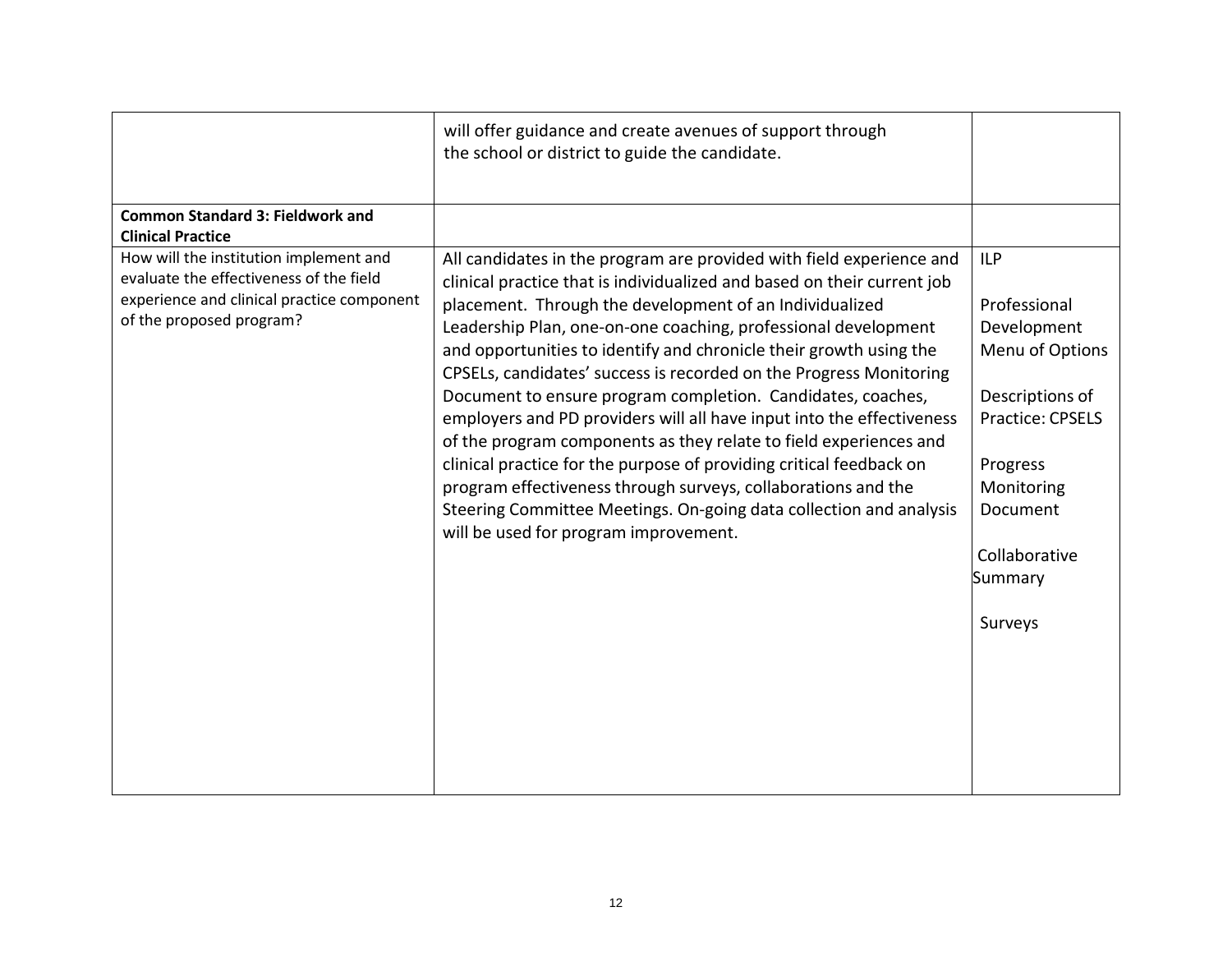| How will the institution ensure that<br>candidates are provided opportunities to<br>experience issues of diversity? | The WUSD has a diverse population of families that make up<br>the communities of Palmdale, Lancaster, Quartz Hill, and the rural<br>Antelope Valley. New administrators have many opportunities to<br>work with the students and families from diverse backgrounds in all<br>schools in WUSD. Demographics in the district include 42% Hispanic,<br>37% White, 11% African American, 5% two or more races, 3% Asian,<br>2% Filipino. 44.5% of WUSD students are eligible to participate in<br>the National School Lunch program. 6% are English Learners, and<br>1.9% are Foster Youth. The district's Unduplicated Pupil Percentage<br>is 45.78%. 35% receive special education services and 4.5% qualify<br>to participate in the district's Gifted and Talented program.<br>The Westside Union School District's 2017-2020 Local Control and<br>Accountability Plan (LCAP) consists of three goals that outline the<br>district's current priorities. Goal Two of the WUSD LCAP: "Access for<br>All", demonstrates the district's commitment to provide all students<br>access to high quality instructional program and the research-based<br>supports necessary for them to engage fully and meaningfully in the<br>program.<br>Candidates will have ample opportunity to experience challenges<br>being addressed in the WUSD LCAP "Plans to Address", including<br>reducing suspension rates among minority groups via the<br>implementation of increased counseling support, social emotional<br>learning programs, campus climate personnel, and increased<br>awareness of best practices in school climate and safety. | <b>WUSD LCAP</b> |
|---------------------------------------------------------------------------------------------------------------------|----------------------------------------------------------------------------------------------------------------------------------------------------------------------------------------------------------------------------------------------------------------------------------------------------------------------------------------------------------------------------------------------------------------------------------------------------------------------------------------------------------------------------------------------------------------------------------------------------------------------------------------------------------------------------------------------------------------------------------------------------------------------------------------------------------------------------------------------------------------------------------------------------------------------------------------------------------------------------------------------------------------------------------------------------------------------------------------------------------------------------------------------------------------------------------------------------------------------------------------------------------------------------------------------------------------------------------------------------------------------------------------------------------------------------------------------------------------------------------------------------------------------------------------------------------------------------------------------------------------------------------|------------------|
|                                                                                                                     |                                                                                                                                                                                                                                                                                                                                                                                                                                                                                                                                                                                                                                                                                                                                                                                                                                                                                                                                                                                                                                                                                                                                                                                                                                                                                                                                                                                                                                                                                                                                                                                                                                  |                  |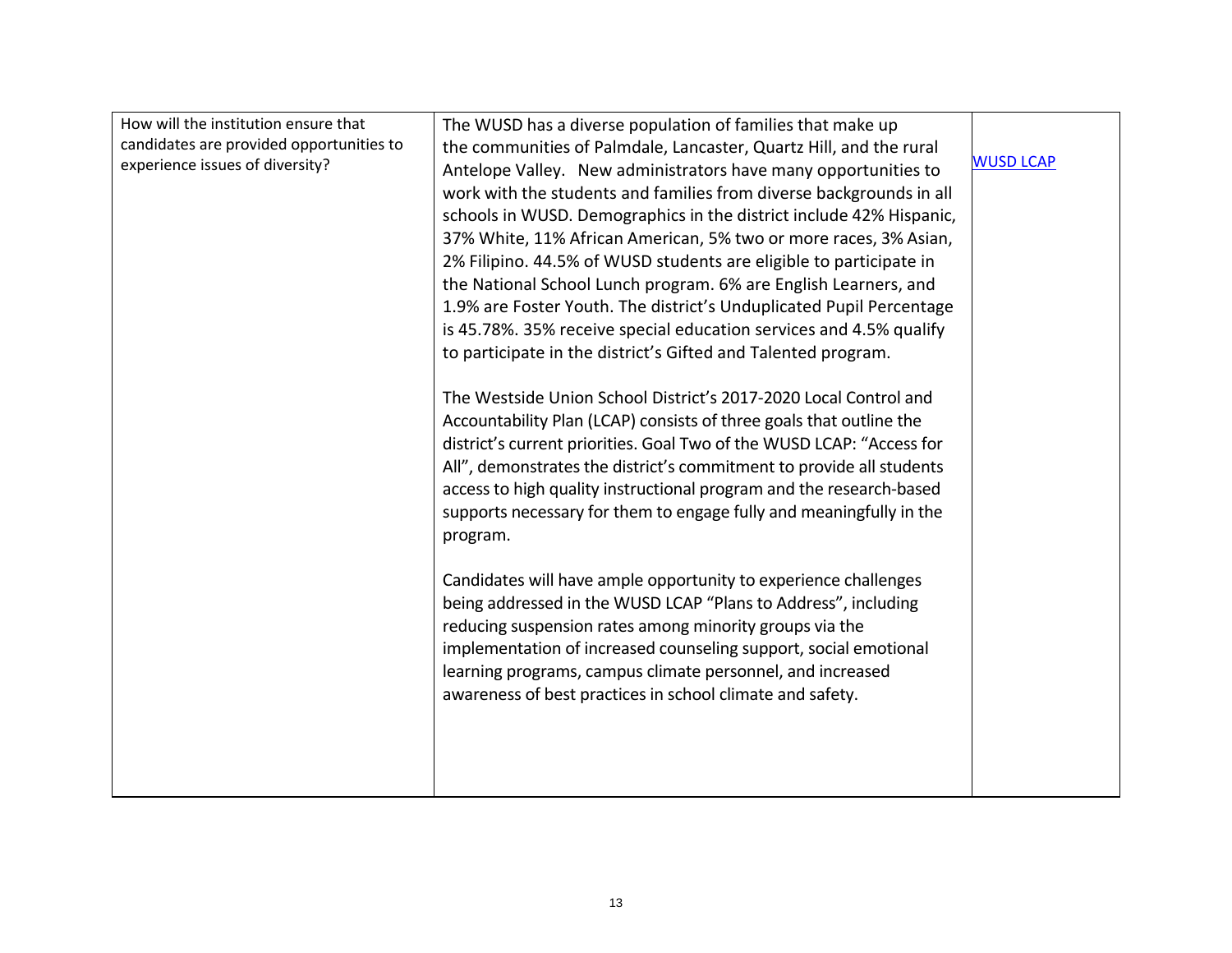|                                                                                                                                                                   | The Superintendent, or designee, notifies students,<br>parents/guardians, employee organizations, and sources of referral<br>and applicants for admission and employment about the District's<br>policy on nondiscrimination, per Board Policy 300.                                                                                                                                                                                                                                                                                                                                                                                                                                     |                                                                               |
|-------------------------------------------------------------------------------------------------------------------------------------------------------------------|-----------------------------------------------------------------------------------------------------------------------------------------------------------------------------------------------------------------------------------------------------------------------------------------------------------------------------------------------------------------------------------------------------------------------------------------------------------------------------------------------------------------------------------------------------------------------------------------------------------------------------------------------------------------------------------------|-------------------------------------------------------------------------------|
| How will the institution ensure that site-<br>based supervisors are certified and<br>experienced in teaching in the specified<br>content of the proposed program? | Administrative Services Clear Induction Program<br>Coaches (former or current administrators in WUSD) who meet the<br>eligibility criteria are trained in research-based coaching<br>techniques, including the ACSA Coaching Certification program.<br>Coaches are placed with new administrators serving in like<br>placements. Immediate supervisors will not be chosen as the<br>candidate's coach. They will, however, participate in triad meetings<br>as the candidate, coach and supervisor collaborate to discuss the<br>candidate's best path for success. Supervisor input will be<br>considered when the candidate establishes the Individual<br>Leadership Plan (ILP) Goal. | Coach<br>Application<br><b>Coach Resumes</b><br>Triad<br><b>Meeting Guide</b> |
| How will the institution ensure that<br>supervisors are trained in supervision,<br>oriented to the supervisory role, and<br>evaluated in a systematic manner?     | All induction coaches in WUSD are either current<br>or retired administrators of the district. As such, they bring a rich<br>knowledge of the culture and climate of the district and are highly<br>prepared to work with new administrators, based on their proven<br>skill set. They each complete ACSA Leadership Coach training to<br>obtain the skills they need to mentor new administrators. They also<br>attend an initial orientation training to learn about each aspect of<br>the program. Coaches are evaluated by the candidates at the end of<br>each year through a survey process. The Coordinator of the<br>program reviews the evaluations to provide feedback to the | <b>ACSA Leadership</b><br>Coach Program                                       |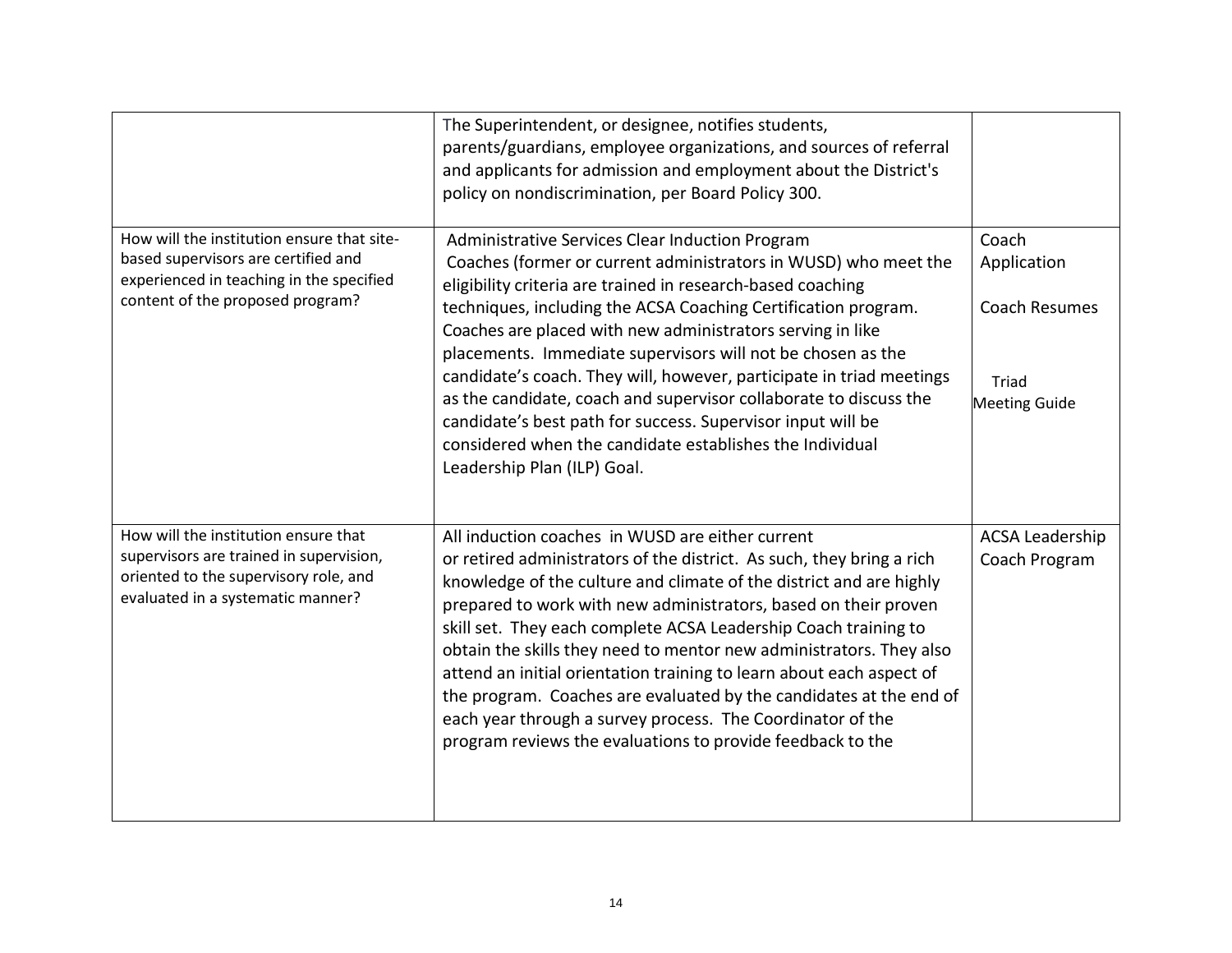|                                                                                                                                                                 | coaches. In the event that coaches do not fulfil their responsibilities<br>to the candidates, they may be released or reassigned.                                                                                                                                                                                                                                                                                                                                                                                                                                                                                                           | Survey:<br>Candidate's<br>Assessment of<br>Coach<br>Guidelines for<br>Coach<br>Reassignment                                                                                  |
|-----------------------------------------------------------------------------------------------------------------------------------------------------------------|---------------------------------------------------------------------------------------------------------------------------------------------------------------------------------------------------------------------------------------------------------------------------------------------------------------------------------------------------------------------------------------------------------------------------------------------------------------------------------------------------------------------------------------------------------------------------------------------------------------------------------------------|------------------------------------------------------------------------------------------------------------------------------------------------------------------------------|
| <b>Common Standard 4: Continuous</b><br>Improvement                                                                                                             |                                                                                                                                                                                                                                                                                                                                                                                                                                                                                                                                                                                                                                             |                                                                                                                                                                              |
| How will the proposed program be<br>incorporated into the education unit's<br>continuous improvement process that<br>identifies program and unit effectiveness? | Westside Union School District has previously established a<br>continuous improvement process for our approved programs that<br>includes data collection and analysis that informs our unit<br>effectiveness. The Administrative Services Credential Clear Induction<br>Program will be incorporated into the cycle of data collection with<br>the purpose of continuous program improvement and growth. We<br>will collect data from candidates, coaches, professional<br>development seminars, collaboration meetings, Steering Committee<br>Meetings and also examine candidate completion rates using the<br>Program Completion Rubric. | Unit Data Grid<br>(Biennial Report<br>for Site Visit)<br><b>Unit Assessment</b><br>System<br>Survey:<br>Candidate's<br>Assessment of<br>Coach<br>Professional<br>Development |
|                                                                                                                                                                 |                                                                                                                                                                                                                                                                                                                                                                                                                                                                                                                                                                                                                                             | Evaluations<br>Program<br>Completion<br>Rubric                                                                                                                               |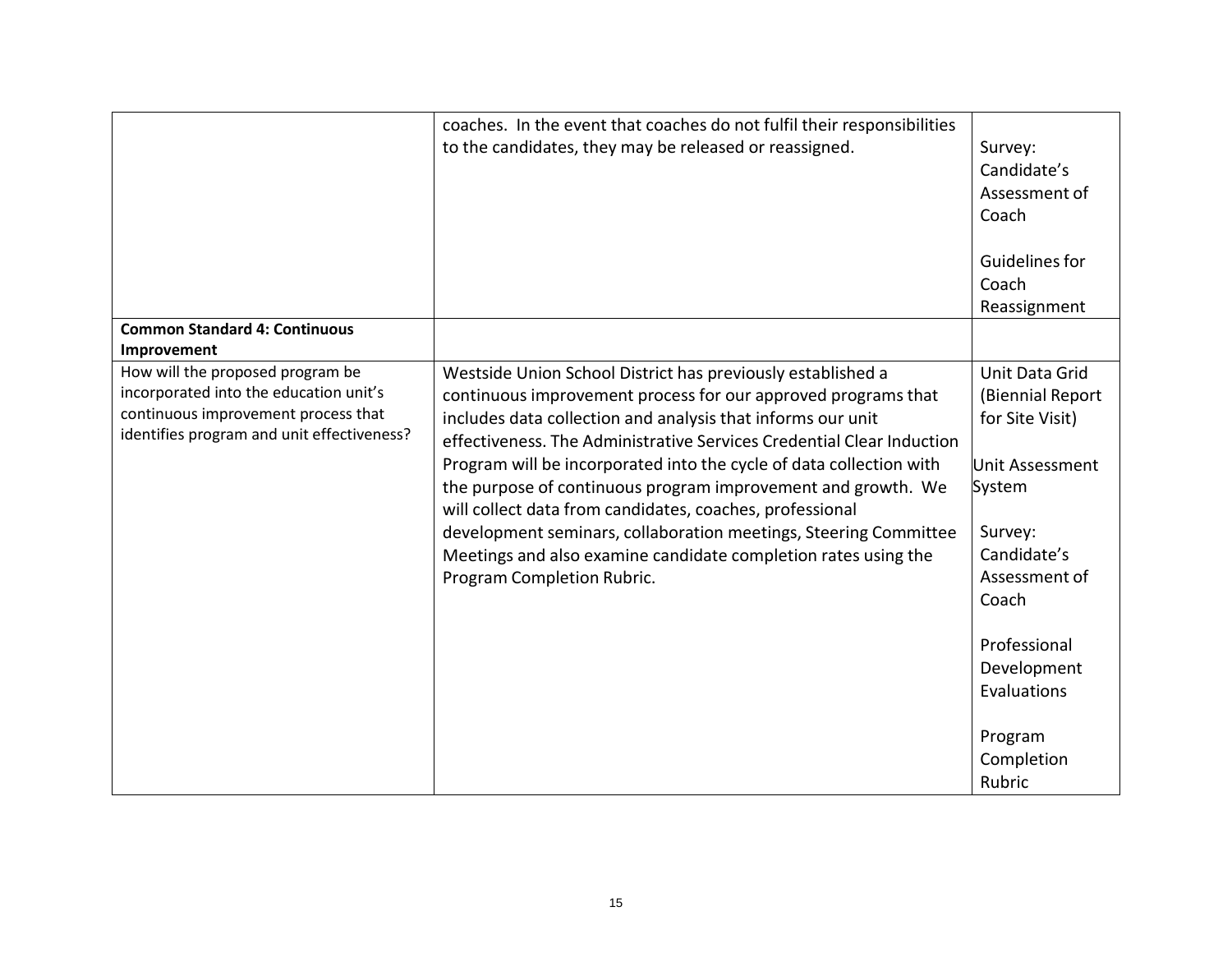| How will the institution oversee the<br>effectiveness of the program in relation to<br>the course of study offered, fieldwork and<br>clinical practice, and support services for<br>candidates? | The Administrative Services Credential Clear Induction Program will<br>be monitored by the program coordinator in consultation with the<br>District Superintendent, who also serves as the department head.<br>The Steering Committee will act in an advisory capacity. Together,<br>they will ensure that all components of the program, including the<br>Individual Leadership Plan, candidate and program assessment,<br>coaching, and professional development act together to support and<br>guide the candidate and thus, gage the effectiveness of the<br>program. They will also ensure that candidate needs are being<br>addressed and that there are provisions for flexibility in the program<br>that include reassignment of coaches, if needed. The Coordinator<br>and Coaches will schedule office hours for special assistance<br>sessions, to ensure that all components of the program are<br>accessible and meaningful to candidates. | Steering<br>Committee<br>Agenda<br>Individual<br>Leadership Plan<br><b>DOP</b><br>Professional<br>Development<br>Menu of Options<br>https://www.ac<br>sa.org/Educatio<br>nal-Services<br>Guidelines for<br>Coach |
|-------------------------------------------------------------------------------------------------------------------------------------------------------------------------------------------------|---------------------------------------------------------------------------------------------------------------------------------------------------------------------------------------------------------------------------------------------------------------------------------------------------------------------------------------------------------------------------------------------------------------------------------------------------------------------------------------------------------------------------------------------------------------------------------------------------------------------------------------------------------------------------------------------------------------------------------------------------------------------------------------------------------------------------------------------------------------------------------------------------------------------------------------------------------|------------------------------------------------------------------------------------------------------------------------------------------------------------------------------------------------------------------|
|                                                                                                                                                                                                 |                                                                                                                                                                                                                                                                                                                                                                                                                                                                                                                                                                                                                                                                                                                                                                                                                                                                                                                                                         | Reassignment<br>Induction                                                                                                                                                                                        |
| <b>Common Standard 5: Program Impact</b>                                                                                                                                                        |                                                                                                                                                                                                                                                                                                                                                                                                                                                                                                                                                                                                                                                                                                                                                                                                                                                                                                                                                         |                                                                                                                                                                                                                  |
| What assessments will be used to indicate                                                                                                                                                       | WUSD regularly assesses candidates to ensure they are meeting the                                                                                                                                                                                                                                                                                                                                                                                                                                                                                                                                                                                                                                                                                                                                                                                                                                                                                       | Descriptions of                                                                                                                                                                                                  |
| candidates meet the Commission adopted<br>competency requirements as specified in<br>the program standards?                                                                                     | Commission adopted competency requirements as specified in the<br>program standards. Beginning with the candidates' self-assessment<br>on the CPSELS using the Descriptions of Practice, candidates identify<br>their areas of growth. This self-assessment leads into the<br>development of their Individual Leadership Plans where they specify<br>the professional development they feel would move their practice<br>forward. The Individual Leadership Plan ultimately guides the work                                                                                                                                                                                                                                                                                                                                                                                                                                                             | <b>Practice: CPSELS</b><br>Individual<br>Leadership Plan                                                                                                                                                         |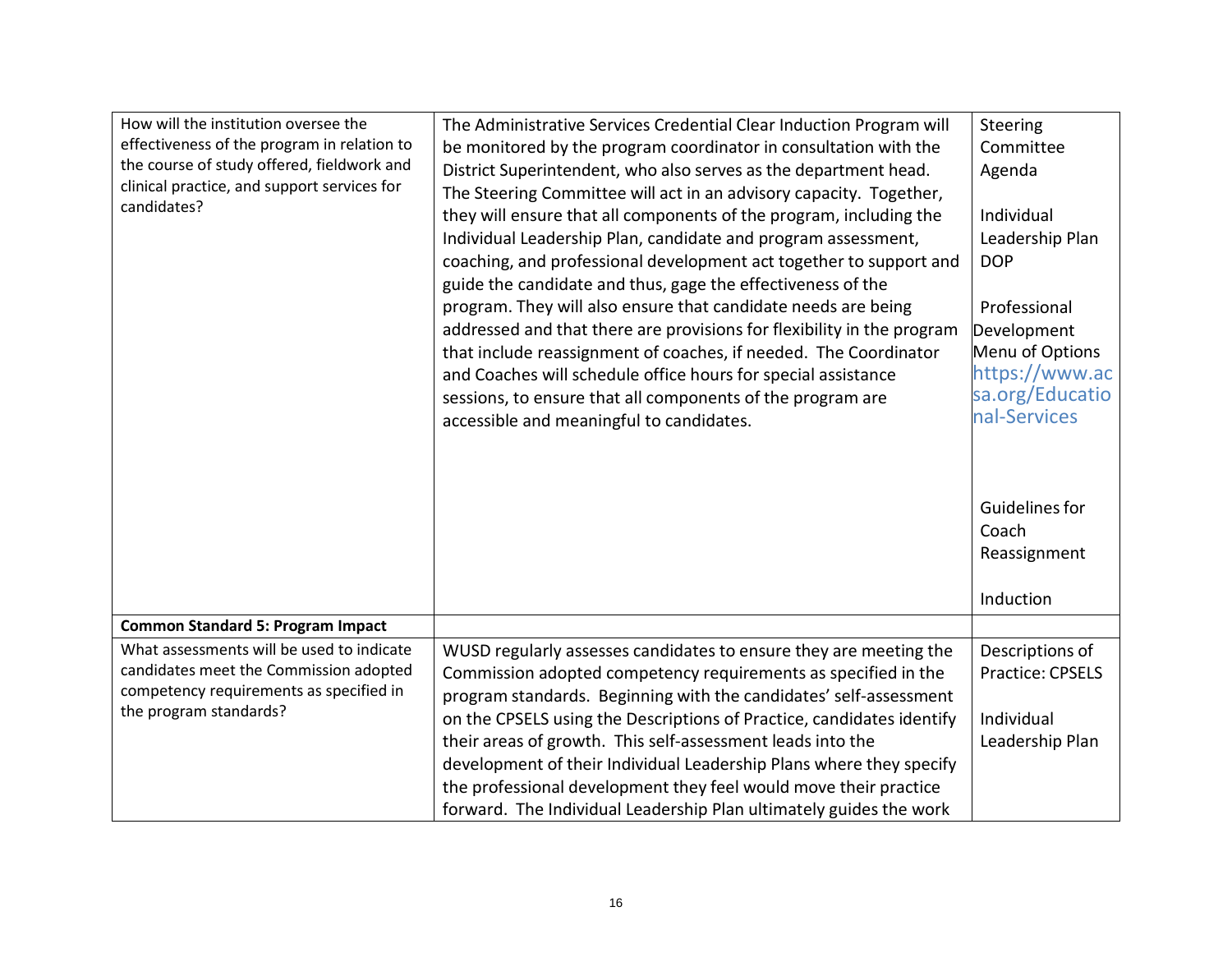| the candidates through the Inquiry Process. The Formative             |            |
|-----------------------------------------------------------------------|------------|
| Assessment cycle of Plan, Execute, Reflect and Apply (PERA) is used   | PERA Cycle |
| through the Inquiry process and provides data about candidate         |            |
| effectiveness and growth. Revisiting the Description of Practice      | Progress   |
| during the course of the two years of induction also contributes to a | Monitoring |
| focused, targeted path of professional learning that builds           | Document   |
| leadership characteristics in each candidate. Through the guidance    |            |
| and mentoring of the coach, each candidate will complete the          | Program    |
| Progress Monitoring Document, as well as the Program Completion       | Completion |
| Rubric to provide evidence of growth on the CPSELS, and thus          | Rubric     |
| candidate competence.                                                 |            |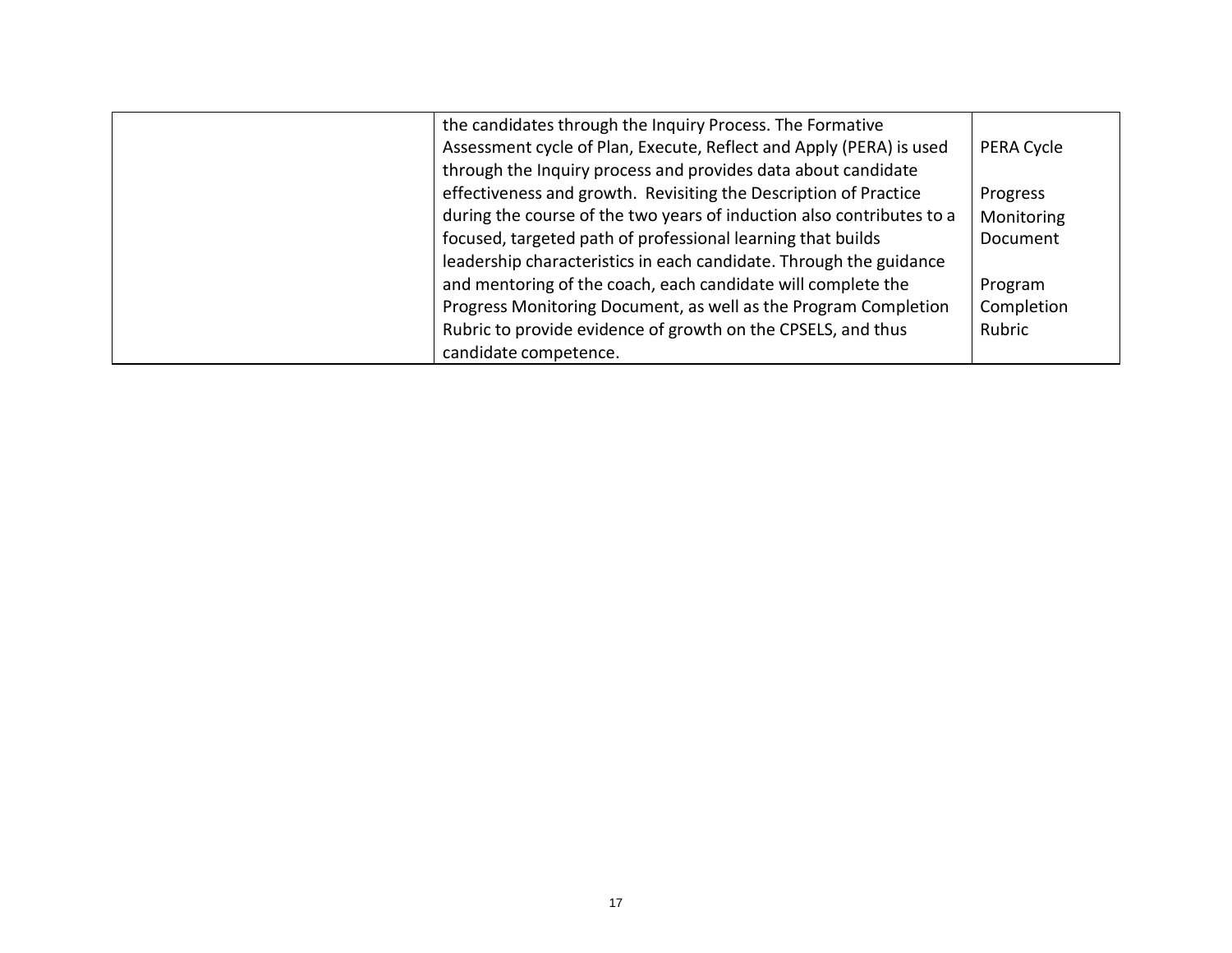

California Induction Programs Organizational Chart

### **Program Supervisor**

District Superintendent, Gina Rossall

### **Induction Program Coordinator** Lauri Massari‐Induction

### **Admin Induction Certified Coaches**

**Robert Hughes** Marguerite Johnson Regina Rossall 

### **Coordinators**

Ana Penaloza-Special Education Trudy Valenzuela‐Interns 

### **Teacher Induction Support Providers Rowdy Dyer**

Felicia Goldovsky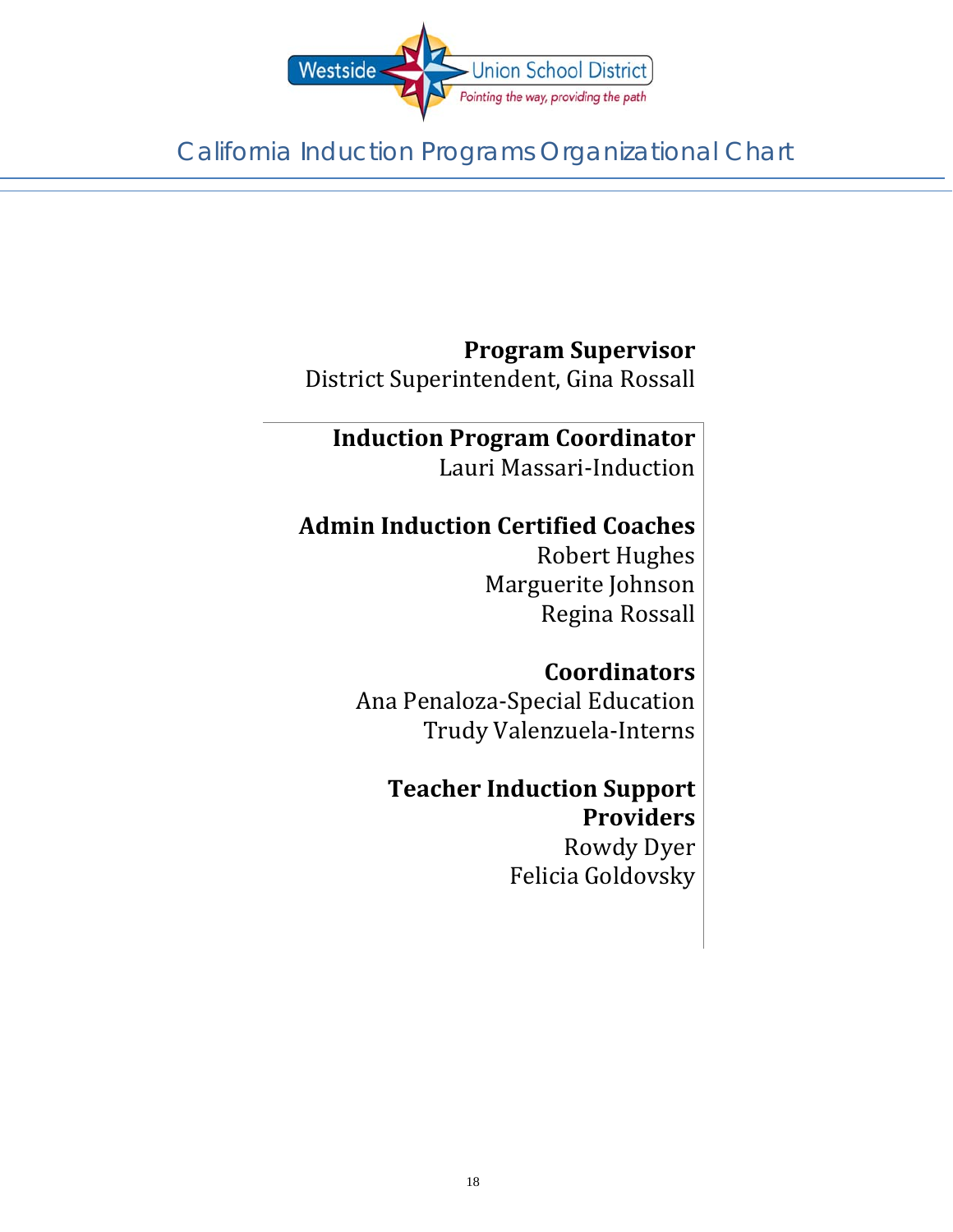

## **Preconditions**

## The following preconditions are to be added to the current

preconditions approved in New Teacher Induction

March 20, 2018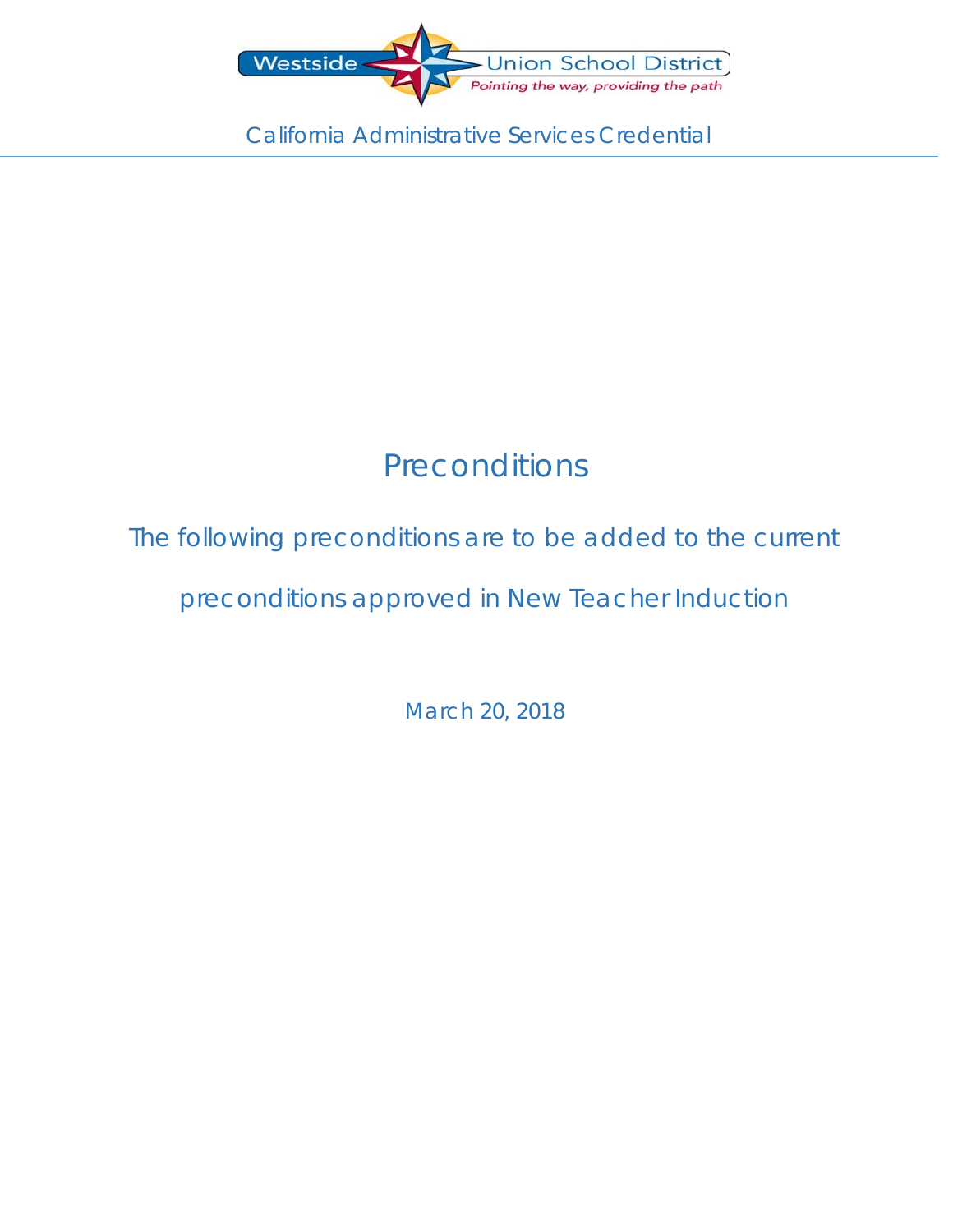#### **Initial Program Preconditions**

In addition to the general preconditions previously submitted, pursuant to Education Code Section 4227 (a), I, the undersigned Superintendent of the Westside Union School District (WUSD), which sponsors the WUSD Clear Administrative Services Credential Program, submit this letter of verification as evidence the this LEA shall, adhere to the following requirements of the Commission.

#### **Precondition 4: Demonstration of Need**

I certify that the WUSD demonstrates a need for the Clear Administrative Services Credential Induction Program. Currently, there is only one Clear Administrative Services Credentialing Program operating within the Antelope Valley. The addition of WUSD's program provides an additional local option for candidates in the Antelope Valley.

#### **Precondition 5: Practitioner Participation in Program Design**

I verify that practitioners in the credential area actively participate in program design, philosophical orientation, education goals, and content emphasis. The Steering Committee Meeting Agenda is submitted as evidence. Ongoing opportunities to elicit input from practitioners will also be provided as evidenced in the Steering Committee Calendar.